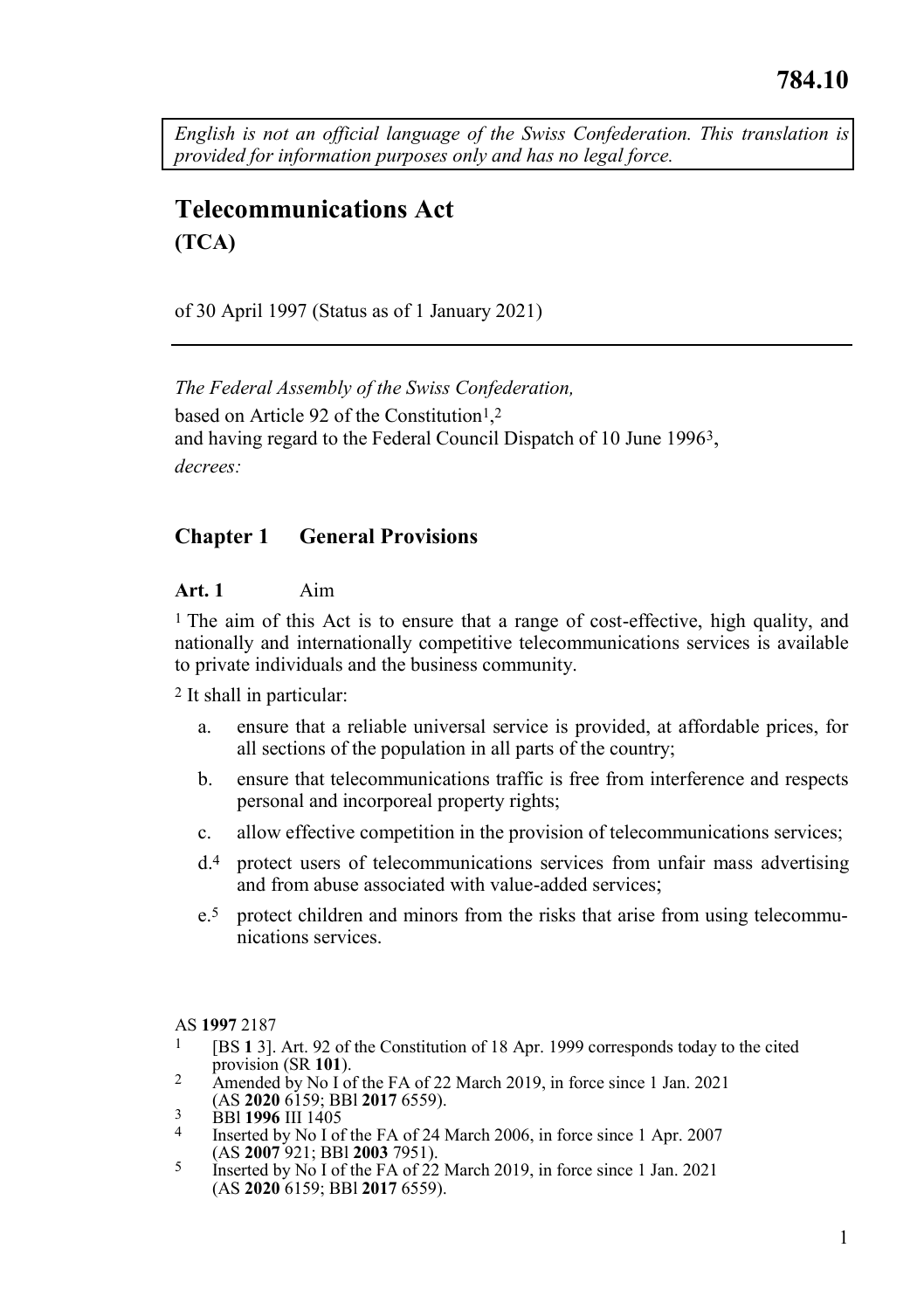## Art. 2<sup>6</sup> Subject

This Act shall regulate the transmission of information by means of telecommunications techniques, including the transmission of radio and television programme services, provided the Federal Act of 24 March 20067 on Radio and Television (RTVA) does not prescribe otherwise.

## **Art. 3** Definitions

In this Act:

- a. *information* means signs, signals, characters, images, sounds and any other form of representation addressed to human or other living beings or to machines;
- b. *telecommunications service* means transmission of information for third parties by means of telecommunications techniques;
- c. *transmission by means of telecommunications techniques* means sending or receiving of information, by lines or radio, by means of electrical, magnetic or optical signals or other electromagnetic signals;
- c bis . 8*public telephony service* means a telecommunications service for the transmission of speech in real time by means of one or more addressing resources provided for this purpose in a national or international numbering plan;
- c ter . 9 *value-added service* means a service provided by means of a telecommunications service and charged to the customers by their telecommunications service provider in addition to telecommunications services;
- d. *telecommunications installations* means apparatus, lines or equipment intended for the transmission of information by means of telecommunications techniques or used for that purpose;

d<sup>bis</sup>. and d<sup>ter</sup>.<sup>10</sup> ...

e.11 *interconnection* means establishment of access by the connection of the installations and services of two telecommunications service providers, enabling them to operate together logically and in accordance with telecommunications techniques and allowing access to the services of third parties;

<sup>6</sup> Amended by Annex No II 2 of the FA of 24 March 2006 on Radio and Television, in force since 1 Apr. 2007 (AS **2007** 737; BBl **2003** 1569).

<sup>7</sup> SR **784.40**

<sup>8</sup> Inserted by No I of the FA of 22 March 2019, in force since 1 Jan. 2021 (AS **2020** 6159; BBl **2017** 6559).

<sup>9</sup> Inserted by No I of the FA of 22 March 2019, in force since 1 Jan. 2021 (AS **2020** 6159; BBl **2017** 6559).

<sup>10</sup> Inserted by No I of the FA of 24 March 2006 (AS **2007** 921; BBl **2003** 7951). Repealed by No I of the FA of 22 March 2019, with effect from 1 Jan. 2021 (AS **2020** 6159; BBl **2017** 6559).

<sup>&</sup>lt;sup>11</sup> Amended by No I of the FA of 24 March 2006, in force since 1 Apr. 2007 (AS **2007** 921; BBl **2003** 7951).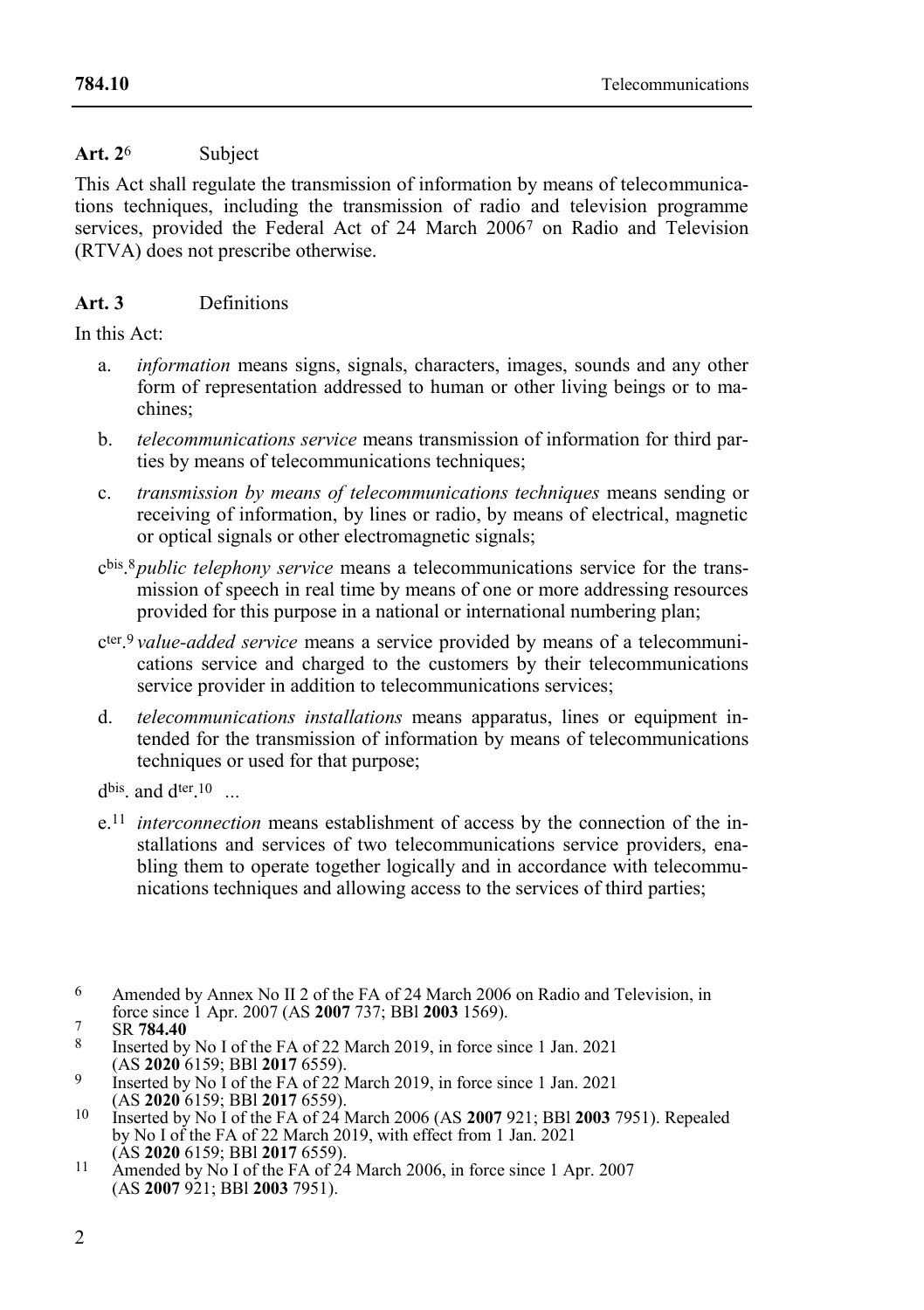- e bis . 12 *leased lines* means provision of transparent transmission capacities via point-to-point connections;
- eter 13 *cable ducts* means underground pipes in which lines for transmission of information by telecommunications techniques are conveyed, including the access shafts;
- f.14 *addressing resource* means a sequence of digits, letters, signs or other information that enable the persons taking part in a telecommunications operation, as well as the computer processes, machines, apparatus or telecommunications installations involved, to be identified;
- g. 15 *directory data* means information that identifies or designates a customer in relation to an individually assigned addressing element and which is used in order to publish a directory or is required for the provision of a telecommunications service;
- h.<sup>16</sup> *radio and television programme service* means sequence of programmes as defined in Article 2 RTVA17.

## **Chapter 2 Telecommunications Services**

## **Section 1 Common Provisions**

Art. 3*a*<sup>18</sup> Evaluation report

<sup>1</sup> The Federal Council shall submit a report to the Federal Assembly every three years on:

- a. the development of investments made throughout Switzerland;
- b. the development of the universal provision of services;
- c. the quality and the prices of the telecommunications services on offer;
- d. the development of network competition;
- e. the costs and granting of access to the local loop, irrespective of the technology underlying these connections.
- 12 Inserted by No I of the FA of 24 March 2006, in force since 1 Apr. 2007 (AS **2007** 921; BBl **2003** 7951).
- 13 Inserted by No I of the FA of 24 March 2006, in force since 1 Apr. 2007 (AS **2007** 921; BBl **2003** 7951).
- 14 Amended by No I of the FA of 22 March 2019, in force since 1 Jan. 2021 (AS **2020** 6159; BBl **2017** 6559).
- 15 Amended by No I of the FA of 22 March 2019, in force since 1 Jan. 2021 (AS **2020** 6159; BBl **2017** 6559).
- 16 Inserted by Annex No II 2 of the FA of 24 March 2006 on Radio and Television, in force since 1 Apr. 2007 (AS **2007** 737; BBl **2003** 1569).
- 17 SR **784.40**
- 18 Inserted by No I of the FA of 22 March 2019, in force since 1 Jan. 2021 (AS **2020** 6159; BBl **2017** 6559).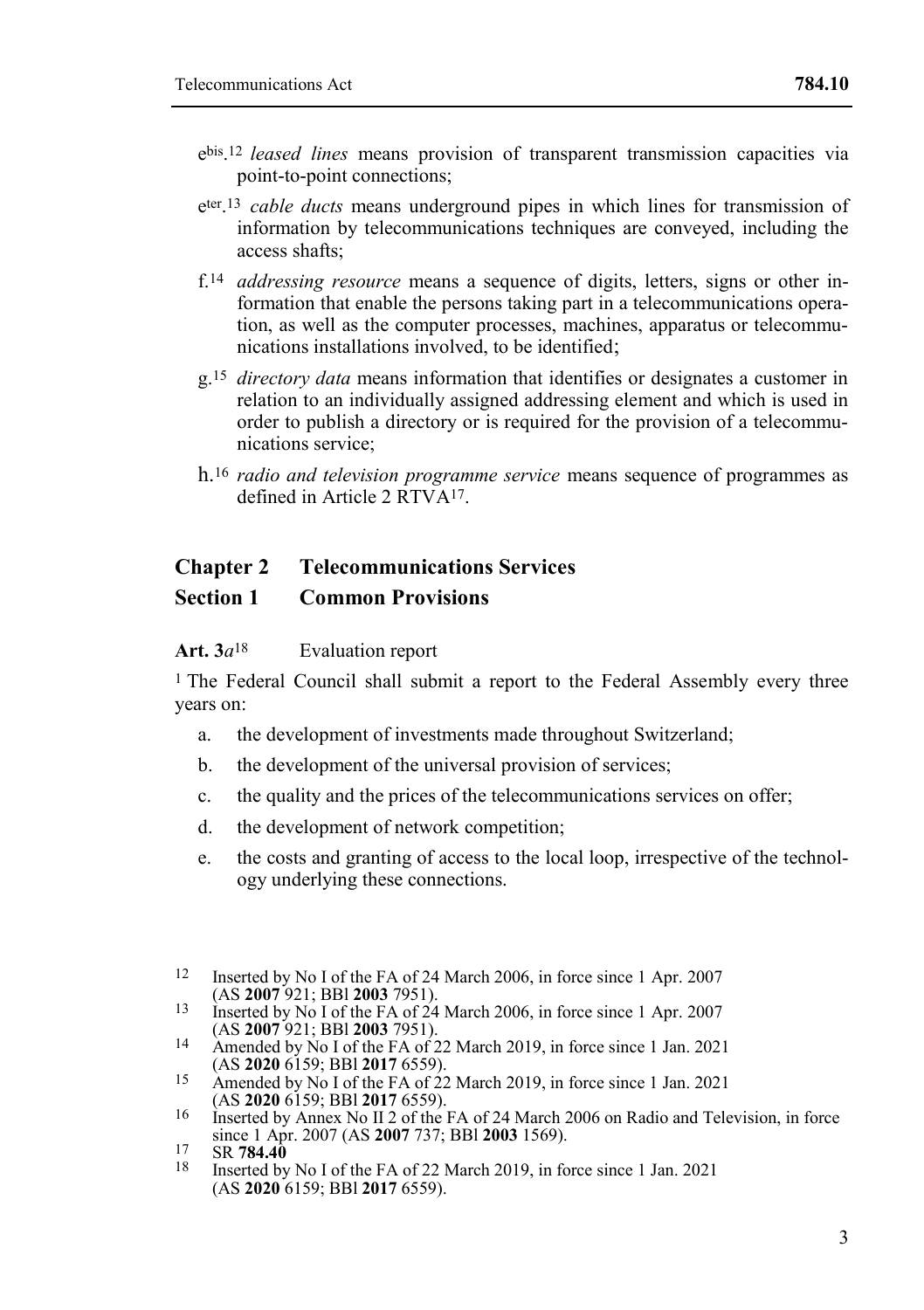2 If required, the Federal Council shall submit proposals to the Federal Assembly for promoting effective competition.

## **Art. 4**19 Registration of telecommunications service providers

1 The Federal Office of Communications (OFCOM) shall register telecommunications service providers that use any of the following resources intended for providing telecommunications services:

- a. radio frequencies whose use requires a licence;
- b. addressing resources that are managed at national level.

2 Registered providers may allow other telecommunications service providers to use resources under paragraph 1 only if these other providers have registered beforehand.

3 OFCOM shall maintain and publish a list of registered providers and the telecommunications services that they offer.

4 The Federal Council shall regulate the details of registration.

## Art. 5<sup>20</sup> Telecommunications service providers organised under foreign law

The competent authority may, subject to any international obligations to the contrary, prohibit telecommunications service providers organised under foreign law from using radio frequencies or addressing resources under Article 4 paragraph 1 unless reciprocal rights are granted.

## Art. 6<sup>21</sup> Telecommunications service providers with registered office or permanent settlement in Switzerland

Telecommunications service providers with a registered office or permanent settlement in Switzerland must:

- a. comply with the employment regulations and guarantee the conditions of employment customary in the industry;
- b. offer an appropriate number of vocational education and training places for apprentices.

<sup>19</sup> Amended by No I of the FA of 22 March 2019, in force since 1 Jan. 2021 (AS **2020** 6159; BBl **2017** 6559).

<sup>&</sup>lt;sup>20</sup> Amended by No I of the FA of  $\frac{2}{2}$  March 2019, in force since 1 Jan. 2021 (AS **2020** 6159; BBl **2017** 6559).

<sup>21</sup> Amended by No I of the FA of 22 March 2019, in force since 1 Jan. 2021 (AS **2020** 6159; BBl **2017** 6559).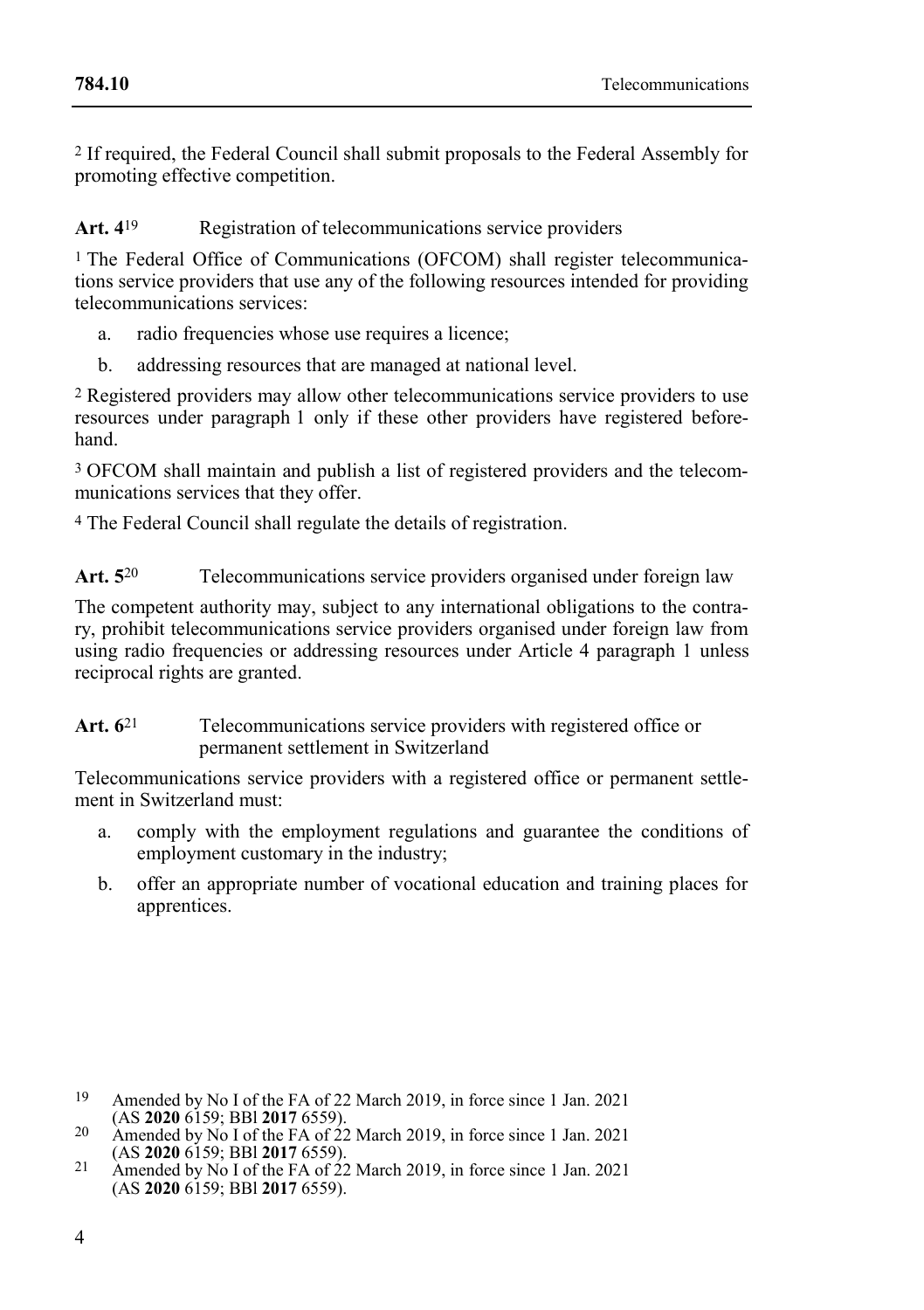## Art.  $6a^{22}$  Blocking access to telecommunications services

Providers of telecommunications services must block the access to telephone and internet services for persons who have established a customer relationship that is not based on a subscription where these persons on establishing the customer relationship:

- a. have used the identity of a person who does not exist or who has not previously consented to establishing the customer relationship; or
- b. has failed to provide a document that meets the requirements imposed by the Federal Council under Article 23 paragraph 1 of the Federal Act of 18 March 2016<sup>23</sup> on the Surveillance of Postal and Telecommunications Traf $f_{1}$  $c$

**Art. 7**–**10**24

## Art. 11<sup>25</sup> Granting of access by dominant providers

1 Providers of telecommunications services that have a dominant position in the market must provide access to other providers in a transparent and nondiscriminatory manner at cost-oriented prices in the following forms to their facilities and services:26

- a..27 fully unbundled access to the local loop in order to use the entire frequency spectrum of the twisted pair metallic line;
- b. and  $c^{28}$ ...
- d. interconnection;
- e. leased lines;
- f. access to cable ducts, provided these have sufficient capacity.

2 They shall disclose the conditions and prices for their individual access services separately.

3 The Federal Council regulates the details.

<sup>22</sup> Inserted by Annex No II 3 of the FA of 18 March 2016 on the Surveillance of Postal and Telecommunications Traffic, in force since 1 March 2018 (AS **2018** 117; BBl **2013** 2683).

<sup>23</sup> SR **780.1**

Repealed by No I of the FA of 24 March 2006, with effect from 1 Apr. 2007 (AS **2007** 921; BBl **2003** 7951).

 $25$  Amended by Art. 106 para. 2 of the FA of 24 March 2006 on Radio and Television, in force since 1 Apr. 2007 (AS **2007** 737; BBl **2003** 1569**)**.

<sup>26</sup> Amended by No I of the FA of 22 March 2019, in force since 1 Jan. 2021 (AS **2020** 6159; BBl **2017** 6559).

<sup>27</sup> Amended by No I of the FA of 22 March 2019, in force since 1 Jan. 2021 (AS **2020** 6159; BBl **2017** 6559).

<sup>&</sup>lt;sup>28</sup> Repealed by No I of the FA of 22 March 2019, with effect from 1 Jan. 2021 (AS **2020** 6159; BBl **2017** 6559).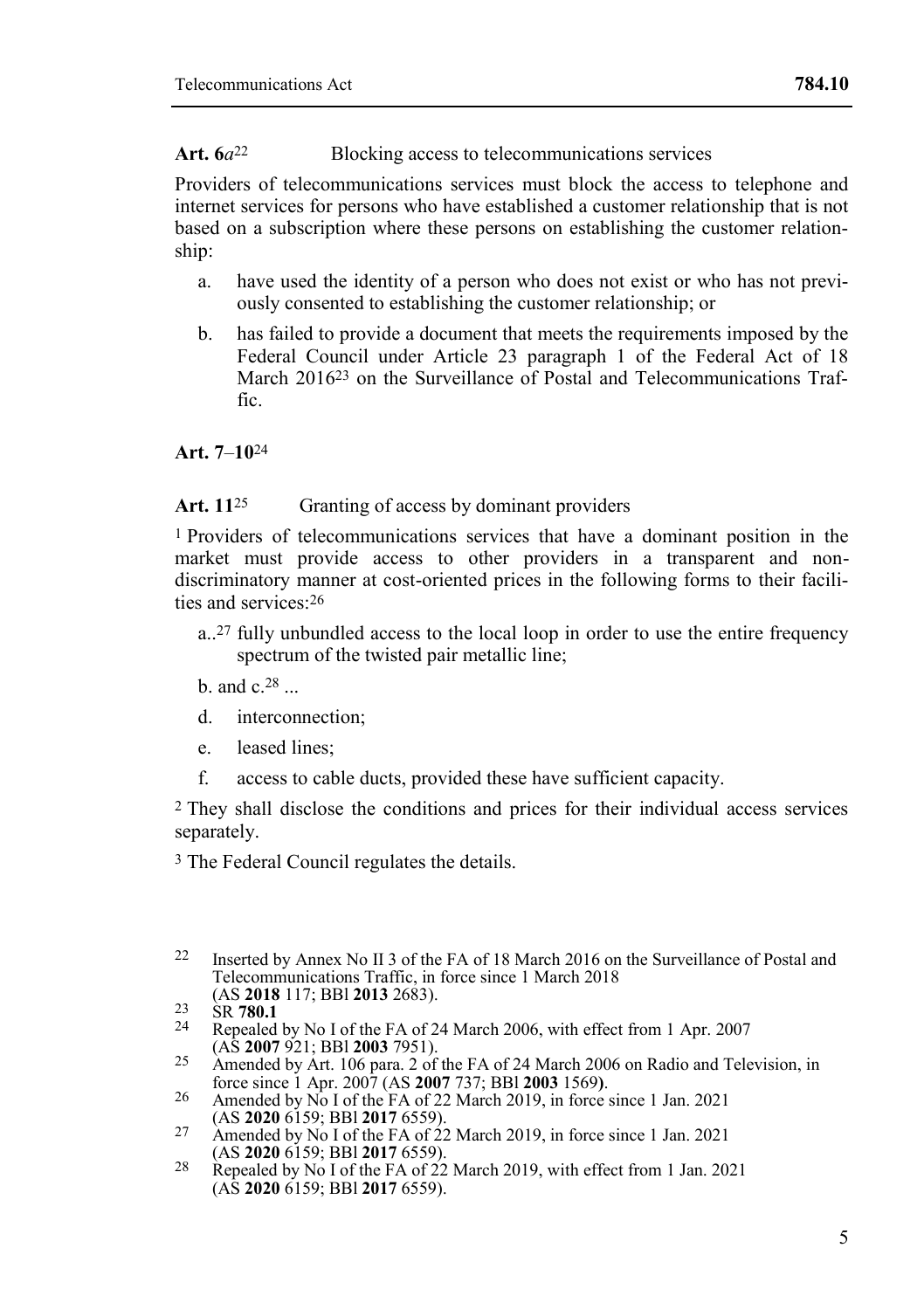4 Providers of telecommunications services shall provide OFCOM29 with a copy of their access agreement. Unless there is some overriding public or private interest not to do so, OFCOM shall allow agreements to be consulted.

5 There is no obligation to guarantee access in relation to the broadcasting of radio and television programme services.

## Art.  $11a^{30}$  Disputes regarding access

1 If providers of telecommunications services do not agree within three months on the access conditions, the Federal Communications Commission (ComCom) shall decide at the request of one party and based on the proposal made by OFCOM.<sup>31</sup> It shall take particular account of the conditions which promote effective competition, as well as the effects of its decision on competing companies. It may accord interim legal protection.

2 If the question of dominance in the market must be assessed, OFCOM shall consult the Competition Commission. The latter may publish its position.

3 ComCom32 shall decide within seven months of receipt of the request.

4 It shall regulate the type and form of accounting and financial information which dominant providers of telecommunications services must submit in the procedure in accordance with para. 1.

Art.  $11b^{33}$  Disputes arising from agreements and decisions regarding access

Disputes arising from agreements and decisions regarding access shall be judged by the civil courts.

## **Art. 12**34 Bundling of services

1 Dominant providers of telecommunications services may bundle their services, provided they also offer the services included in the bundle individually.

2 Services need not be offered individually if they can only be offered in the bundle for technical, economic, quality or security reasons.

3 If a provider of telecommunications services bundles its own services with services of a third party undertaking which this provider controls or is controlled by, paragraphs 1 and 2 apply.

- 29 Name in accordance with No I of the FA of 22 March 2019, in force since 1 Jan. 2021 (AS **2020** 6159; BBl **2017** 6559). This change has been made throughout the text.
- 30 Inserted by No I of the FA of 24 March 2006, in force since 1 Apr. 2007
- (AS **2007** 921; BBl **2003** 7951). 31 Amended by No I of the FA of 22 March 2019, in force since 1 Jan. 2021 (AS **2020** 6159; BBl **2017** 6559).
- <sup>32</sup> Name in accordance with No I of the FA of 22 March 2019, in force since 1 Jan. 2021 (AS **2020** 6159; BBl **2017** 6559). This change has been made throughout the text.
- 33 Inserted by No I of the FA of 24 March 2006, in force since 1 Apr. 2007 (AS **2007** 921; BBl **2003** 7951).
- <sup>34</sup> Amended by No I of the FA of 24 March 2006, in force since 1 Apr. 2007 (AS **2007** 921; BBl **2003** 7951).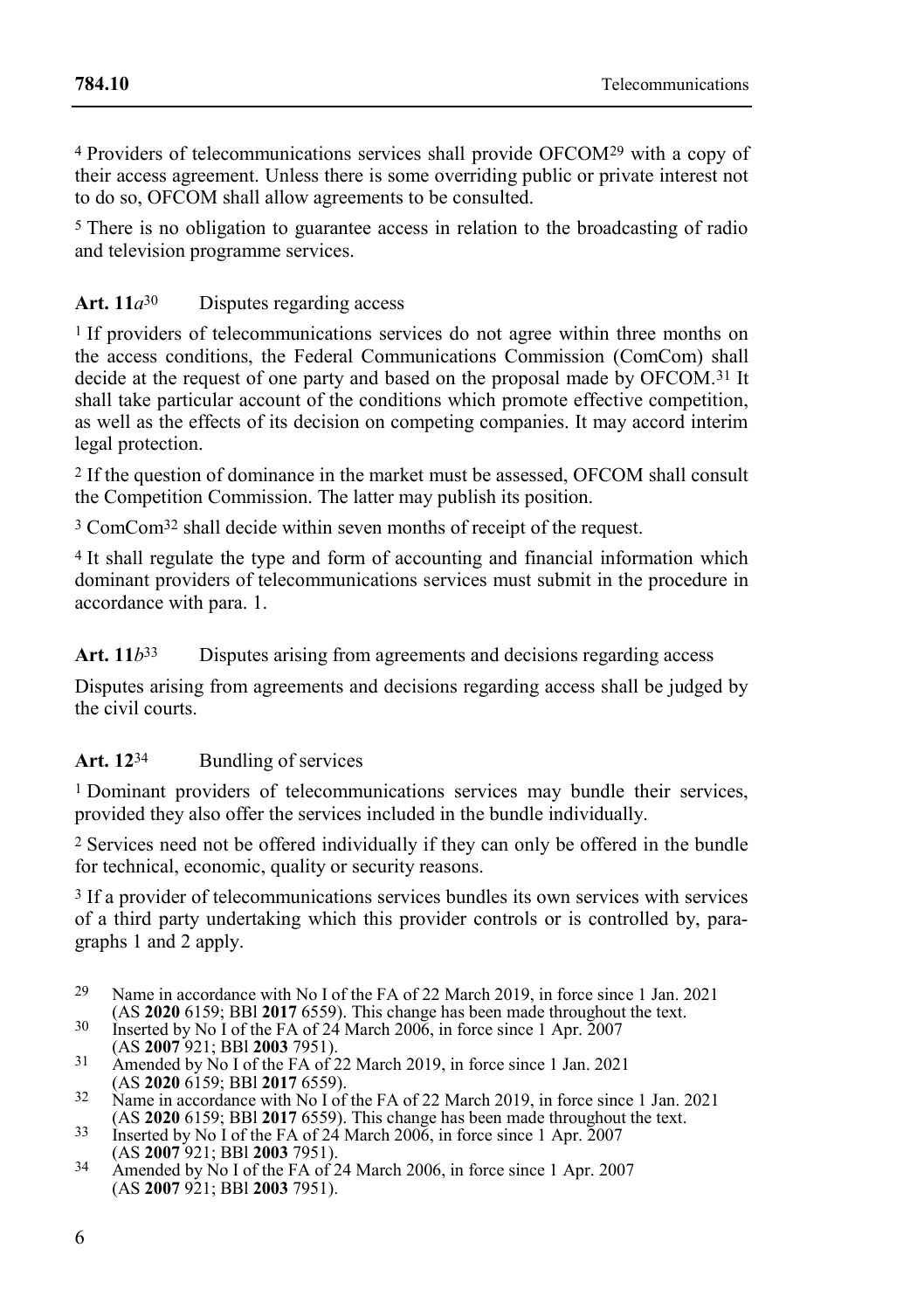**Art. 12***a*35 Obligations of transparency and to provide information

<sup>1</sup> The telecommunications service providers must guarantee that their prices are transparent to their customers.

2 They shall inform the public concerning the quality of the telecommunications services that they provide.

3 The Federal Council shall specify the information that the providers must publish.

4 OFCOM may inform the public about the various telecommunications services offered by the providers.

## **Art. 12***a*bis 36 International roaming

1 The Federal Council may issue regulations on international roaming in order to avoid unreasonably high end customer tariffs, and may take measures to encourage competition. It may in particular:

- a. issue regulations on billing procedures;
- b. require mobile telephony providers to allow their customers to use the roaming services of third-party providers when abroad;
- c. fix price limits based on international agreements;
- d. require mobile telephony providers to offer bundled services including roaming services as well as options that allow the use of roaming services at fixed prices or reduced standard prices.

2 OFCOM shall conduct market monitoring procedures and analyse technical and price-related developments. In doing so, it shall rely in particular on the information obtained from providers under Article 59 paragraph 1 and shall work with the Price Supervisor.

## **Art. 12***b*37 Value-added services

To prevent abuses, the Federal Council shall regulate value-added services by taking the following measures in particular:

- a. fixing price limits;
- b. issuing regulations on the recognisability of value-added services;
- c. fixing the amounts above which a charge may only be made with the express consent of the users;

<sup>35</sup> Inserted by No I of the FA of 24 March 2006 (AS **2007** 921; BBl **2003** 7951). Amended by No I of the FA of 22 March 2019, in force since 1 Jan. 2021 (AS **2020** 6159; BBl **2017** 6559).

<sup>36</sup> Inserted by No I of the FA of 22 March 2019, in force since 1 Jan. 2021 (AS **2020** 6159; BBl **2017** 6559).

<sup>37</sup> Inserted by No I of the FA of 24 March 2006 (AS **2007** 921; BBl **2003** 7951). Amended by No I of the FA of 22 March 2019, in force since 1 Jan. 2021 (AS **2020** 6159; BBl **2017** 6559).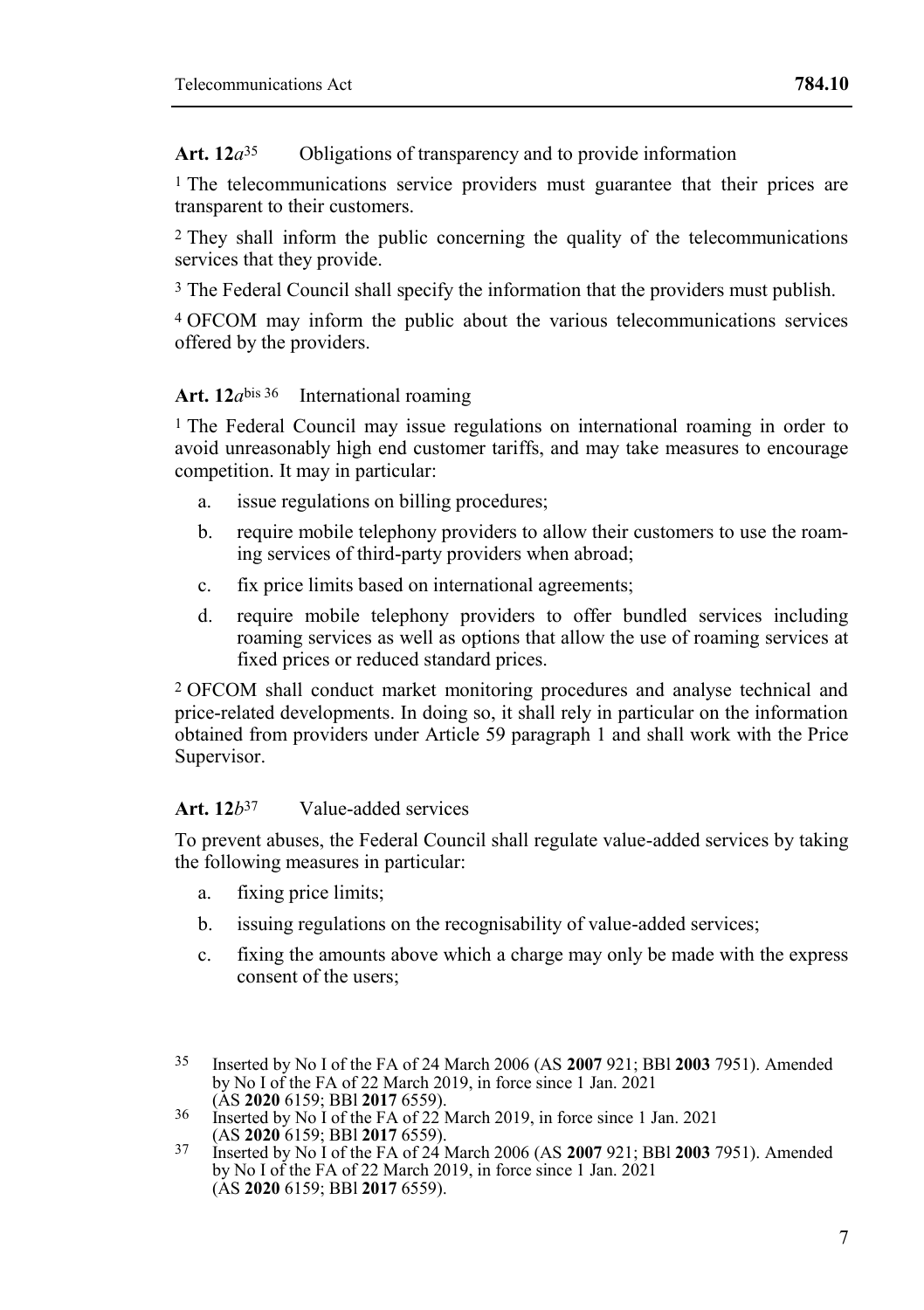d. subject to compliance with international obligations, requiring that providers of value-added services have their registered office or a permanent settlement in Switzerland.

## **Art. 12***b*bis 38 Reasons for blocking a connection

If a customer disputes an invoice from their telecommunications service provider for services other than telecommunications services, the provider is not permitted for this reason to block access to telecommunications services nor to terminate the contract before the dispute is settled.

#### **Art. 12***c* Dispute resolution

1 OFCOM shall establish a dispute resolution service or shall entrust this to third parties. In the event of disputes between customers and providers of telecommunications services or value-added services, either party may invoke the service.

2 The party invoking the dispute resolution service shall pay a handling fee. The provider of telecommunications services or value-added services shall bear the costs of the procedure minus the handling fee.

3 The parties are not bound by the dispute resolution decision.

4 The Federal Council regulates the details.

## **Art. 12***d*40 Public directories

<sup>1</sup> Customers of telecommunications services shall have the option of having their details recorded in the public directories. They may within the limits set under paragraph 2 decide which directory data pertaining to them may be published.

2 The Federal Council may specify which data a directory entry must include as a minimum. It may regulate the details of publication and the use of the data.

#### **Art. 12***e* Open internet

1 The providers of internet access shall transmit information without making any technical or commercial distinction between senders, recipients, content, services, service classes, protocols, applications, programmes or terminals.

2 They may transmit information by different methods if this is required in order to:

- a. comply with a statutory requirement or court decision;
- 38 Inserted by No I of the FA of 22 March 2019, in force since 1 Jan. 2021 (AS **2020** 6159; BBl **2017** 6559).

<sup>39</sup> Inserted by No I of the FA of 24 March 2006, in force since 1 Apr. 2007 (AS **2007** 921; BBl **2003** 7951).

<sup>40</sup> Inserted by No I of the FA of 24 March 2006 (AS **2007** 921; BBl **2003** 7951). Amended by No I of the FA of 22 March 2019, in force since 1 Jan. 2021 (AS **2020** 6159; BBl **2017** 6559).

<sup>41</sup> Inserted by No I of the FA of 22 March 2019, in force since 1 Jan. 2021 (AS **2020** 6159; BBl **2017** 6559).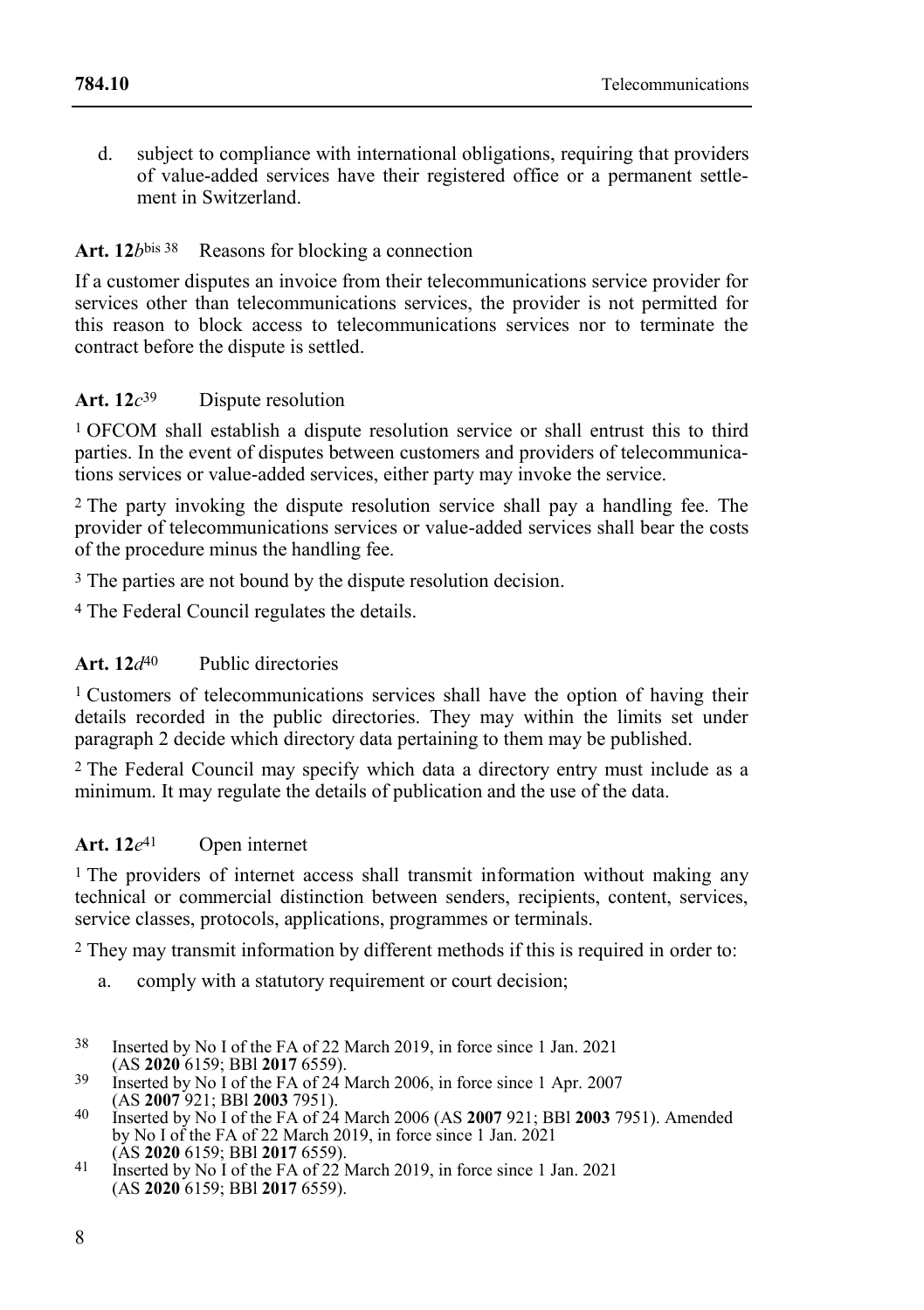- b. guarantee the integrity or security of the network, the services provided on this network or the terminals connected to it;
- c. comply with an express request from the customer; or
- d. overcome temporary and exceptional network congestion; in doing so, equivalent forms of data traffic shall be treated equally.

<sup>3</sup> In addition to internet access, they may offer other services via the same connection which must be optimised for specific content, applications or services in order to meet the quality requirements of customers. These other services must not be usable or offered as a substitute for internet access services, and they must not degrade the quality of internet access services.

4 If they handle information in a different technical or economic manner during transmission, they must inform their customers and the public of this.

## **Art. 13**42 Provision of information by OFCOM

1 Unless there is an overriding public or private interest in not doing so, OFCOM shall on request provide the name and address of the provider of telecommunications services or value-added services, and information on the services provided by it and any administrative or criminal prosecutions and penalties.

2 It may publish this information and make it accessible online if there is a public interest.

3 Only in the case of overriding public or private interest may it provide information on ongoing administrative or criminal prosecutions, publish that information or make it accessible online.

## Art.  $13a^{43}$  Processing of data

1 ComCom and OFCOM may process personal data, including data concerning administrative or criminal prosecutions and penalties and personality profiles, provided that this is indispensable for the fulfilment of the tasks imposed on them by the telecommunications legislation. They may use an information system for this purpose.

2 They shall take the technical and organisational measures necessary for data protection and security during processing, and in particular during transmission.

3 The Federal Council may issue complementary provisions, namely concerning the organisation and operation of the information system, the categories of the data to be processed, access and processing authorisations, the term of conservation as well as the archiving and destruction of data.

<sup>42</sup> Amended by No I of the FA of 24 March 2006, in force since 1 Apr. 2007 (AS **2007** 921; BBl **2003** 7951).

<sup>43</sup> Inserted by No I of the FA of 24 March 2006, in force since 1 Apr. 2007 (AS **2007** 921; BBl **2003** 7951).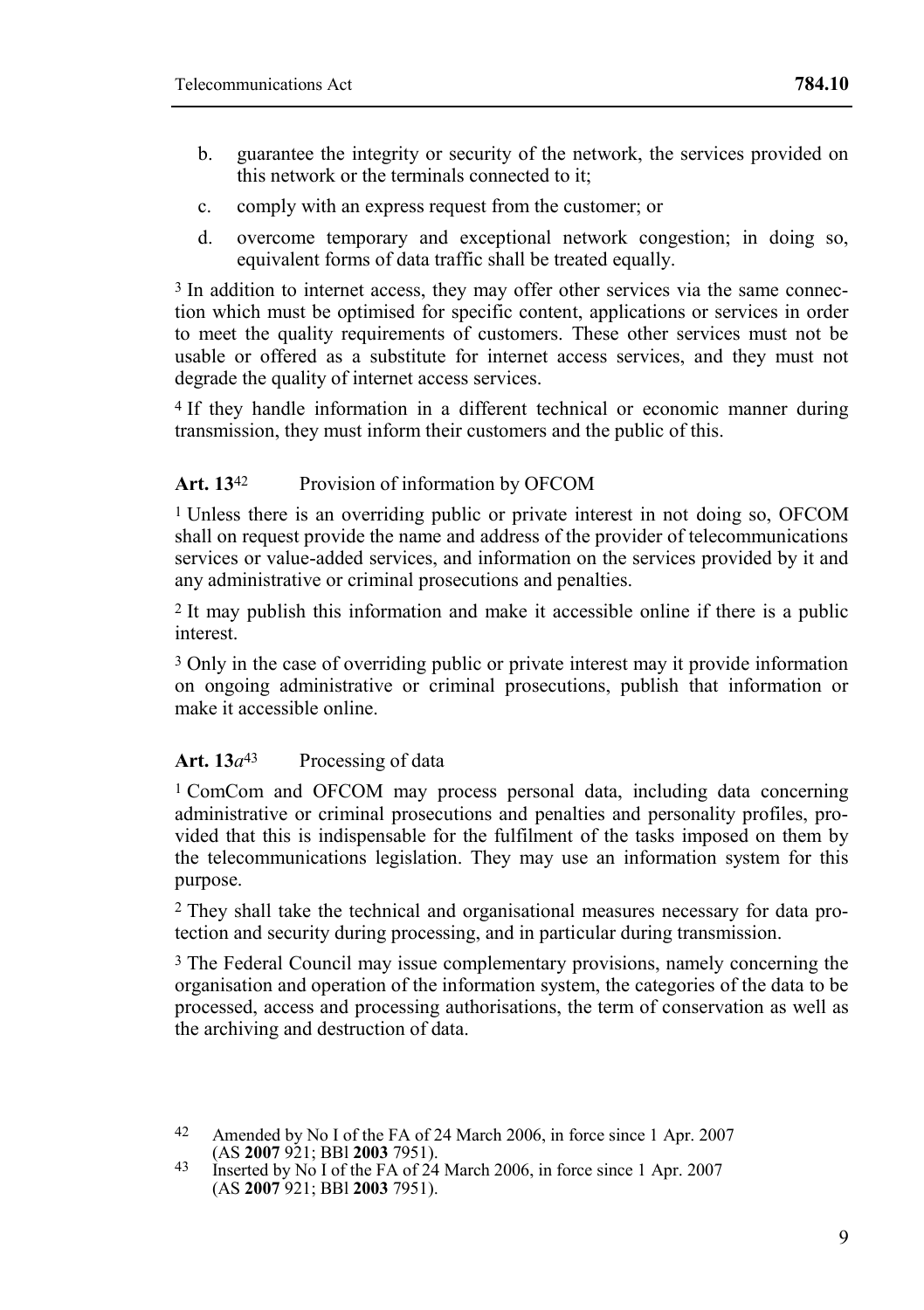## **Art. 13***b*44 Administrative assistance

1 ComCom and OFCOM shall provide to other Swiss authorities data which these authorities need in order to fulfil their legal duties. This data also includes sensitive data and personality profiles obtained in administrative or administrative criminal procedures. The data shall be made accessible individually, in lists or on electronic media.

2 Subject to international agreements to the contrary, ComCom and OFCOM may only transfer data to foreign surveillance authorities in the telecommunications sector, including sensitive personal data and personality profiles obtained in administrative or administrative criminal procedures, if these authorities:

- a. use such data exclusively to conduct surveillance of telecommunications service providers or for purposes of market surveillance;
- b. are bound by official or professional secrecy; and
- c. forward this data to competent authorities and bodies which are entrusted with surveillance tasks in the public interest only with the prior consent of ComCom or OFCOM or on the basis of a general authorisation in a treaty.

3 ComCom and OFCOM shall not forward data to foreign prosecuting authorities if legal assistance is excluded in criminal matters. ComCom or OFCOM shall decide in agreement with the Federal Office of Justice.

4 Swiss authorities shall forward to ComCom and OFCOM without charge such data as may be important for the enforcement of telecommunications legislation, including sensitive personal data and personality profiles. The data shall be made accessible individually, in lists or on electronic media.

## **Section 2 Universal Service Licence<sup>45</sup>**

## **Art. 14**46 The licence

1 ComCom shall ensure that the universal service is guaranteed for all sections of the population in all parts of the country. To this end, it shall periodically grant one or more universal service licences.

2 The licence shall be tied to the condition that all or specific services of the universal service (Art. 16) are provided to all sectors of the population within the area covered by the licence.

3 An invitation to tender shall be issued for the granting of the licence. The procedure shall be conducted in accordance with the principles of objectivity, non-

- 44 Inserted by No I of the FA of 24 March 2006, in force since 1 Apr. 2007 (AS **2007** 921; BBl **2003** 7951).
- 45 Amended by No I of the FA of 24 March 2006, in force since 1 Apr. 2007 (AS **2007** 921; BBl **2003** 7951).
- 46 Amended by No I of the FA of 24 March 2006, in force since 1 Apr. 2007 (AS **2007** 921; BBl **2003** 7951).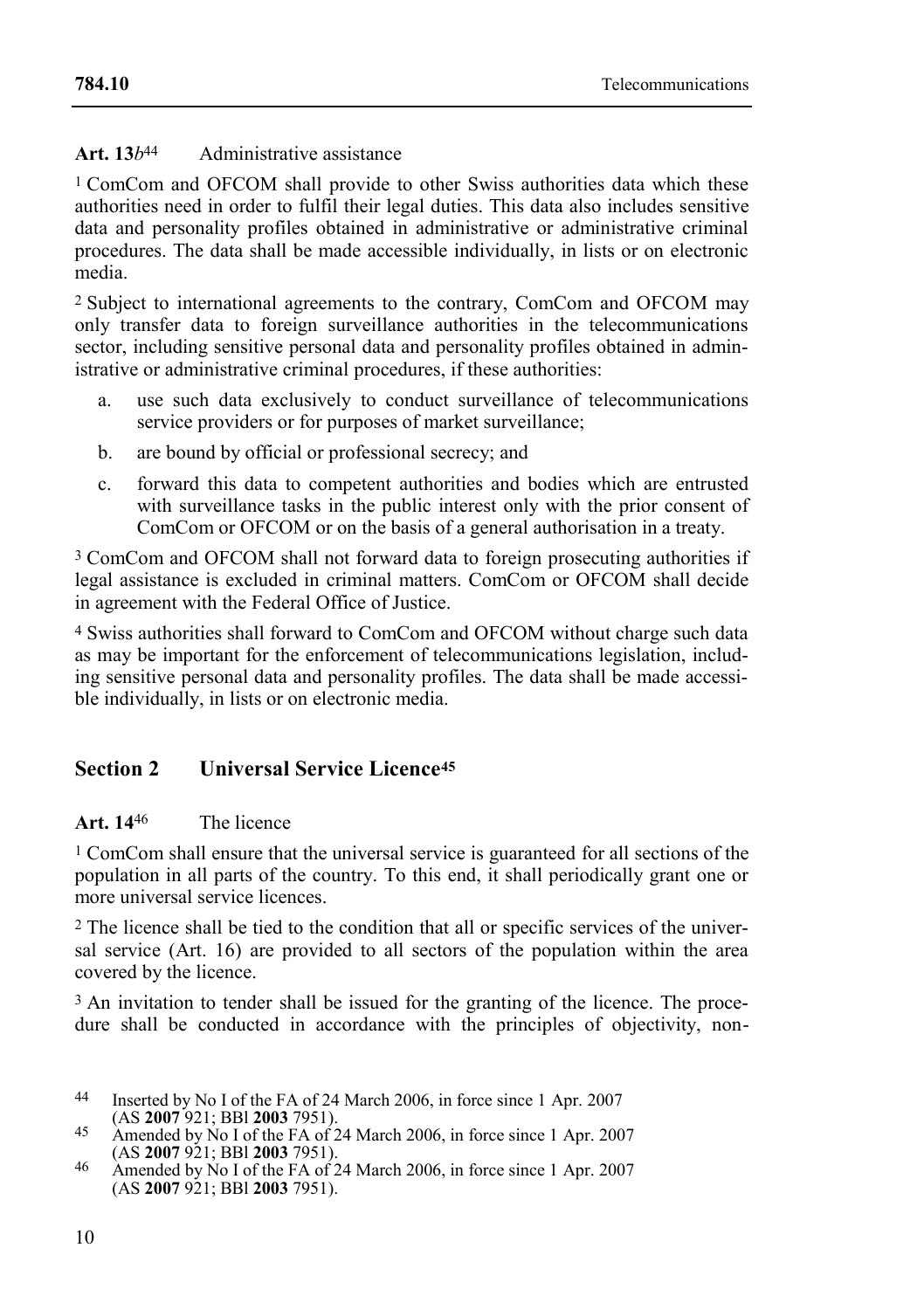discrimination and transparency. The Federal Council regulates the details. The law on public procurement does not apply.47

4 If it is clear in advance that the invitation to tender cannot proceed under conditions of competition, or if it does not produce any suitable candidates, ComCom may appoint one or more providers of telecommunications services to guarantee the universal service.

5 Licences are generally limited to the same term.

#### Art. 15 Conditions for granting the licence

Any person wishing to obtain a universal service licence must:

- a. have the necessary technical capacities;
- b.48 furnish convincing proof that the service can be offered, particularly with regard to finance, and the service operated for the entire duration of the licence, and state what financial compensation, in accordance with Article 19, will be required;
- c. undertake to comply with the applicable legislation, in particular this Act and its implementing provisions, and the licence conditions;
- d.49 undertake to comply with employment legislation and to guarantee the working conditions that are customary in the sector.

#### Art. 16 Scope of the universal service<sup>50</sup>

1 The universal service licensee shall provide one or more of the following services to meet demand in the area covered by the licence, in accordance with the state of the art:51

- a.52 a public telephone service, i.e. transmission of speech in real time by means of telecommunications techniques, including transmission of data employing transfer rates compatible with the channels for transmitting speech, as well as the connection and additional services;
- b. access to emergency call services;
- c. public pay telephones in sufficient numbers;

<sup>47</sup> Fourth sentence inserted by No I of the FA of 22 March 2019, in force since 1 Jan. 2021 (AS **2020** 6159; BBl **2017** 6559).

<sup>48</sup> Amended by No I of the FA of 24 March 2006, in force since 1 Apr. 2007 (AS **2007** 921; BBl **2003** 7951).

<sup>49</sup> Amended by No I of the FA of 24 March 2006, in force since 1 Apr. 2007 (AS **2007** 921; BBl **2003** 7951).

<sup>50</sup> Amended by No I of the FA of 24 March 2006, in force since 1 Apr. 2007 (AS **2007** 921; BBl **2003** 7951).

<sup>51</sup> Amended by No I of the FA of 24 March 2006, in force since 1 Apr. 2007 (AS **2007** 921; BBl **2003** 7951).

<sup>52</sup> Amended by No I of the FA of 24 March 2006, in force since 1 Apr. 2007 (AS **2007** 921; BBl **2003** 7951).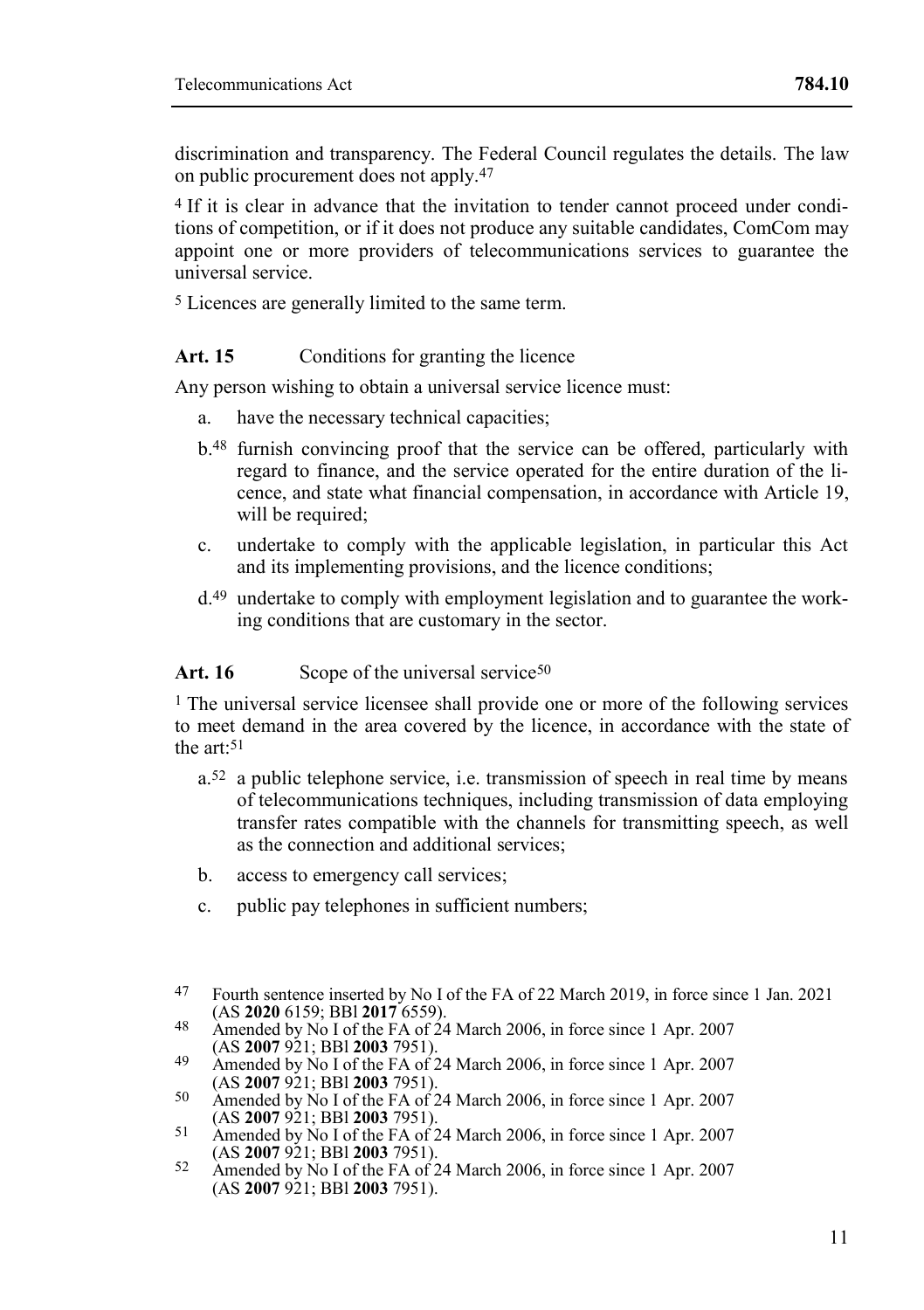d.53 access to the Swiss directories of subscribers to the public telephone service; the Federal Council may require a universal service licensee to maintain a directory of all customers of services of the universal service (general directory);

e.54 …55

1bis Services of the universal service must be ensured in such a way that persons with disabilities are offered comparable terms and conditions with respect to quality, quantity and prices as those without disabilities. In this respect the universal service licensee must ensure in particular that:

- a. public call boxes meet the requirements of the sensory impaired and those with reduced mobility;
- b. a relay service is provided for the hearing impaired;
- c. a directory enquiry and operator service is provided for the visually impaired.56

2 The Federal Council shall fix the detailed rules for implementation. It may lay down special provisions for connections outside built-up areas. It may delegate its powers in this regard to the Federal Department of the Environment, Transport, Energy and Communications (DETEC).57

3 The Federal Council shall periodically adapt the content of the universal service in accordance with the state of the art and social and economic requirements.

## Art. 17 Ouality and price

1 Services of the universal service must be of a certain quality throughout the country. The Federal Council shall decide the quality criteria.

2 The Federal Council shall endeavour to ensure that charges do not depend on distance. It shall periodically fix upper limits for the prices of the services of the universal service. These upper limits shall apply uniformly over the whole area and shall be determined by the development of the market.

53 Amended by No I of the FA of 24 March 2006, in force since 1 Apr. 2007 (AS **2007** 921; BBl **2003** 7951).

<sup>&</sup>lt;sup>54</sup> Repealed by Annex No 5 of the FA on Equality for Disabled Persons of 13 Dec. 2002, with effect from 1 Jan. 2004 (AS **2003** 4487; BBl **2001** 1715).

<sup>55</sup> The list is no longer up-to-date. See now: para. 3 and Art. 15 of the O of 9 March 2007 on Telecommunications Services (SR **784.101.1**).

<sup>56</sup> Inserted by Annex No 5 of the FA on Equality for Disabled Persons of 13 Dec. 2002, in force since 1 Jan. 2004 (AS **2003** 4487; BBl **2001** 1715).

<sup>57</sup> Third sentence amended by No I of the FA of 22 March 2019, in force since 1 Jan. 2021 (AS **2020** 6159; BBl **2017** 6559).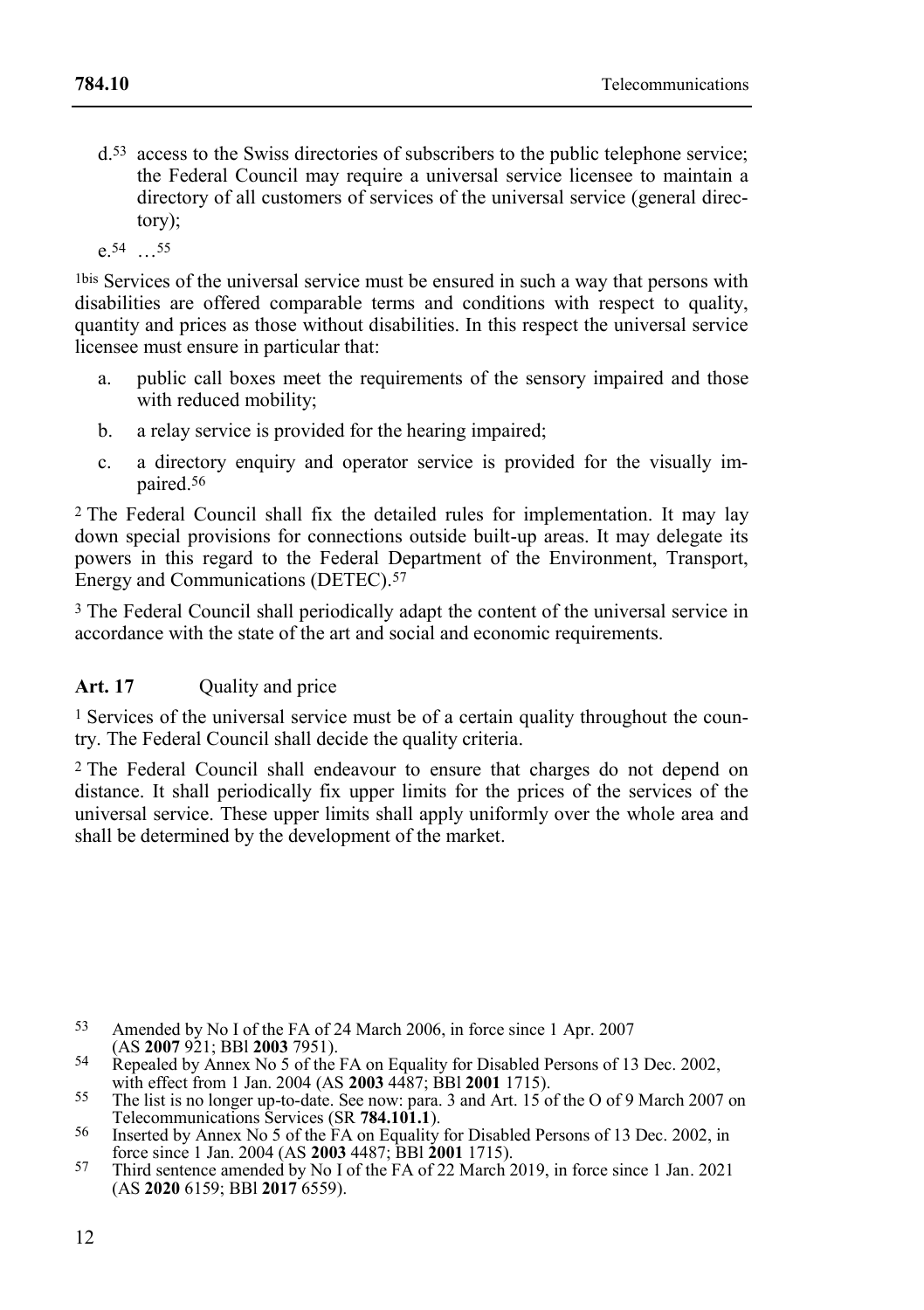## **Art. 18**58

#### **Art. 19**<sup>59</sup> Financial compensation

 $<sup>1</sup>$  If it is clear before the granting of the licence that, even with efficient management,</sup> it will not be possible to cover the costs of provision of the universal service in a given area, the licensee shall be entitled to financial compensation.

2 Any licensee in receipt of financial compensation must present all the information required for cost evaluation and cost control, in particular the accounting and finance information, to OFCOM each year.

3 The Federal Council regulates the details.

## **Art. 19***a*60 Transfer and amendment of the licence

<sup>1</sup> The licence may only be wholly or partly transferred to a third party with ComCom's approval.

2 Article 24*e* applies to the amendment of the licence.

## Art. 19*b*<sup>61</sup> Publication by OFCOM

Unless there is some overriding public or private interest not to do so, OFCOM shall publish the name and address of the licensee, the subject of the licence and the rights and obligations deriving from the licence.

## **Section 3 Obligations deriving from the Provision of Specific Services<sup>62</sup>**

## **Art. 20**63 Emergency call service

<sup>1</sup> The telephone service providers must offer a service that enables users to contact the appropriate emergency call centre in the event of danger to life and limb, health or property (emergency call service).

2 They must guarantee routing and location identification for emergency calls. The Federal Council may, after weighing-up the interests of public and the providers and

- 58 Repealed by No I of the FA of 24 March 2006, with effect from 1 Apr. 2007 (AS **2007** 921; BBl **2003** 7951).
- 59 Amended by No I of the FA of 24 March 2006, in force since 1 Apr. 2007 (AS **2007** 921; BBl **2003** 7951).
- 60 Inserted by No I of the FA of 24 March 2006 (AS **2007** 921; BBl **2003** 7951). Amended by No I of the FA of 22 March 2019, in force since 1 Jan. 2021 (AS **2020** 6159; BBl **2017** 6559).
- $61$  Inserted by No I of the FA of 24 March 2006, in force since 1 Apr. 2007 (AS **2007** 921; BBl **2003** 7951).
- 62 Inserted by No I of the FA of 24 March 2006, in force since 1 Apr. 2007 (AS **2007** 921; BBl **2003** 7951).
- 63 Amended by No I of the FA of 22 March 2019, in force since 1 Jan. 2021 (AS **2020** 6159; BBl **2017** 6559).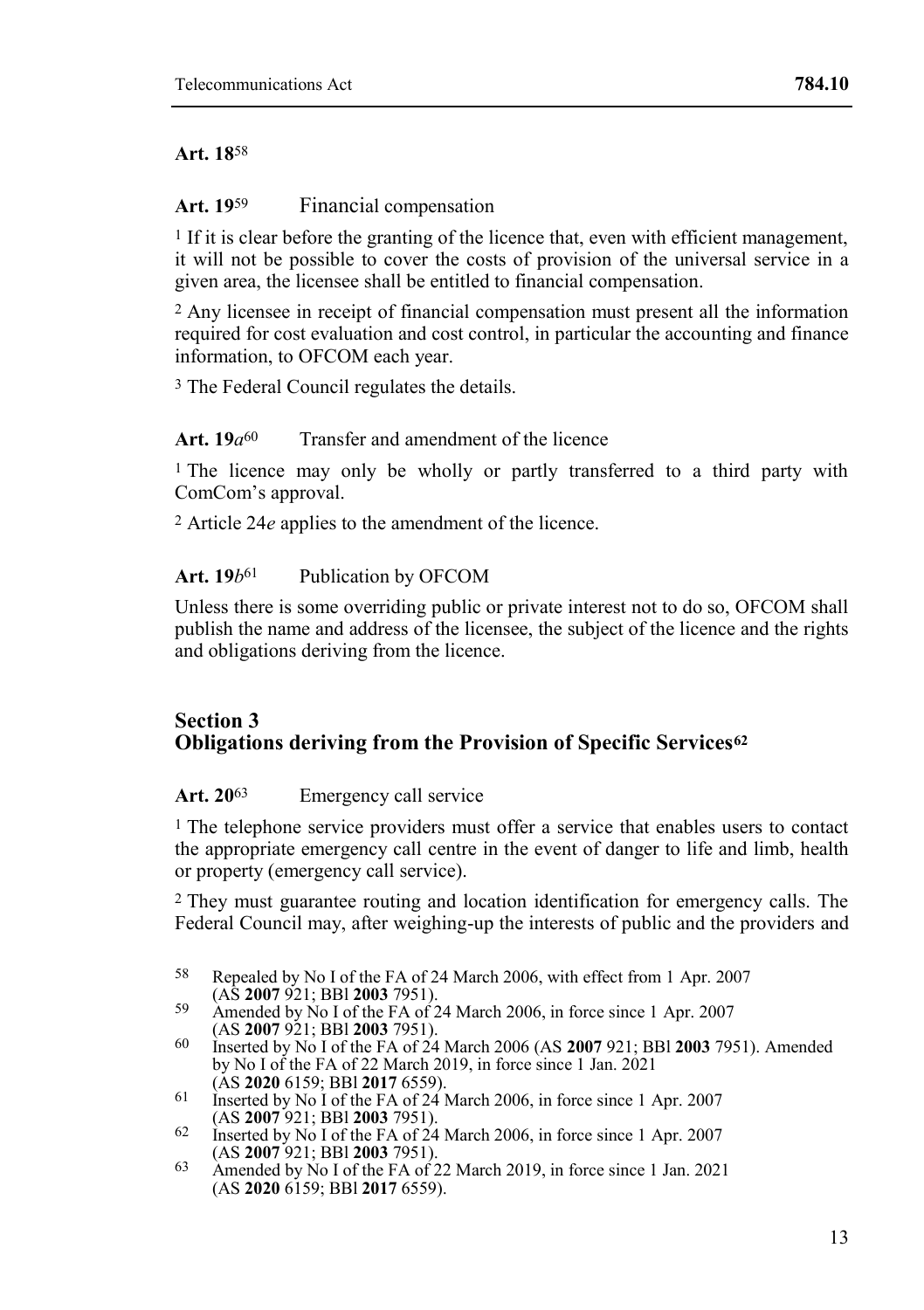taking account of technical developments and international harmonisation, specify exceptions and permit the use of the positioning functions of terminals even without the express consent of the user.

<sup>3</sup> The Federal Council may extend the obligation provide the emergency service to other telecommunications services that are publicly accessible and widely used.

## Art. 21<sup>64</sup> Collecting and providing directory data

<sup>1</sup> The telephone service providers shall collect and update the directory data of their customers. In doing so, the following applies:

- a. The telephone service providers are not required to check the accuracy of the data.
- b. They must ensure that the data corresponds to the information provided by the customers.
- c. They may refuse to include information in the directory data that is obviously incorrect or that serves an unlawful purpose; they may remove such information from the directory data.

2 They shall allow other providers of telecommunications services or of services which are based on directory data to access the minimum content of the directory data pertaining to their customers; they shall make the data electronically accessible to them.

3 They shall grant access to the data in a transparent and non-discriminatory manner at prices based on the costs of providing the directory data. In doing so, they shall take account of international technical standards. In the event of any dispute, Articles 11*a* and 11*b* apply by analogy.

4 The providers of services based on the directory data must safeguard the integrity of the data. They may only modify the data with the consent of the telephone service provider responsible for collecting the data. They must modify or delete the data according to the changes sent by the telephone service providers. The Federal Council may issue regulations on the processing of directory data.

5 The telephone service providers may delegate the fulfilment of their obligations to third parties.

6 The Federal Council may extend the application of the provisions of this Article to other telecommunications services that are publicly accessible and widely used.

## **Art. 21***a*65 Interoperability

<sup>1</sup> Telephone service providers must ensure that all users can communicate with each other (interoperability).66

<sup>64</sup> Amended by No I of the FA of 22 March 2019, in force since 1 Jan. 2021 (AS **2020** 6159; BBl **2017** 6559).

<sup>65</sup> Inserted by No I of the FA of 24 March 2006, in force since 1 April 2007 (AS **2007** 921; BBl **2003** 7951).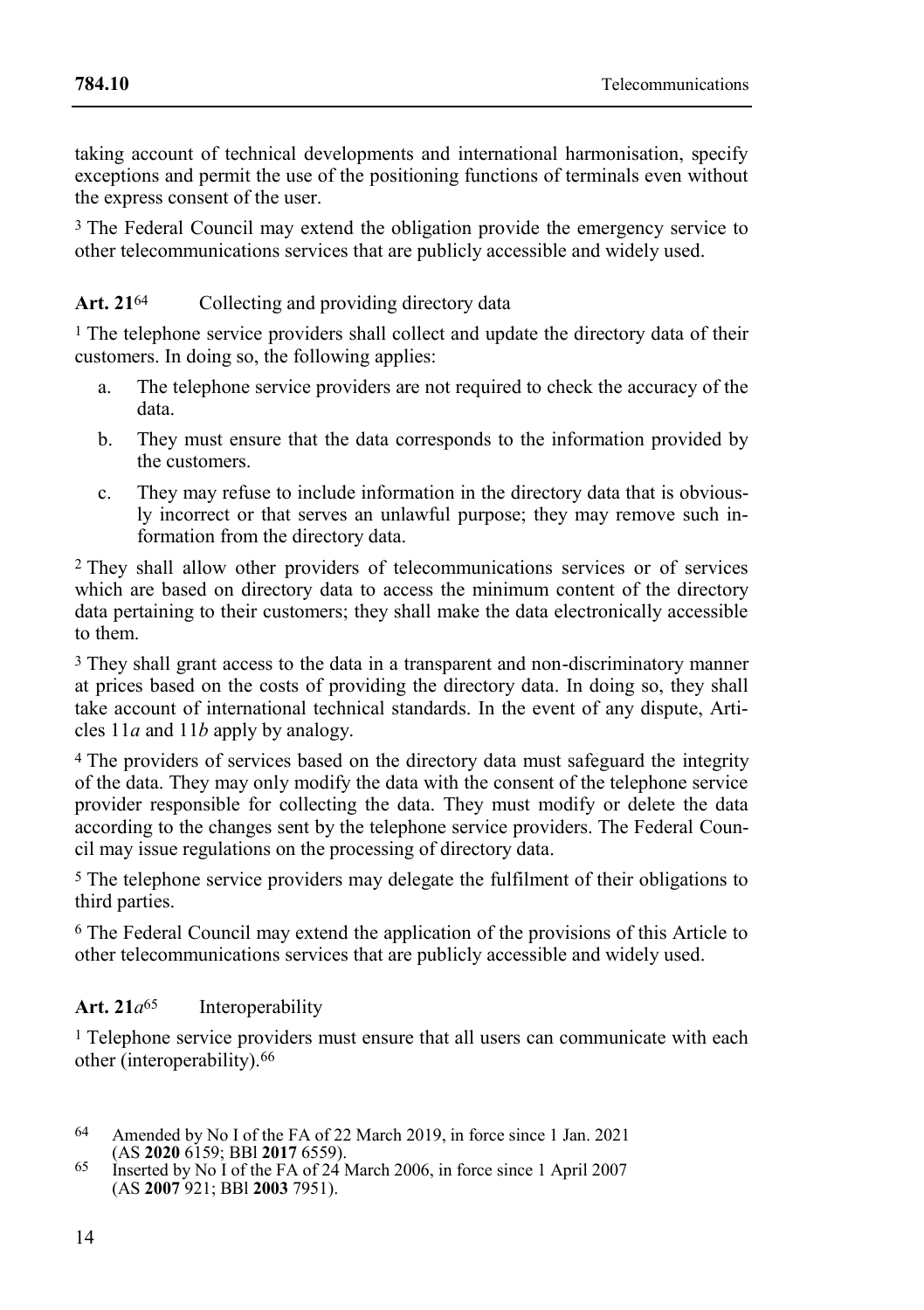2 The Federal Council may extend the obligation under paragraph 1 to other telecommunications services that are publicly accessible and widely used.67 It may prescribe interfaces for access to the service in accordance with international standards. OFCOM shall issue the required technical and administrative regulations.

3 Providers required to guarantee interoperability must also offer interconnection even if they are not dominant in the market. Articles 11*a* paragraphs 1 and 3 and 11*b* apply by analogy to disputes regarding the conditions for interconnection.68 The Federal Council may impose further obligations on providers who are obliged to provide interoperability.

**Art. 21***b*69

## **Chapter 3 Radiocommunications**

Art. 22<sup>70</sup> Use of the radiocommunications frequency spectrum

1 The radiocommunications frequency spectrum may be freely used subject to compliance with the regulations on use.

2 The Federal Council may provide that the use of certain frequencies is only permitted:

- a. with a licence from OFCOM or, in the cases under Article 22*a*, ComCom;
- b. after giving notice to OFCOM;
- c. with a proficiency certificate.
- 3 It shall impose restrictions under paragraph 2 solely:
	- a. to avoid radio interference;
	- b. to guarantee the technical quality of telecommunications services and other radio applications:
	- c. to guarantee efficient use of the radiocommunications frequency spectrum; or
	- d. in cases in which other legislation or international treaties provide that the frequency spectrum may only be used with the approval of the responsible authority.
- 66 Amended by No I of the FA of 22 March 2019, in force since 1 Jan. 2021 (AS **2020** 6159; BBl **2017** 6559).
- $67$  Amended by No I of the FA of 22 March 2019, in force since 1 Jan. 2021 (AS **2020** 6159; BBl **2017** 6559).
- 68 Second sentence amended by No I of the FA of 22 March 2019, in force since 1 Jan. 2021 (AS **2020** 6159; BBl **2017** 6559).
- 69 Inserted by No I of the FA of 24 March 2006 (AS **2007** 921; BBl **2003** 7951). Repealed by No I of the FA of 22 March 2019, with effect from 1 Jan. 2021 (AS **2020** 6159; BBl **2017** 6559).
- $70$  Amended by No I of the FA of 22 March 2019, in force since 1 Jan. 2021 (AS **2020** 6159; BBl **2017** 6559).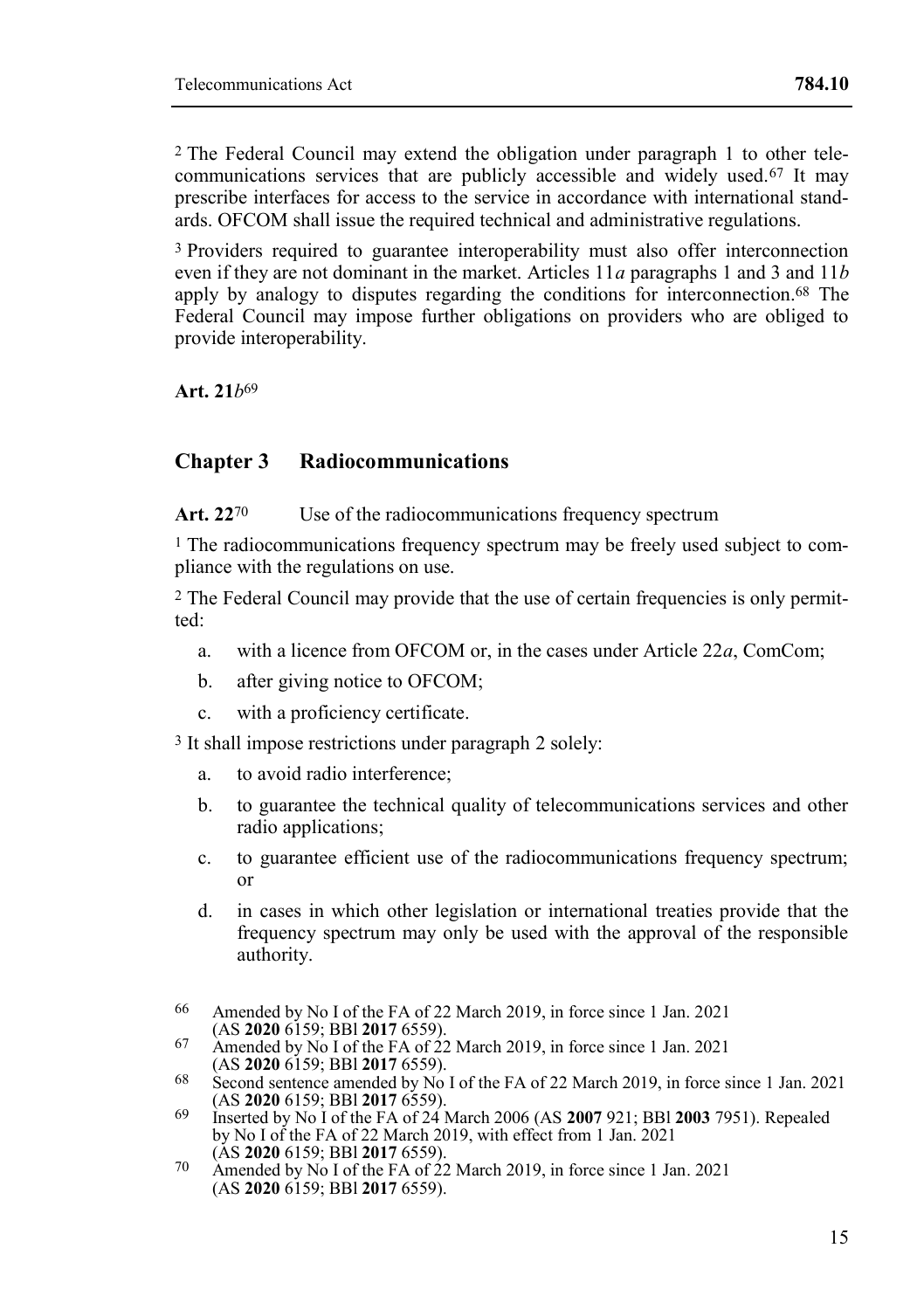4 In the case of frequency bands the allocation of which is the responsibility of the armed forces or civil defence in accordance with the national frequency allocation plan, the Federal Council shall not impose any restrictions in accordance with paragraph 2.

5 It shall specify the regulations on use and the requirements for granting proficiency certificates.

#### Art. 22*a*<sup>71</sup> Radio communications licences for the provision of telecommunications services

1 ComCom shall issue the licences for using the radiocommunications frequency spectrum required to provide telecommunications services.

<sup>2</sup> If it is anticipated that there will be a shortage of frequencies, it shall normally conduct a public tendering process.

<sup>3</sup> It may delegate to OFCOM the power to grant radio communications licences for which no shortage of frequencies under paragraph 2 exists or is anticipated in specific cases or in general for entire frequency bands.

4 The Federal Council shall regulate the principles for granting radio communications licences that are wholly or partly intended for the broadcasting of radio and television programme services.

Art. 23 Conditions for granting the licence

1 Any person wishing to obtain a radiocommunications licence must:

- a.72 have the necessary technical capacities and, insofar as required for using the relevant frequencies (Art. 22 para. 2 let. c), hold the relevant proficiency certificate;
- b.73 undertake to comply with the applicable legislation, in particular this Act, the RTVA74, their implementing provisions, and the licence conditions.

2 Subject to any international obligations to the contrary, the licensing authority may refuse to grant a licence to undertakings incorporated under foreign law unless reciprocal rights are granted.

<sup>3</sup> A licence shall be granted only if, having regard to the national frequency allocation plan, enough frequencies are available.

4 The granting of a radiocommunications licence must not eliminate or constitute a serious obstacle to effective competition unless an exception can be justified on grounds of economic efficiency. Where the issue of the elimination or serious re-

- 71 Inserted by No I of the FA of 22 March 2019, in force since 1 Jan. 2021 (AS **2020** 6159; BBl **2017** 6559).
- 72 Amended by No I of the FA of 22 March 2019, in force since 1 Jan. 2021 (AS **2020** 6159; BBl **2017** 6559).
- <sup>73</sup> Amended by Annex No II 2 of the FA of 24 March 2006 on Radio and Television, in force since 1 Apr. 2007 (AS **2007** 737; BBl **2003** 1569**)**.

<sup>74</sup> SR **784.40**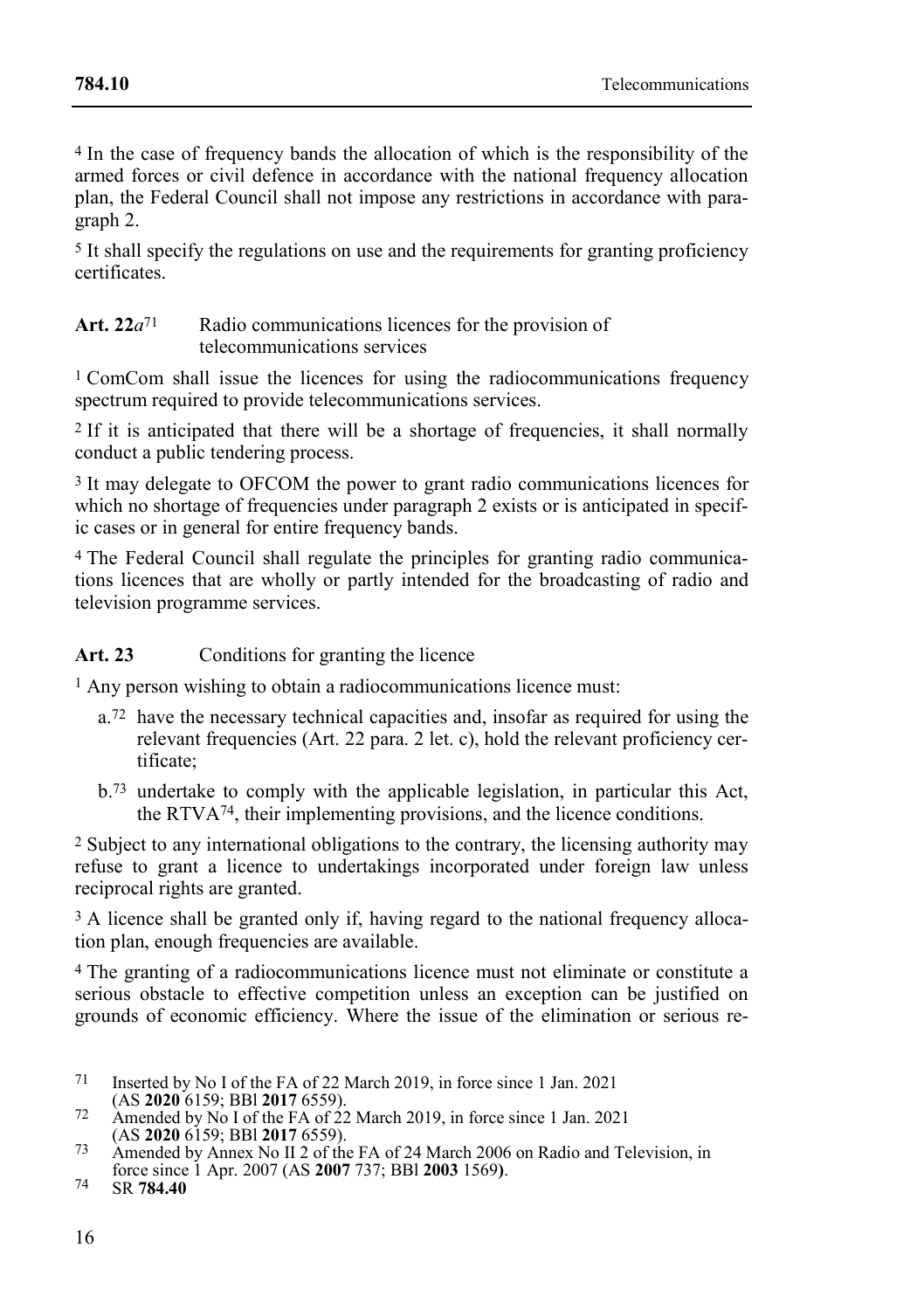**[784.10](#page-0-0)**

striction of effective competition must be assessed, the licensing authority shall consult the Competition Commission.75.

## Art. 24<sup>76</sup> Procedure for granting the licence

1 The Federal Council shall regulate the procedure for granting radio communications licences. It shall be conducted in accordance with the principles of objectivity, non-discrimination and transparency. All information provided by applicants shall be treated as confidential.

2 The public law on public procurement does not apply.

3 For the first-instance procedure concerning the public tendering process and for the appeals procedure, in particular with regard to evaluation of the submissions and in order to guarantee commercial secrecy, the Federal Council may deviate from the following provisions of the Federal Act of 20 December 196877 on Administrative Procedure (APA):

- a. determination of the circumstances (Art. 12 APA);
- b. co-operation of the parties (Art. 13 APA);
- c. inspection of documents (Art. 26-28 APA);
- d. right to a hearing (Art. 30 and 31 APA);
- e. notification and justification of decisions (Art. 34 and 35 APA).

4 In the procedure concerning the public tendering process, interim decisions are not in themselves contestable by means of appeal.

## **Art. 24***a*78

## **Art. 24***b*79 Special licensing regulations

If no licensing regulations exist for specific circumstances requiring a licence, the licensing authority shall define these on a case-by-case basis.

#### **Art. 24***c* Term of the licence

The licence is granted for a specific period of time. The licensing authority shall determine the term according to the type and importance of the licence.

76 Amended by No I of the FA of 22 March 2019, in force since 1 Jan. 2021 (AS **2020** 6159; BBl **2017** 6559).

<sup>75</sup> Second sentence amended by No I of the FA of 22 March 2019, in force since 1 Jan. 2021 (AS **2020** 6159; BBl **2017** 6559).

<sup>77</sup> SR **172.021**

<sup>78</sup> Inserted by No I of the FA of 24 March 2006 (AS **2007** 921; BBl **2003** 7951). Repealed by No I of the FA of 22 March 2019, with effect from 1 Jan. 2021 (AS **2020** 6159; BBl **2017** 6559).

<sup>79</sup> Inserted by No I of the FA of 24 March 2006, in force since 1 Apr. 2007 (AS **2007** 921; BBl **2003** 7951).

<sup>80</sup> Inserted by No I of the FA of 24 March 2006, in force since 1 Apr. 2007 (AS **2007** 921; BBl **2003** 7951).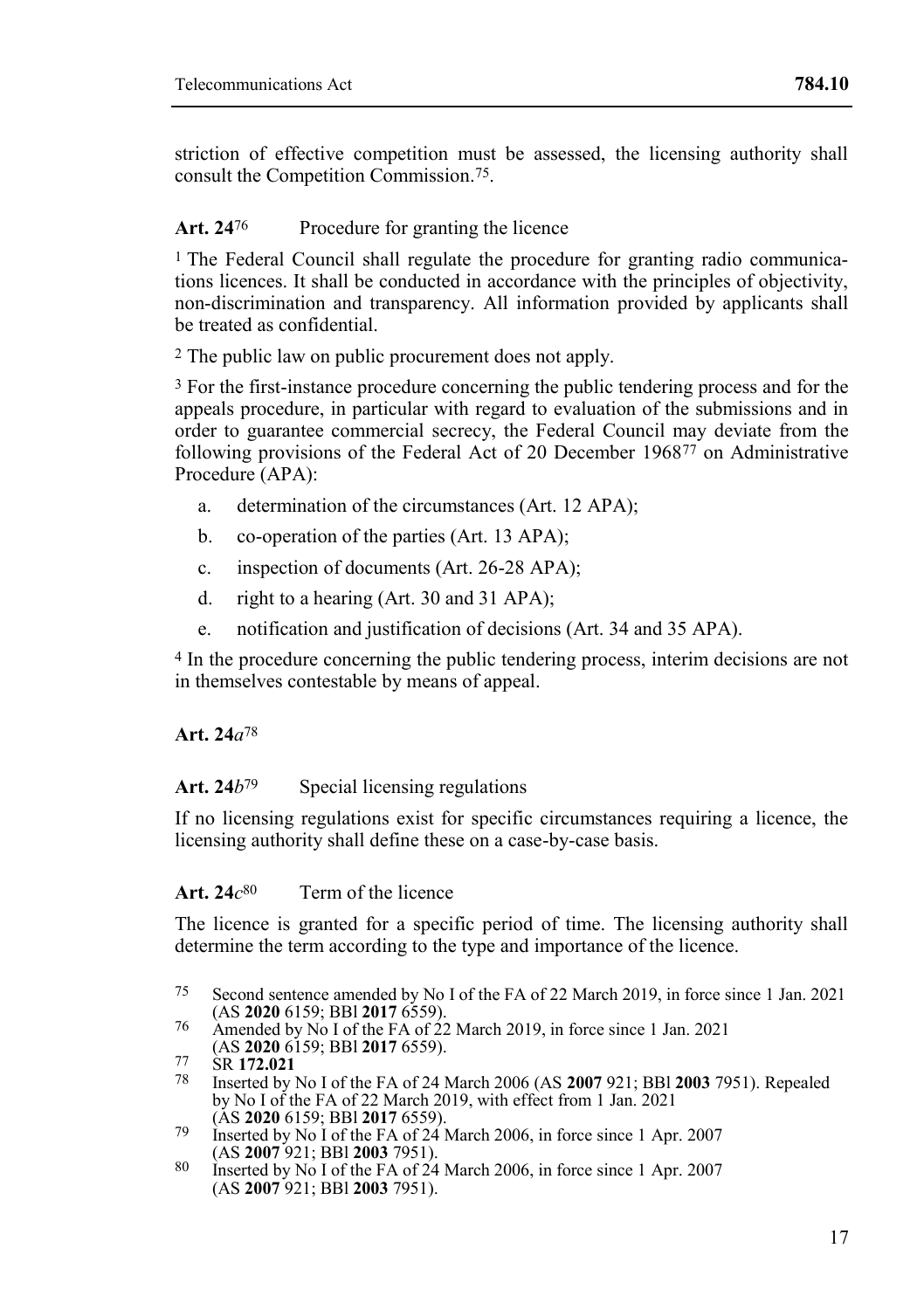Art. 24 $d^{81}$  Transfer of licences and cooperation between licensees

1 Licences are wholly or partly transferable.

2 Transfers are only permitted with prior consent of the licensing authority. Consent may only be refused if:

- a. the licence requirements under Article 23 are not complied with; or
- b. the efficient use of frequencies free from interference is not guaranteed.

3 The licensing authority may permit exceptions from the requirement of consent for individual frequency bands if it is anticipated that the efficient use of frequencies free from interference will be guaranteed and if effective competition is neither eliminated nor seriously restricted. Advance notice must be given to the licensing authority of transfers that do not require consent.

4 If the licence has been granted by ComCom, paragraph 2 applies by analogy to the economic transfer of the licence. An economic transfer occurs when a company has taken over control of the licensee in accordance with the law on cartels.

5 Where holders of licences granted by ComCom make joint use of components of radio communications networks, they must give advance notice of this to ComCom. The joint use of frequencies requires consent under paragraph 2.

#### Art.  $24e^{82}$ Amendment and revocation of the licence

1 The licensing authority may amend or revoke the licence due to changes in actual or legal conditions if the amendment or revocation is necessary to guarantee important public interests.

2 The licensee shall be appropriately compensated if the transferred rights are revoked or substantially reduced.

#### **Art. 24***f* Provision of information by OFCOM

1 Provided there are no overriding public or private interests, OFCOM shall provide the name and address of the licensee, and information on the subject of the licence, the rights and obligations attached to the licence, the frequency assignments and the transmitter locations 84

2 It may publish this information and make it accessible online if there is a public interest.

- 81 Inserted by No I of the FA of 24 March 2006 (AS **2007** 921; BBl **2003** 7951). Amended by No I of the FA of 22 March 2019, in force since 1 Jan. 2021 (AS **2020** 6159; BBl **2017** 6559).
- 82 Inserted by No I of the FA of 24 March 2006, in force since 1 Apr. 2007 (AS **2007** 921; BBl **2003** 7951).
- 83 Inserted by No I of the FA of 24 March 2006, in force since 1 Apr. 2007 (AS **2007** 921; BBl **2003** 7951).
- 84 Amended by No I of the FA of 22 March 2019, in force since 1 Jan. 2021 (AS **2020** 6159; BBl **2017** 6559).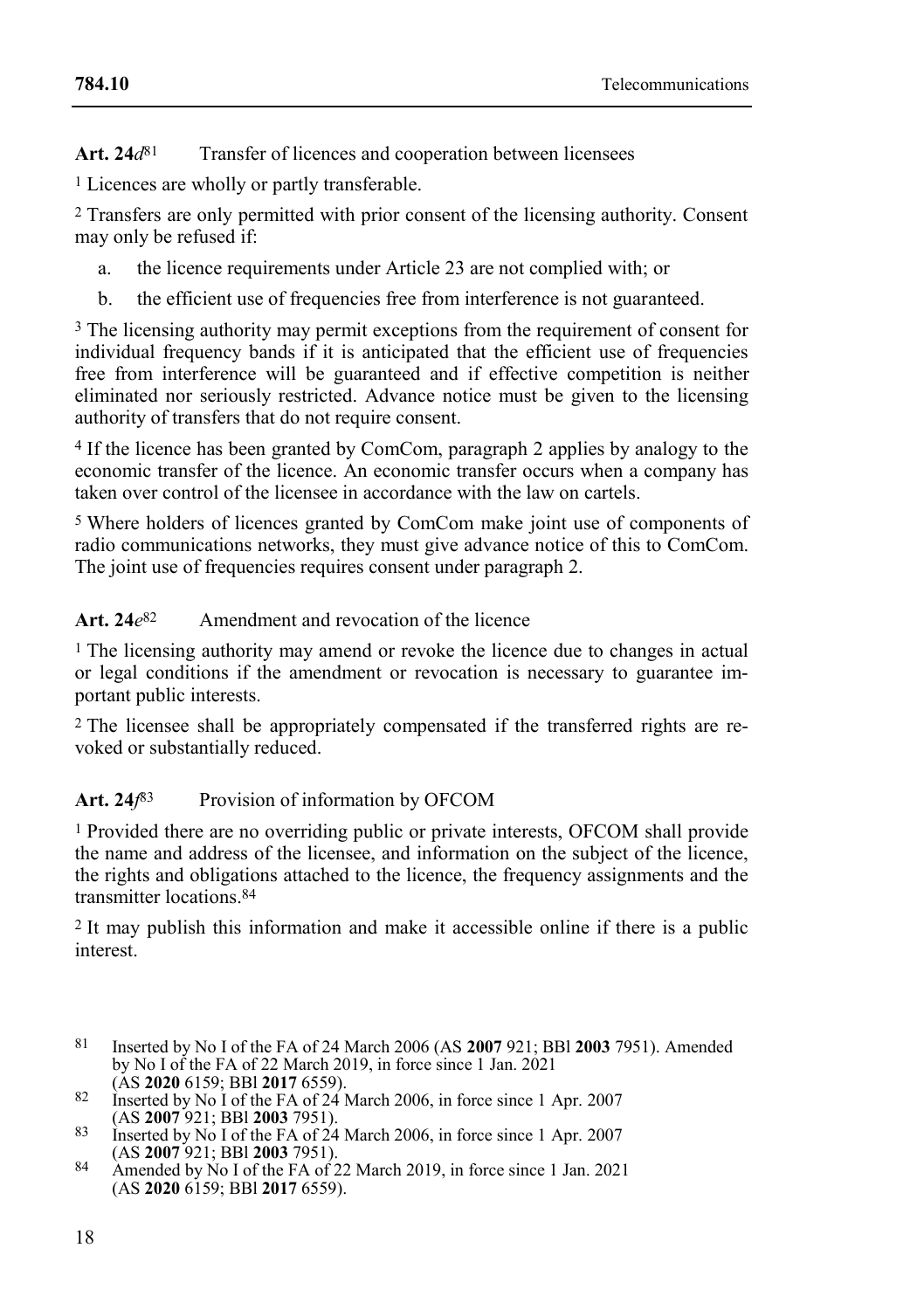## Art. 25 Management of frequencies

1 OFCOM shall manage the frequency spectrum and the Swiss utilisation rights and orbital positions of satellites in accordance with the relevant international agreements. It shall take appropriate measures to ensure that these resources are used efficiently and without interference and to provide equitable access to them on the basis of the national frequency allocation plan.

1bis It shall issue the national frequency allocation plan. In doing so, it shall take appropriate account of the frequency requirements for armed forces and civil protection operations; it shall work with the responsible armed forces office.85

2 The national frequency allocation plan is subject to approval by the Federal Council.86

<sup>3</sup> In the event of a mobilisation of troops, the Federal Council may allocate the armed forces additional free or already licensed frequencies for the duration of operations.87

## Art. 26 Technical monitoring

1 OFCOM shall monitor the frequency spectrum for planning and surveillance purposes.

2 It shall carry out these checks alone or in co-operation with other authorities. The Federal Council shall fix the detailed rules for such co-operation.

3 OFCOM may intercept or record radiocommunications traffic if this is necessary to ensure that telecommunications and broadcasting are free from interference and if other measures have proved ineffective or entail unreasonable expenditure.

4 Any data that is recorded may be used only to determine the cause of the interference or identify the person or persons responsible for it.

5 If there is reason to suspect that an offence has been committed that is punishable under this Act, any recordings that may constitute evidence shall be passed to the competent authority. Any other recording must be destroyed immediately.

Art. 27<sup>88</sup> Processing of data and administrative assistance

Articles 13*a* and 13*b* concerning processing of data and administrative assistance shall apply.

<sup>85</sup> Inserted by No I of the FA of 22 March 2019, in force since 1 Jan. 2021 (AS **2020** 6159; BBl **2017** 6559).

<sup>86</sup> Amended by Annex No II 2 of the FA of 24 March 2006 on Radio and Television, in force since 1 Apr. 2007 (AS **2007** 737; BBl **2003** 1569**)**. 87 Inserted by No I of the FA of 22 March 2019, in force since 1 Jan. 2021

<sup>(</sup>AS **2020** 6159; BBl **2017** 6559).

<sup>88</sup> Amended by No I of the FA of 24 March 2006, in force since 1 Apr. 2007 (AS **2007** 921; BBl **2003** 7951).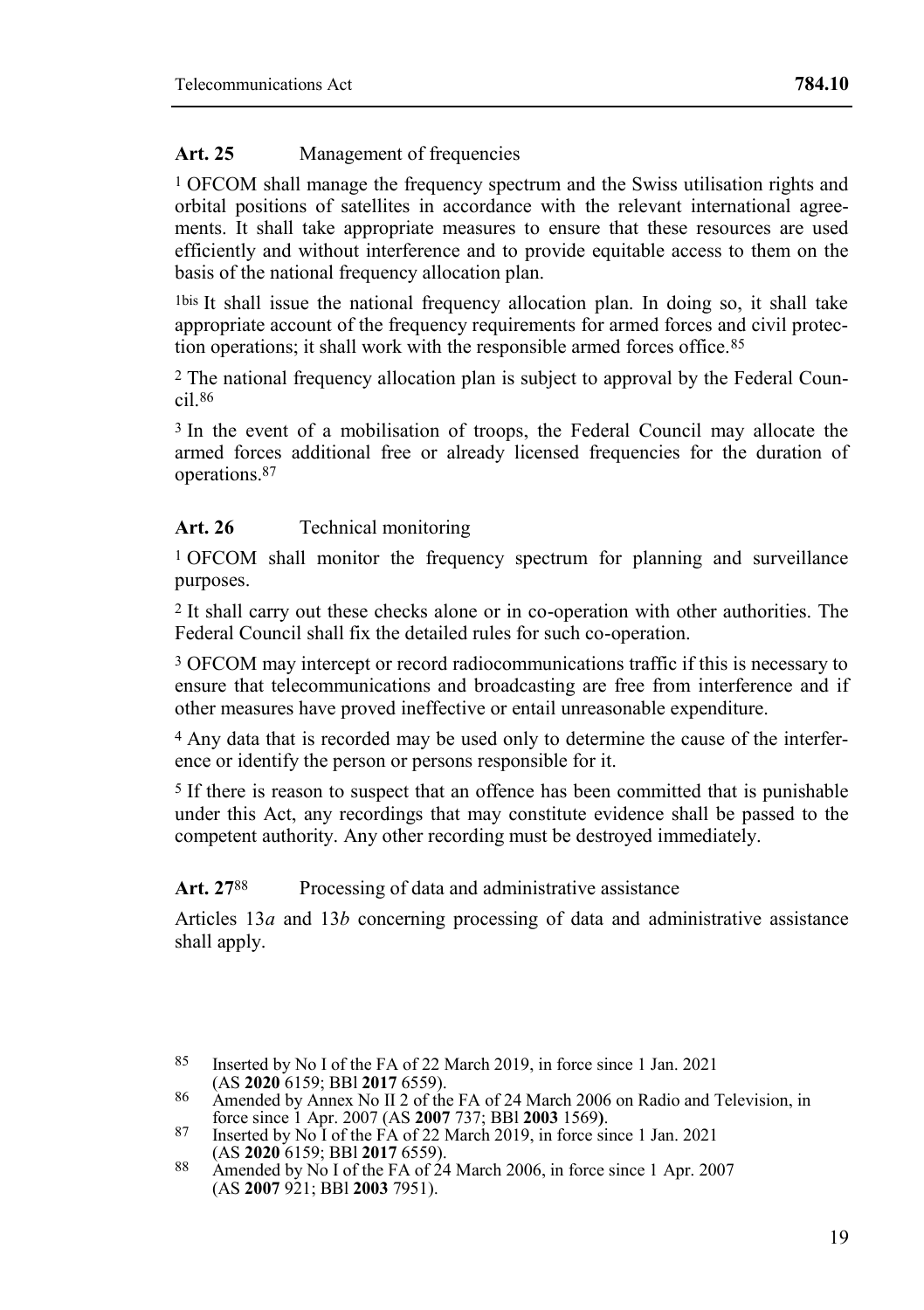## **Chapter 4 Addressing Resources**

## **Art. 28**89 Management of addressing resources

1 OFCOM shall manage the addressing resources that must be managed at national level. It shall ensure that sufficient addressing resources are available; in doing so it shall take account of technical developments and international harmonisation.

2 The Federal Council shall specify which addressing resources OFCOM must manage.

<sup>3</sup> It may prescribe a mandatory alternative dispute resolution procedure between the holders of addressing resources and third parties. It shall regulate the procedure, its consequences and its effects on the procedure under civil law, particularly the suspension of the period of limitation and the burden of proof. The right of holders of addressing resources and third parties to bring civil actions is reserved.

4 No one has the right to a specific addressing resource. The Federal Council may permit exceptions.

5 Providers of telecommunications services shall ensure number portability.

6 The Federal Council shall issue regulations on the management of addressing resources, and in particular on:

- a. their allocation, use, blocking, transfer and withdrawal;
- b. the issuing of numbering plans;
- c. the delegation of management to third parties, the termination of the delegated activity and the supervision of the same;
- d. sub-allocation;
- e. number portability.

**Art. 28***a*90 Delegation of the management of addressing resources to third parties

1 OFCOM may in special cases delegate the management of certain addressing resources to third parties.

2 It shall select the third parties based on a tender or invitation procedure. If there is good cause, it shall appoint them directly.

<sup>3</sup> If the tender or invitation procedure does not result in any suitable applications or if the delegated parties can no longer fulfil their obligations, OFCOM may require third parties to carry out the task. These third parties may charge prices for their activities that cover the relevant costs and allow an appropriate profit to be made.

4 Article 24 applies by analogy to the selection process.

<sup>89</sup> Amended by No I of the FA of 22 March 2019, in force since 1 Jan. 2021 (AS **2020** 6159; BBl **2017** 6559).

<sup>90</sup> Inserted by No I of the FA of 22 March 2019, in force since 1 Jan. 2021 (AS **2020** 6159; BBl **2017** 6559).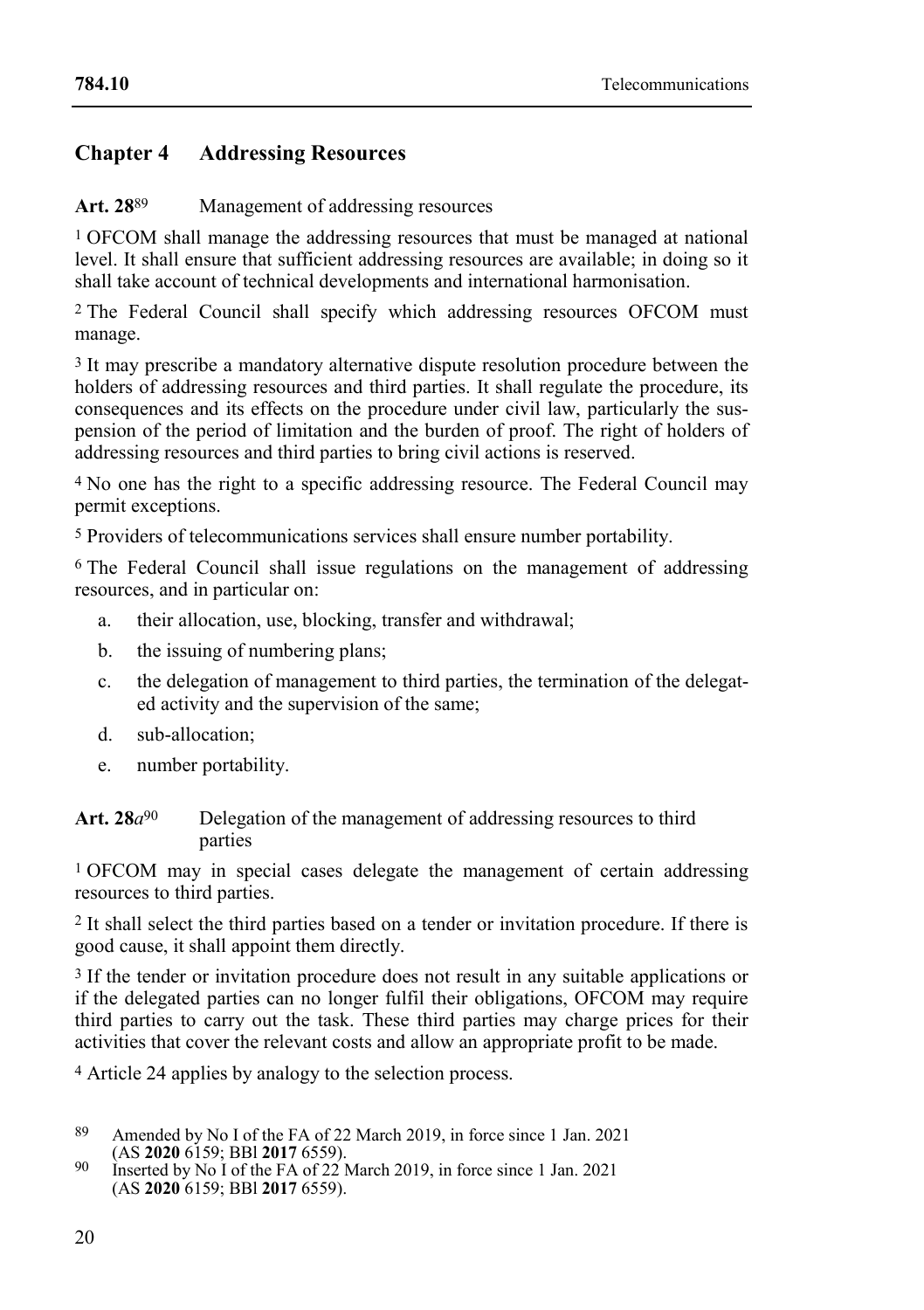#### **Art. 28***b*91 Internet domains

This Act applies to the following internet domains:

- a. the country-specific domain ".ch" and, insofar as the management of the domain is the responsibility of the Confederation, all other internet domains that designate Switzerland alphanumerically, including transpositions in other alphabets or graphical systems;
- b. generic domains, if Swiss public corporations are responsible for their management;
- c. generic domains, if persons resident or with registered office in Switzerland are responsible for their management;
- d. generic domains which, because of their name, are of particular political, cultural, geographical or religious significance for Switzerland.

#### **Art. 28***c* Management of internet domains: Responsibility

1 OFCOM shall manage internet domains if the Confederation is responsible for their management.

2 It may provide commercial services to third parties provided this is necessary for managing domain names and the requirements of Article 41*a* paragraphs 2 and 3 of the Financial Budget Act of 7 October 200593 are met.

## **Art. 28***d*94 Management of internet domains: Principles

The management of internet domains and their subordinate domain names is governed by the following principles:

- a. The security and availability of the infrastructure and the services required for the domain name system to function are guaranteed.
- b. The internet domains are managed in a transparent and non-discriminatory manner if they are the responsibility of public corporations.
- c. The proprietors of and applicants for domain names are protected from the misuse of their personal data.

<sup>91</sup> Inserted by No I of the FA of 22 March 2019, in force since 1 Jan. 2021 (AS **2020** 6159; BBl **2017** 6559).

<sup>92</sup> Inserted by No I of the FA of 22 March 2019, in force since 1 Jan. 2021 (AS **2020** 6159; BBl **2017** 6559).

<sup>93</sup> SR **611.0**

<sup>94</sup> Inserted by No I of the FA of 22 March 2019, in force since 1 Jan. 2021 (AS **2020** 6159; BBl **2017** 6559).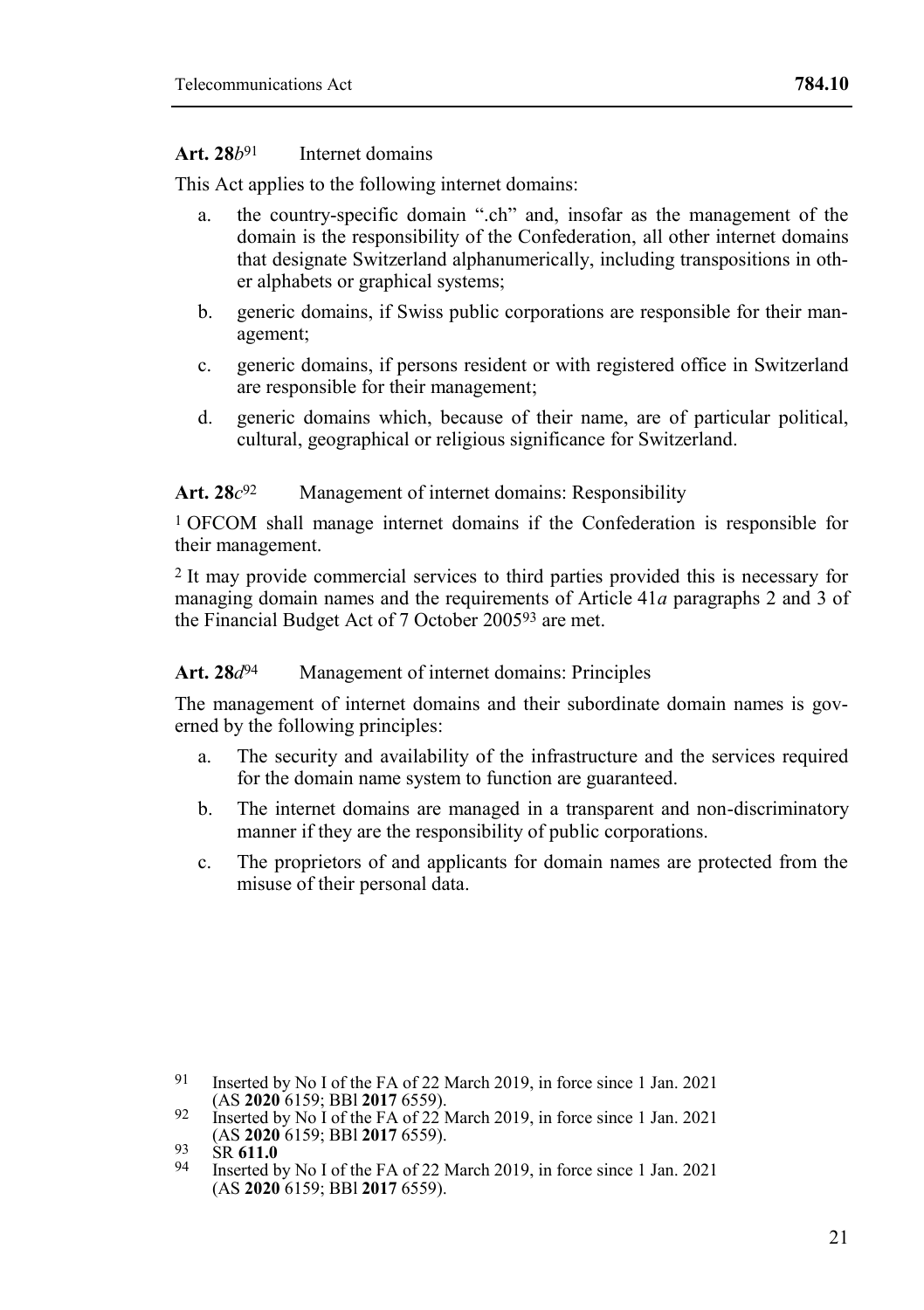#### **Art. 28***e* Management of internet domains: Modalities

The Federal Council shall regulate the modalities for managing internet domains and their subordinate domain names; in doing so, it shall take account of the rules applied internationally. It may in particular:

- a. lay down the conditions for the allocation, use, blocking, transfer and withdrawal of domain names that are subordinate to the domains that are the responsibility of the Confederation;
- b. regulate the processing of personal data in connection with domains that fall within the scope of this Act, including the provision of a publicly accessible database that guarantees everyone access to information about the proprietors of domain names;
- c. provide for measures that prevent the unlawful use of domain names or the use of domain names that is contrary to public order, and regulate cooperation with specialised private or public bodies in this sector;
- d. determine the institutional, functional and operational organisation of the domains that are the responsibility of the Confederation;
- e. regulate the management of domains for which public corporations other than the Confederation or private individuals resident in Switzerland are responsible;
- f. issue provisions relating to generic domains of particular political, cultural, geographical or religious significance, provided this is necessary in order to safeguard Switzerland's interests.

## Art. 29 Obligation to provide information

Any holder of addressing resources shall be required to provide the competent authority with the information it needs to manage the addressing resources that have been assigned.

## Art. 30<sup>96</sup> Exclusion of compensation

Modification by the authorities of numbering plans or regulations for the management of addressing resources shall not constitute grounds for any claim for compensation.

## **Art. 30***a*97 Data processing and administrative assistance

Articles 13*a* and 13*b* on data processing and administrative assistance apply.

<sup>95</sup> Inserted by No I of the FA of 22 March 2019, in force since 1 Jan. 2021 (AS **2020** 6159; BBl **2017** 6559).

<sup>96</sup> Amended by No I of the FA of 22 March 2019, in force since 1 Jan. 2021 (AS **2020** 6159; BBl **2017** 6559).

<sup>97</sup> Inserted by No I of the FA of 22 March 2019, in force since 1 Jan. 2021 (AS **2020** 6159; BBl **2017** 6559).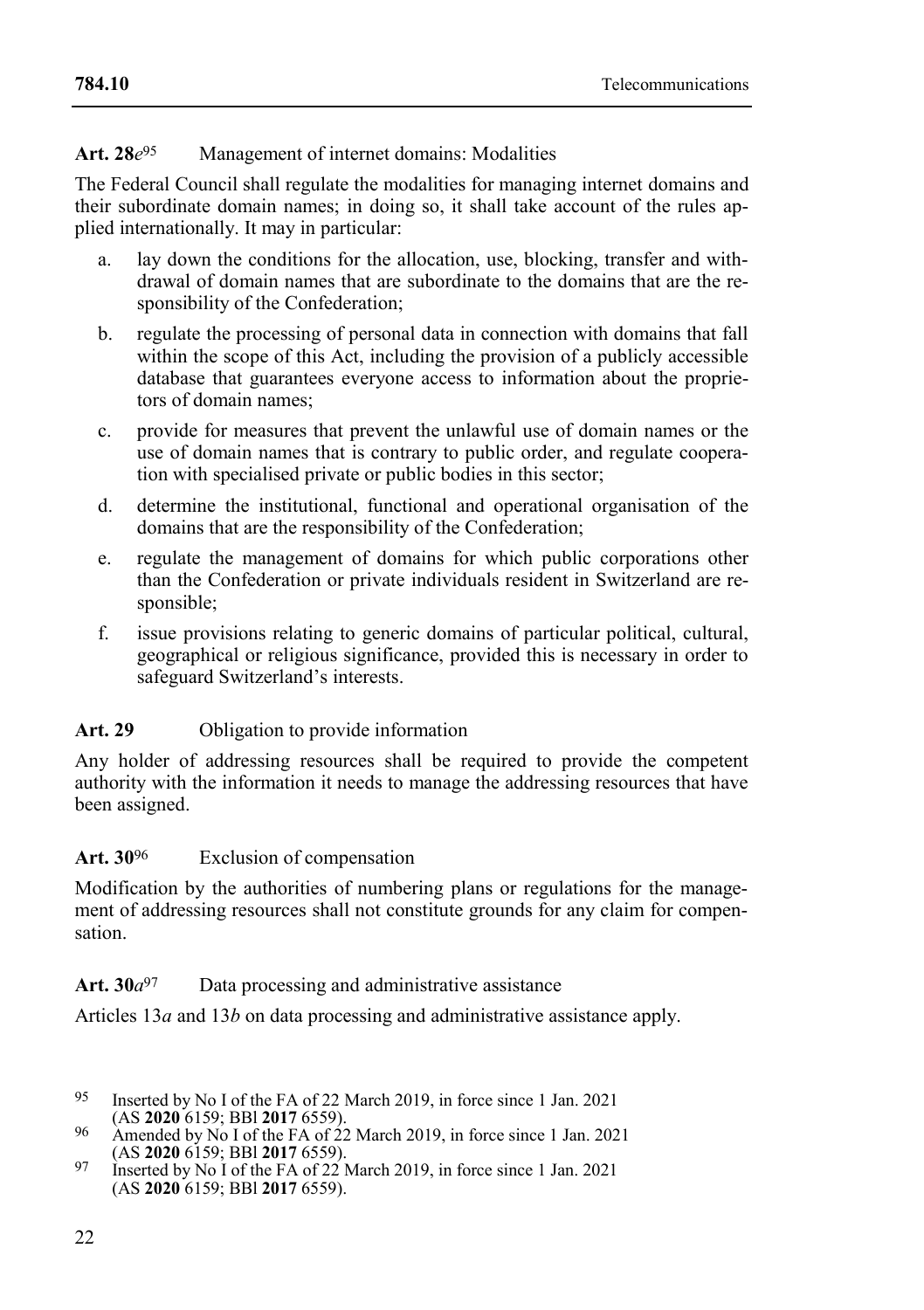## **Chapter 5 Telecommunications Installations**

Art. 31<sup>98</sup> Import, offering, making available on the market<sup>99</sup> and putting into service<sup>100</sup>

<sup>1</sup> The Federal Council may adopt technical regulations on the import, offering, making available on the market and putting into service of telecommunications installations, in particular in respect of basic technical requirements with regard to telecommunications, evaluation of conformity, certification of conformity, declaration of conformity, markings, registration and the obligation to provide proof (Art. 3 of the Federal Act of 6 October 1995101 on Technical Barriers to Trade).102

2 If the Federal Council has laid down basic technical requirements with regard to telecommunications within the meaning of paragraph 1, OFCOM shall generally, in order to concretise them:103

- a. designate technical standards, compliance with which shall be deemed to constitute fulfilment of the basic requirements; or
- b.104 declare technical standards, European Union legal instruments or other rules binding.

3 In implementing paragraph 2, OFCOM shall take the relevant international standards into account; any derogations shall require the consent of the State Secretariat for Economic Affairs.

3bis OFCOM may draw up and publish technical standards.105

4 If the Federal Council has not adopted any basic technical requirements with regard to telecommunications within the meaning of paragraph 1, or if OFCOM has not concretised them in accordance with paragraph 2, the person offering, making available on the market<sup>106</sup> or putting into service a telecommunications installation must ensure that it complies with the recognised rules of telecommunications engineering. These shall be deemed to include, first and foremost, any internationally harmonised technical standards. In the absence of such standards, the technical

- 99 Term in accordance with Annex No 4 of the FA of 16 June 2017, in force since 1 Jan. 2018 (AS **2017** 5607; BBl **2016** 7133). This amendment has been made throughout the text.
- 100 Amended by No I of the FA of 22 March 2019, in force since 1 Jan. 2021 (AS **2020** 6159; BBl **2017** 6559).
- 101 SR **946.51**
- Amended by No I of the FA of 22 March 2019, in force since 1 Jan. 2021 (AS **2020** 6159; BBl **2017** 6559).
- 103 Amended by No I of the FA of 22 March 2019, in force since 1 Jan. 2021 (AS **2020** 6159; BBl **2017** 6559).
- 104 Amended by No I of the FA of 22 March 2019, in force since 1 Jan. 2021 (AS **2020** 6159; BBl **2017** 6559).
- 105 Inserted by No I of the FA of 22 March 2019, in force since 1 Jan. 2021
- (AS **2020** 6159; BBl **2017** 6559). 106 Term in accordance with Annex No 4 of the FA of 16 June 2017, in force since 1 Jan. 2018 (AS **2017** 5607; BBl **2016** 7133). This amendment has been made throughout the text.

<sup>98</sup> Amended by No I of the FA of 24 March 2006, in force since 1 Apr. 2007 (AS **2007** 921; BBl **2003** 7951).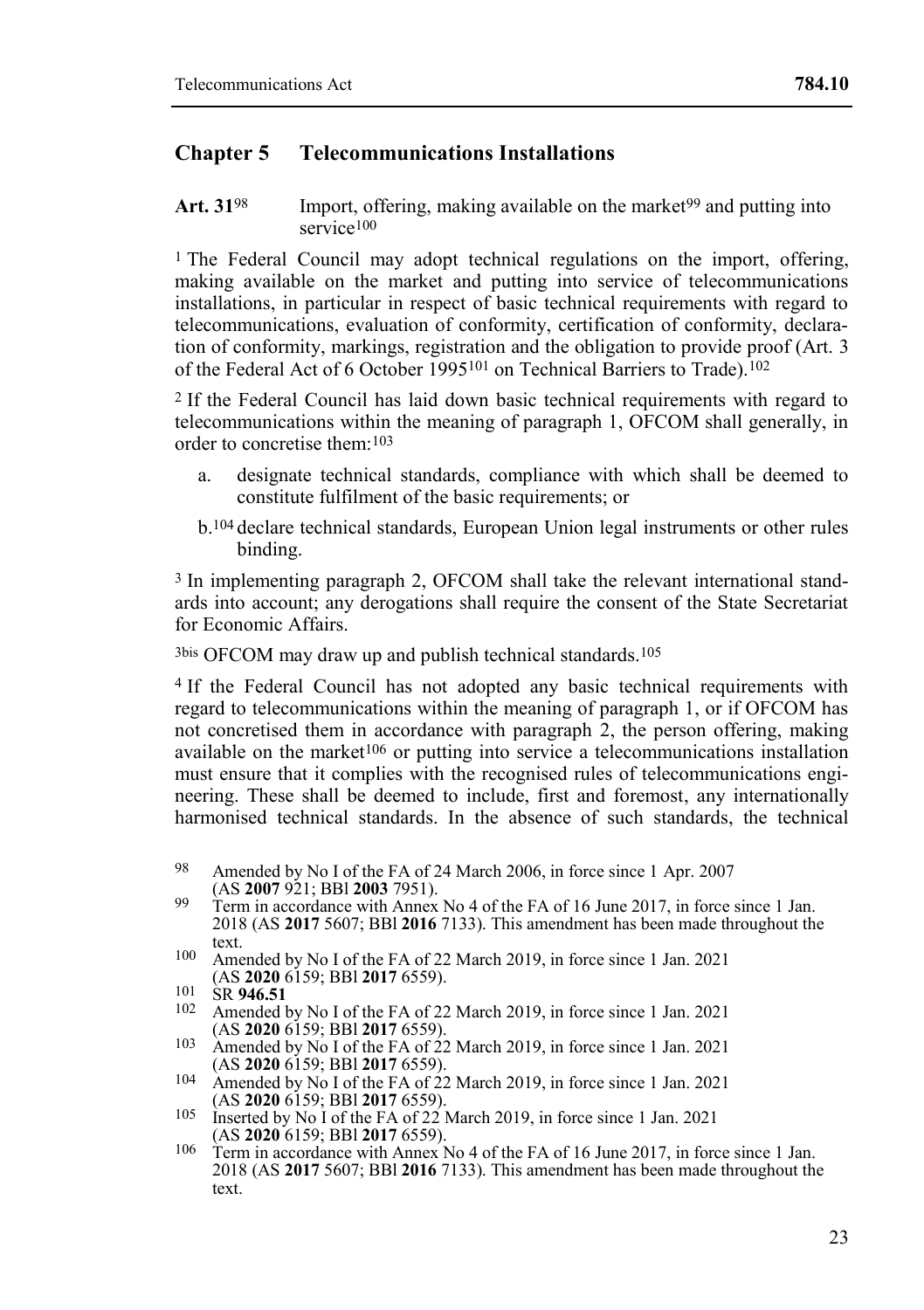specifications of OFCOM or, in the absence of such specifications, the national standards shall apply.

5 If it is necessary for technical telecommunications security reasons, OFCOM may rule that certain telecommunications installations may be entrusted only to specially qualified persons. It may regulate the detailed rules of such entrusting.

## **Art. 32** Installation and operation

A telecommunications installation may only be installed and operated if it complied with the regulations in force when it was first made available on the market, installed or put into service and if it has been kept in that state. The Federal Council may define exceptions.107

Art. 32*a*<sup>108</sup> Telecommunications installations to guarantee public safety

The Federal Council shall regulate the import, offering, making available on the market, putting into service, installation and operation of telecommunications installations which must be used by authorities in the interest of public safety.

Art. 32*b*<sup>109</sup> Prohibition of installations and devices that cause interference

1 It is prohibited to manufacture, import, offer, make available on the market, possess, put into service, install or operate telecommunications installations and other devices that are intended to interfere with or prevent telecommunications or broadcasting.

2 Article 32*a* is reserved.

## **Art. 33** Surveillance

<sup>1</sup> In order to check compliance with the regulations on the import, offering, making available on the market, putting into service, installation and operation of telecommunications installations, OFCOM shall have access during normal working hours to the premises where such installations are located.110

2 The Federal Council shall regulate the right of access to telecommunications installations that are subject to military secrecy regulations.

3 If a telecommunications installation fails to comply with the regulations, OFCOM shall take the necessary measures. It may, in particular, restrict or prohibit the installation, operation, import, offering and making available on the market of such an

- 107 Second clause inserted by virtue of No I of the FA of 24 March 2006, in force since 1 Apr. 2007 (AS **2007** 921; BBl **2003** 7951).
- 108 Inserted by No I of the FA of 24 March 2006 (AS **2007** 921; BBl **2003** 7951). Amended by No I of the FA of 22 March 2019, in force since 1 Jan. 2021 (AS **2020** 6159; BBl **2017** 6559).
- 109 Amended by Annex No 4 of the FA of 16 June 2017, in force since 1 Jan. 2018 (AS **2017** 5607; BBl **2016** 7133).
- 110 Amended by No I of the FA of 22 March 2019, in force since 1 Jan. 2021 (AS **2020** 6159; BBl **2017** 6559).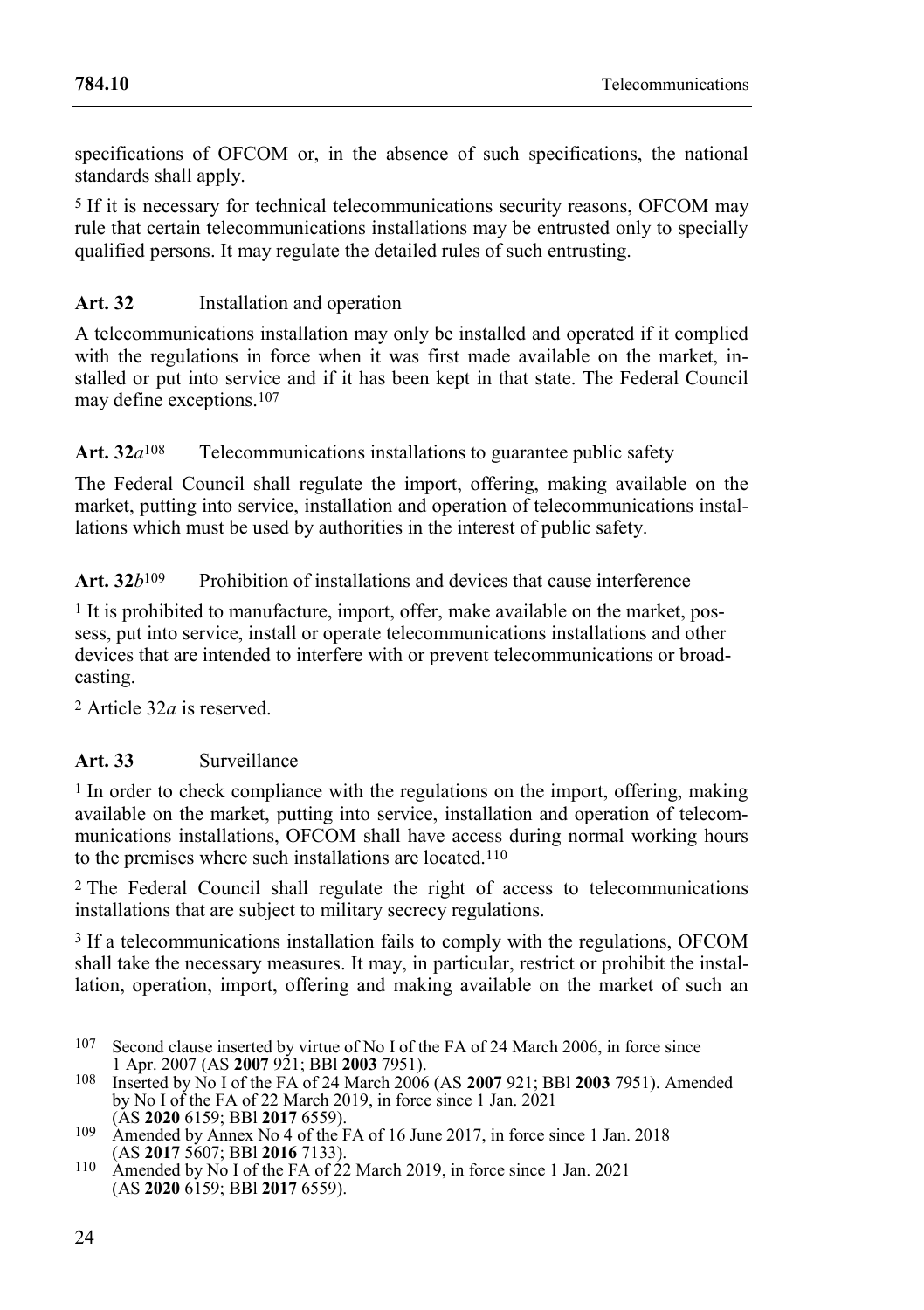installation, order it to be restored to a state that complies with the regulations or returned, or confiscate it without compensation.<sup>111</sup>

4 OFCOM may publish the information on measures under paragraph 3 and make it accessible online if there is a public interest in doing so.112

5 It may provide, publish or make accessible online information on ongoing administrative or criminal proceedings only if there is an overriding public or private interest in doing so.113

6 It may participate in international databases for the exchange of information between market surveillance authorities. It may only record data in such databases if their transmission to foreign authorities would be permitted under Article 13*b*. 114

#### **Art. 34** Interference

1 If a telecommunications installation causes interference to telecommunications or broadcasting, OFCOM may require the operator to modify it at his own expense or to suspend operation of the installation, even if it complies with the regulations on the import, offering, making available on the market, putting into service, installation and operation applicable to it. $115$ 

1bis The Federal Council shall regulate the requirements by which the following authorities may for the following purposes install, put into service or operate a telecommunications installation which causes interference:

- a. police, prosecution and prison authorities: to guarantee public safety and security and the administration of criminal justice;
- b. the Federal Intelligence Service: to guarantee the protection and security of its employees, information and facilities;
- c. the armed forces: to guarantee national defence;
- d. the authorities responsible: to conduct searches for missing persons and convicted persons.<sup>116</sup>

1ter The Federal Council shall regulate the conditions under which the following authorities may for the following purposes install, put into service or operate a telecommunications installation which causes interference:

- 111 Amended by No I of the FA of 22 March 2019, in force since 1 Jan. 2021 (AS **2020** 6159; BBl **2017** 6559).
- 112 Inserted by No I of the FA of 22 March 2019, in force since 1 Jan. 2021 (AS **2020** 6159; BBl **2017** 6559).
- 113 Inserted by No I of the FA of 22 March 2019, in force since 1 Jan. 2021
- (AS **2020** 6159; BBl **2017** 6559). 114 Inserted by No I of the FA of 22 March 2019, in force since 1 Jan. 2021 (AS **2020** 6159; BBl **2017** 6559).
- 115 Amended by No I of the FA of 22 March 2019, in force since 1 Jan. 2021 (AS **2020** 6159; BBl **2017** 6559).
- 116 Inserted by No I of the FA of 24 March 2006 (AS **2007** 921; BBl **2003** 7951). Amended by No I of the FA of 22 March 2019, in force since 1 Jan. 2021 (AS **2020** 6159; BBl **2017** 6559).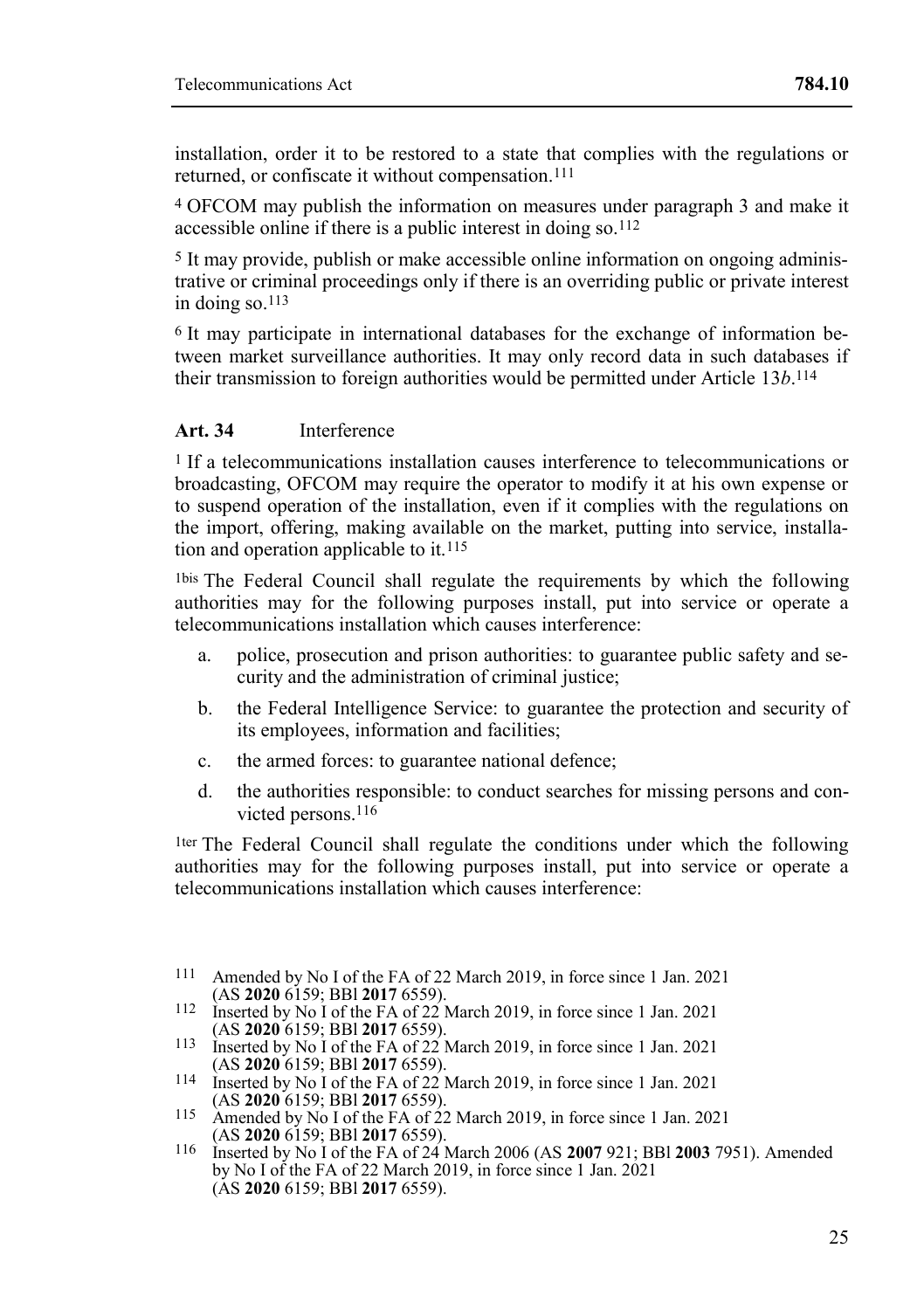- a. the police and the law enforcement authorities, in order to guarantee public safety and security;
- b. the Federal Intelligence Service, in order to guarantee the protection and security of its employees, information and installations.117

1quater If lawful interference disproportionately disrupts other public or third-party interests, paragraph 1 applies.118

2 In order to determine the source of the interference to telecommunications or broadcasting, OFCOM shall grant access to all telecommunications installations.119

## **Art. 34***a*120 Processing of data and administrative assistance

Articles 13*a* and 13*b* concerning processing of data and administrative assistance shall apply to Articles 31–34.

## **Art. 35** Use of land

1 Owners of land in public use (such as roads, footpaths, squares, waterways, lakes and banks and shorelines) are required to allow providers of telecommunications services to use that land to install and operate lines and public pay telephones, provided those installations do not interfere with the public use of the land.121

2 Providers of telecommunications services shall take account of the purpose and the use to which the property in question is put and shall bear the cost of restoring it to its original state.122 They shall be required to move their lines if the owner of the property wishes to use it for a purpose that is incompatible with their presence.

3 The Federal Council shall regulate the details, in particular the providers' duty of co-ordination and the conditions governing the relocation of lines and public pay telephones.123

4 The authorisation procedure shall be simple and rapid. No compensation other than an administrative charge to cover costs may be levied for the use of the land, provided that it does not interfere with its public use.

- 117 Inserted by No I of the FA of 24 March 2006 (AS **2007** 921; BBl **2003** 7951). Amended by Annex No II 13 of the Intelligence Service Act of 25 Sept. 2015, in force since 1 Sept. 2017 (AS **2017** 4095; BBl **2014** 2105).
- 118 Inserted by Annex No II 13 des Intelligence Service Act of 25 Sept. 2015, in force since 1 Sept. 2017 (AS **2017** 4095; BBl **2014** 2105).
- 119 Amended by No I of the FA of 22 March 2019, in force since 1 Jan. 2021 (AS **2020** 6159; BBl **2017** 6559).
- 120 Inserted by No I of the FA of 24 March 2006, in force since 1 Apr. 2007 (AS **2007** 921; BBl **2003** 7951).
- 121 Amended by No I of the FA of 24 March 2006, in force since 1 Apr. 2007 (AS **2007** 921; BBl **2003** 7951).
- 122 Amended by No I of the FA of 24 March 2006, in force since 1 Apr. 2007 (AS **2007** 921; BBl **2003** 7951).
- 123 Amended by No I of the FA of 24 March 2006, in force since 1 Apr. 2007 (AS **2007** 921; BBl **2003** 7951).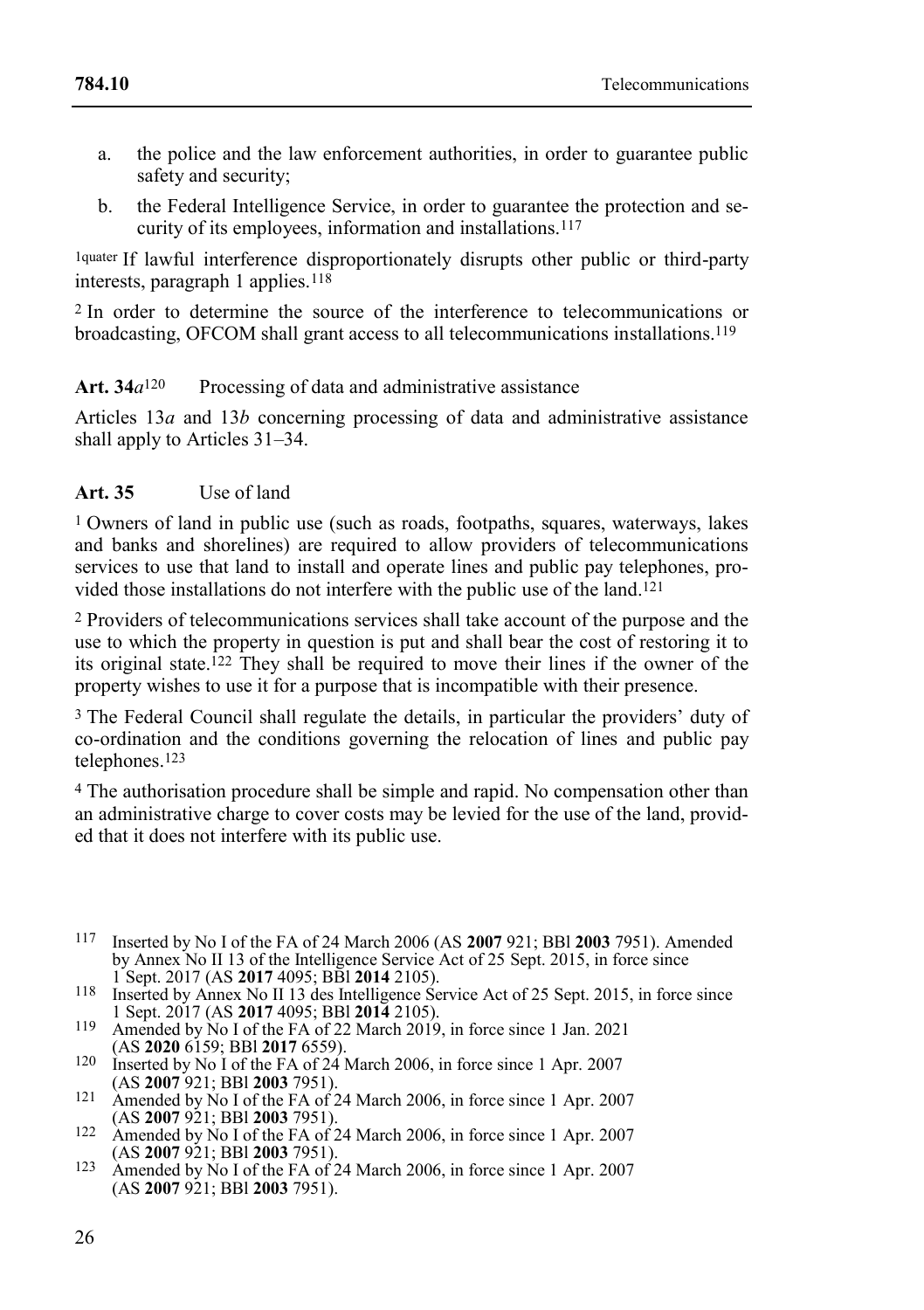## **Art. 35***a*124 Other connections

1 Building owners and must tolerate, insofar as it is reasonable, additional connections to dwellings or business premises other than the connection of their choice, if a telecommunications service provider so requests and pays the costs thereof.125

2 Connection of buildings in accordance with the cantonal development stipulations is reserved.

3 No charge for utilisation shall be levied if:

- a. the tenant directly forgoes use of a new connection;
- b. the connection contract is cancelled; the telecommunications service provider or the lessor shall allow a reasonable cancellation period.126

4 The telecommunications service provider or the lessor may place under seal and verify unused connections. No costs may be charged for sealing and removing seals.127

#### **Art. 35***b*128 Access to the building entry point and joint use of installations within buildings

1 Every telecommunications service provider shall have a right of access to the building entry point and of joint use of the installations within the building intended for telecommunications transmission provided this is technically justifiable and there is no other good cause for refusal.

2 Building owners and telecommunications service providers must allow the joint use of the installations within the building in a transparent and non-discriminatory manner.

3 Building owners and shall make the required information on the installations within the building available to the providers on request.

4 Providers who have financed an installation must be compensated appropriately.

5 If requested to do so, ComCom shall rule on disputes between telecommunications service providers relating to access to the building entry point or the conditions for joint use. Article 11*b* applies by analogy.

<sup>124</sup> Inserted by Annex No II 2 of the FA of 24 March 2006 on Radio and Television, in force since 1 Apr. 2007 (AS **2007** 737; BBl **2003** 1569**)**.

<sup>125</sup> Amended by No I of the FA of 22 March 2019, in force since 1 Jan. 2021 (AS **2020** 6159; BBl **2017** 6559).

<sup>126</sup> Amended by No I of the FA of 22 March 2019, in force since 1 Jan. 2021 (AS **2020** 6159; BBl **2017** 6559).

<sup>127</sup> Amended by No I of the FA of 22 March 2019, in force since 1 Jan. 2021 (AS **2020** 6159; BBl **2017** 6559).

<sup>128</sup> Inserted by No I of the FA of 22 March 2019, in force since 1 Jan. 2021 (AS **2020** 6159; BBl **2017** 6559).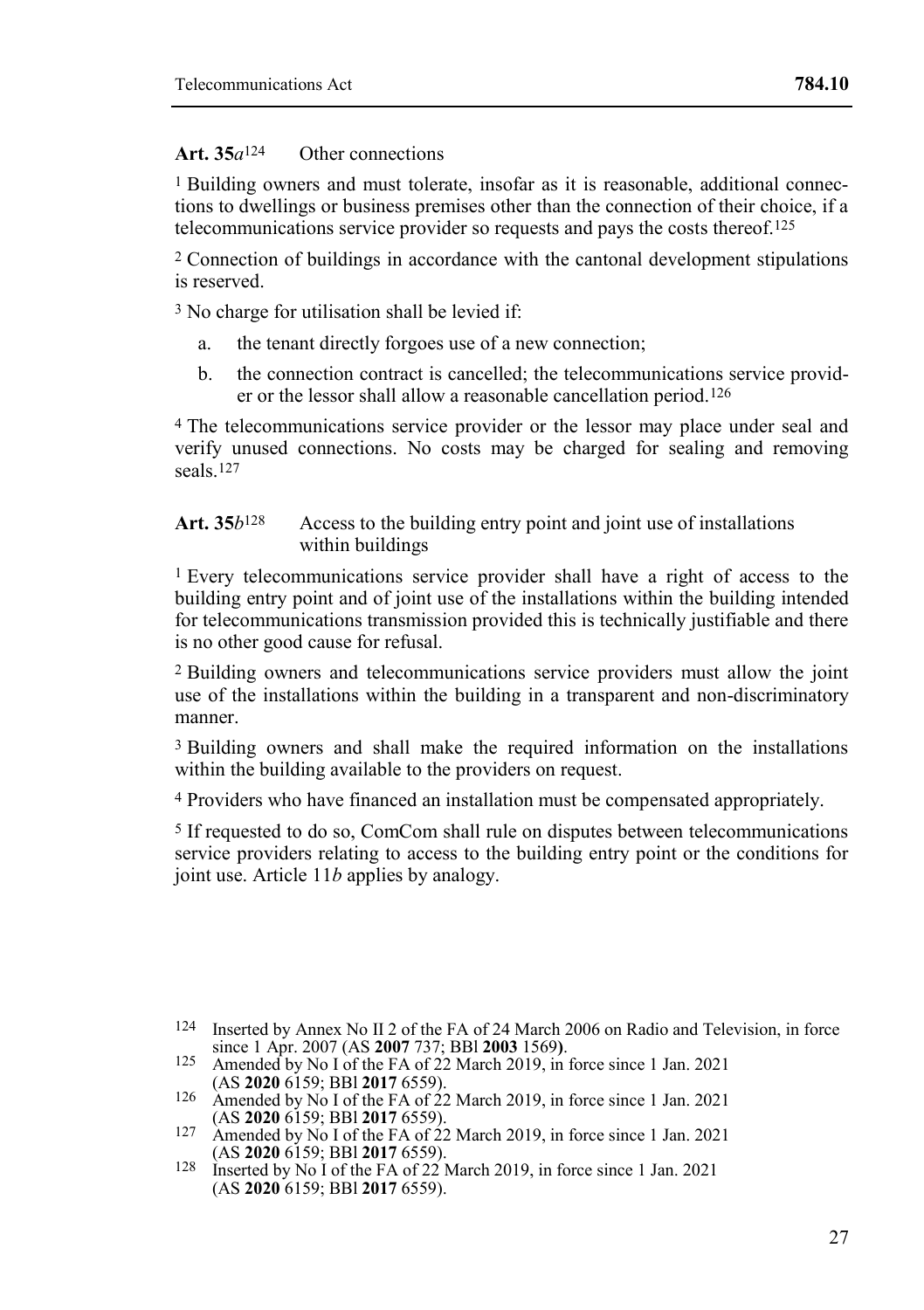## Art. 36 Right of expropriation and joint use

<sup>1</sup> If the establishment of a telecommunications installation is in the public interest, DETEC may grant the right to expropriate. The procedure shall be conducted in accordance with the Federal Act of 20 June 1930129 on Expropriation.

2 OFCOM may on application, for reasons of public interest, in particular to take account of technical problems or the planning needs or protection of the countryside, national heritage, the environment, nature or animals, require providers of telecommunications services to accord to a third party, in return for appropriate compensation, the right to make joint use of its telecommunications installations and other installations, such as cable ducts and transmitter locations, if they have sufficient capacity. 130

3 Under the same conditions, OFCOM may require providers of telecommunications services to co-install and joint use of telecommunications installations and other installations, such as cable ducts and transmitter locations.131

## Art. 36*a*<sup>132</sup> Protection of existing lines

Lines owned by telecommunications service providers that are in existence when the Amendment of 22 March 2019 comes into force and are located in sewers which were constructed for the purpose of spatial planning development may only be removed from the sewers for good cause. Providers of telecommunications services shall, where possible, be offered alternative ducts for their lines.

## **Art. 37**133 Ownership of lines

<sup>1</sup> Lines for the transmission of information by means of telecommunications techniques and cable ducts shall be the property of the providers of telecommunications services who have installed them or acquired them from third parties.

2 Any owner of land who wilfully or through gross negligence damages a telecommunications service provider's line or cable duct on his property shall be liable for the damage.

## **Art. 37***a*134 Amateur radio

1 The authorities may provide a simplified licensing procedure for simple wire and rod antennas and for antennas on light masts with a similar appearance to flagpoles.

- Amended by No I of the FA of 24 March 2006, in force since 1 Apr. 2007 (AS **2007** 921; BBl **2003** 7951).
- 131 Inserted by No I of the FA of 24 March 2006, in force since 1 Apr. 2007 (AS **2007** 921; BBl **2003** 7951).
- 132 Inserted by No I of the FA of 22 March 2019, in force since 1 Jan. 2021 (AS **2020** 6159; BBl **2017** 6559).
- 133 Amended by No I of the FA of 24 March 2006, in force since 1 Apr. 2007 (AS **2007** 921; BBl **2003** 7951).
- 134 Inserted by No I of the FA of 22 March 2019, in force since 1 Jan. 2021 (AS **2020** 6159; BBl **2017** 6559).

<sup>129</sup> SR **711**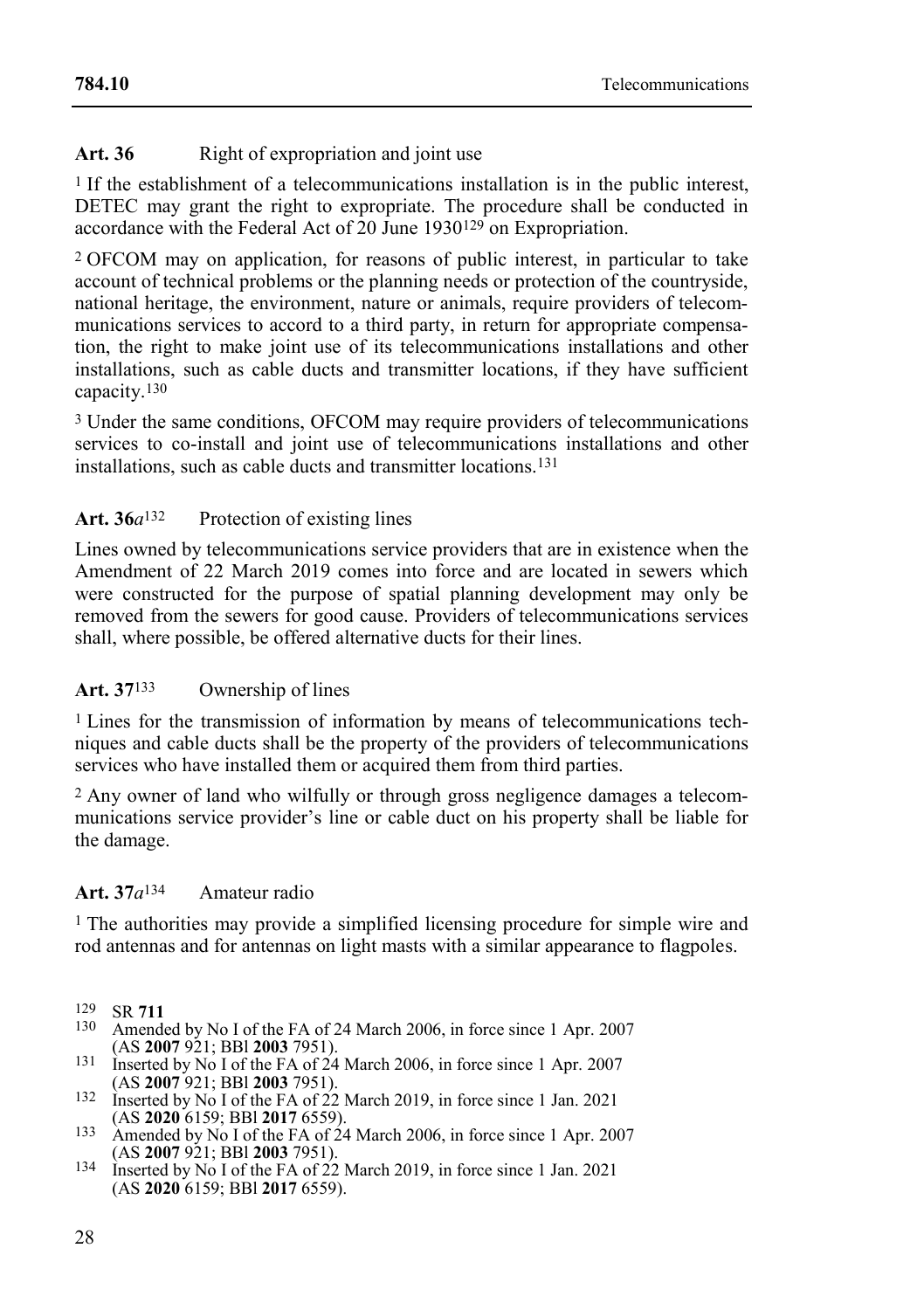2 The maintenance of an antenna or its replacement with an antenna of a similar size does not require authorisation.

## **Chapter 6 Fees**

## Art. 38<sup>135</sup> Fee for financing the universal service

1 OFCOM shall collect from providers of telecommunications services a fee, the revenue from which shall be used exclusively to finance the uncovered costs of the universal service in accordance with Article 16 and the costs for the administration of the financing mechanism.

2 The total amount of the fees must cover the costs listed in paragraph 1; the fee shall be fixed in proportion to the turnover of the telecommunications services provided.

3 The Federal Council may exempt from the fee those providers whose turnover from the telecommunications services provided is below a defined amount.

4 It shall regulate the detailed rules for provision of the information which is required for the apportionment and monitoring of the costs listed in paragraph 1.

#### Art. 39<sup>136</sup> Licence fees for radiocommunications

1 The licensing authority shall charge a fee for radiocommunications licences. No fee shall be charged for radiocommunications licences intended for broadcasting licensed radio or television programme services in accordance with the RTVA137. 138

2 The amount of the fees shall be calculated on the basis of:

- a. the frequency range allocated, the class of frequency and the value of the frequencies;
- b. the bandwidth allocated;
- c. the territorial scope; and
- d. the temporal scope.

<sup>3</sup> If a frequency may also be used to broadcast both licensed radio or television programme services and to transmit other radio and television programme services and information, the latter is subject to a licence fee proportional to usage.139

3bis In order to facilitate the introduction of new broadcasting technologies in terms of Article 58 RTVA, or to safeguard the diversity of programming in areas inade-

136 Amended by Annex No II 2 of the FA of 24 March 2006 on Radio and Television, in force since 1 Apr. 2007 (AS **2007** 737; BBl **2003** 1569**)**.

Amended by Annex No 4 of the FA of 26 Sept. 2014, in force since 1 Dec. 2017 (AS **2016** 2131, **2017** 5929; BBl **2013** 4975).

<sup>135</sup> Amended by No I of the FA of 24 March 2006, in force since 1 Apr. 2007 (AS **2007** 921; BBl **2003** 7951).

<sup>137</sup> SR **784.40**

<sup>139</sup> Amended by Annex No 4 of the FA of 26 Sept. 2014, in force since 1 Dec. 2017 (AS **2016** 2131, **2017** 5929; BBl **2013** 4975).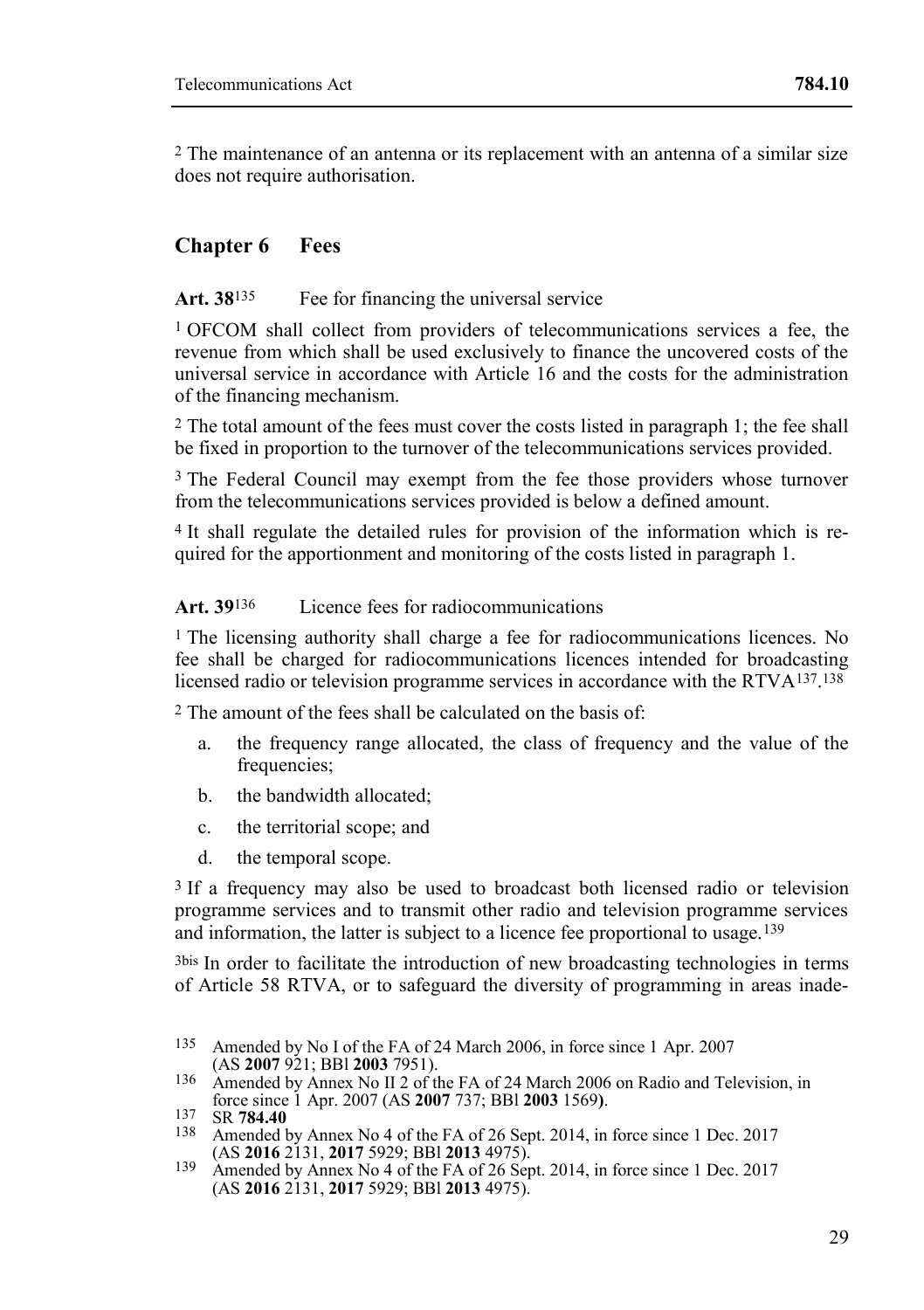quately covered by wireless terrestrial services, the Federal Council may reduce the licence fee for broadcasting radio and television programme services.<sup>140</sup>

4 If the radiocommunications licence is granted by auction, the licence fee shall correspond to the amount of the bid, less administrative charges for the invitation to tender and the granting of the licence. The licensing authority may fix a minimum bid.

5 The Federal Council may waive payment of the radiocommunications licence fee in the case of the following bodies, provided that they do not supply telecommunications services and that they make rational use of frequencies:

- a. authorities and public law bodies and establishments of the Confederation, cantons and communes, provided that they use the frequency spectrum exclusively for tasks for which they bear sole responsibility;
- b. public transport undertakings;
- c.141 the institutional beneficiaries of preferential rights, immunities and facilities under Article 2 paragraph 1 letters a, b and d-l of the Host State Act of 22 June 2007142;
- d.143 legal entities under private law, provided they perform public tasks on behalf of the Confederation, cantons or communes.

#### Art.  $39a^{144}$  Funding of accompanying measures

The Federal Council may use part of the proceeds from licence fees under Article 39 for accompanying measures such as research and surveys in connection with radiobased technologies.

## **Art. 40**145 Administrative charges

1 The competent authority shall make an administrative charge for its decisions and services to cover its expenses, in particular in connection with:

a.146 the surveillance of providers of telecommunications services;

- 140 Inserted by Annex No 4 of the FA of 26 Sept. 2014, in force since 1 Dec. 2017 (AS **2016** 2131, **2017** 5929; BBl **2013** 4975).
- 141 Amended by No I of the FA of 22 March 2019, in force since 1 Jan. 2021 (AS **2020** 6159; BBl **2017** 6559).
- 142 SR **192.12**
- Amended by No I of the FA of 22 March 2019, in force since 1 Jan. 2021 (AS **2020** 6159; BBl **2017** 6559).
- 144 Inserted by No I of the FA of 22 March 2019, in force since 1 Jan. 2021 (AS **2020** 6159; BBl **2017** 6559).
- 145 Amended by Art. 106 para. 2 of the FA of 24 March 2006 on Radio and Television, in force since 1 Apr. 2007 (AS **2007** 737; BBl **2003** 1569**)**.
- 146 Amended by No I of the FA of 22 March 2019, in force since 1 Jan. 2021 (AS **2020** 6159; BBl **2017** 6559).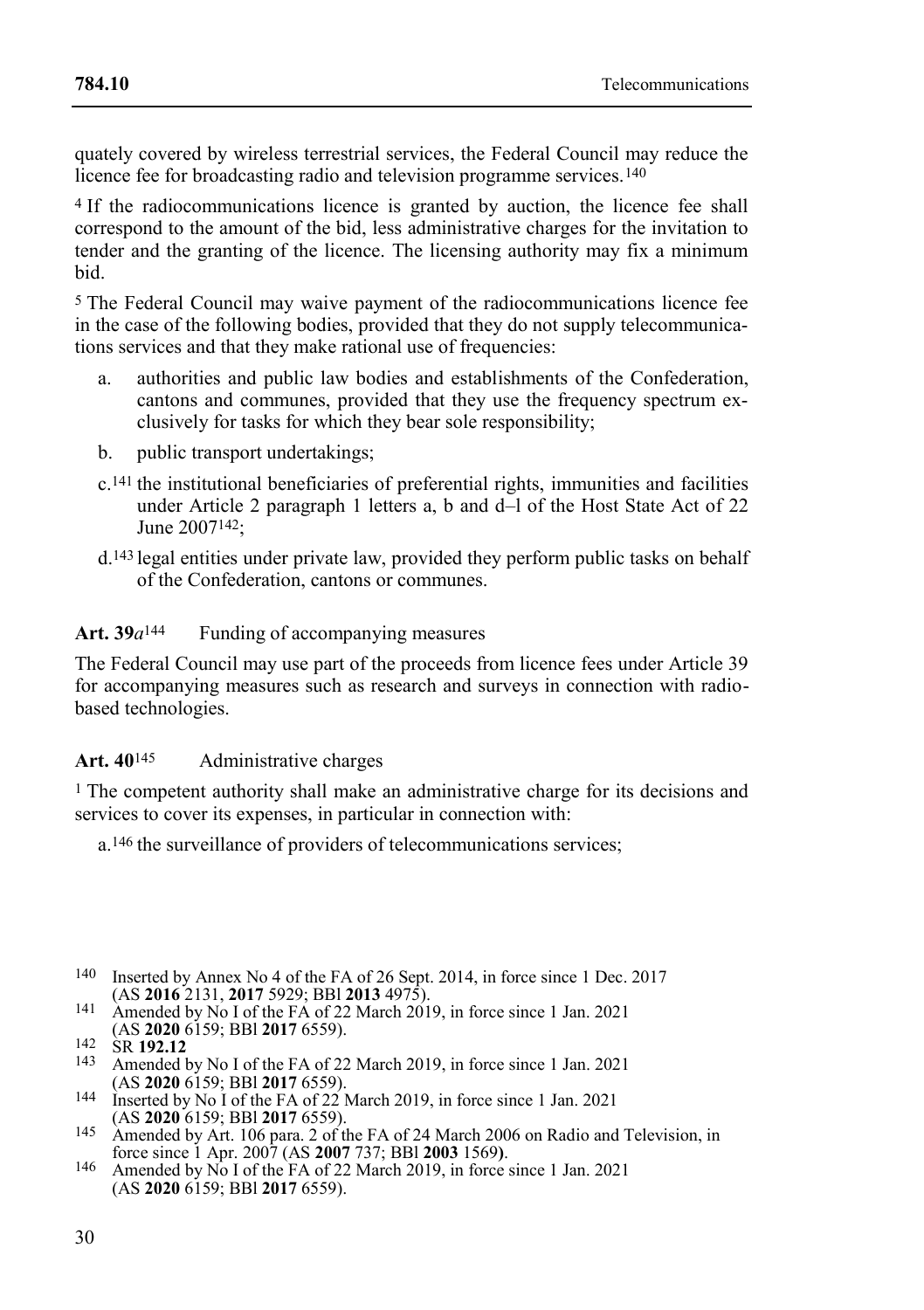- b.147 the decisions concerning access, provision of directory data, interoperability and the joint use of installations;
- c. the resolution of disputes between customers and providers of telecommunications services or value-added services;
- d.148 the granting, amendment and cancellation of universal service licences and radiocommunications licences, surveillance thereof and registration for the use of frequencies:
- e. the management and technical monitoring of the frequency spectrum and satellite orbital positions;
- f. the management, assignment and revocation of addressing resources;
- g. the registration and surveillance of telecommunications installations.

1bis No administrative fees in terms of paragraph 1 letters d and e shall be charged for radiocommunications licences issued to the armed forces, civil defence, the Border Guard, the police, the fire brigade, emergency and rescue services operating exclusively in the public interest and civilian command staffs.<sup>149</sup>

2 If an activity as defined in paragraph 1 concerns telecommunications services or radiocommunications licences which are used in whole or in part for the broadcasting of radio or television programme services, the authority may take account of the limited financial resources of the broadcaster who holds the right of access and who is directly or indirectly affected by the charge.

3 If responsibility for any of the activities listed in paragraph 1 has been delegated to a third party, that party may be required to submit the prices of its services to OFCOM for approval, in particular if no competition exists for these services.

4 DETEC may set upper price limits, in particular if the price level in a specific market implies abuse.

## Art. 41<sup>150</sup> Fixing and collection of fees

The Federal Council shall regulate the detailed arrangements for the collection of fees and the financing of the universal service and fix the amount of the fees for radiocommunications licences and the administrative charges.

## **Art. 42** Guarantees

The authority responsible for collecting the fees may require the person responsible for paying them to provide appropriate guarantees.

<sup>147</sup> Amended by No I of the FA of 22 March 2019, in force since 1 Jan. 2021 (AS **2020** 6159; BBl **2017** 6559).

<sup>148</sup> Amended by No I of the FA of 22 March 2019, in force since 1 Jan. 2021 (AS **2020** 6159; BBl **2017** 6559).

<sup>149</sup> Inserted by No I of the FA of 22 March 2019, in force since 1 Jan. 2021 (AS **2020** 6159; BBl **2017** 6559).

<sup>150</sup> Amended by No I of the FA of 22 March 2019, in force since 1 Jan. 2021 (AS **2020** 6159; BBl **2017** 6559).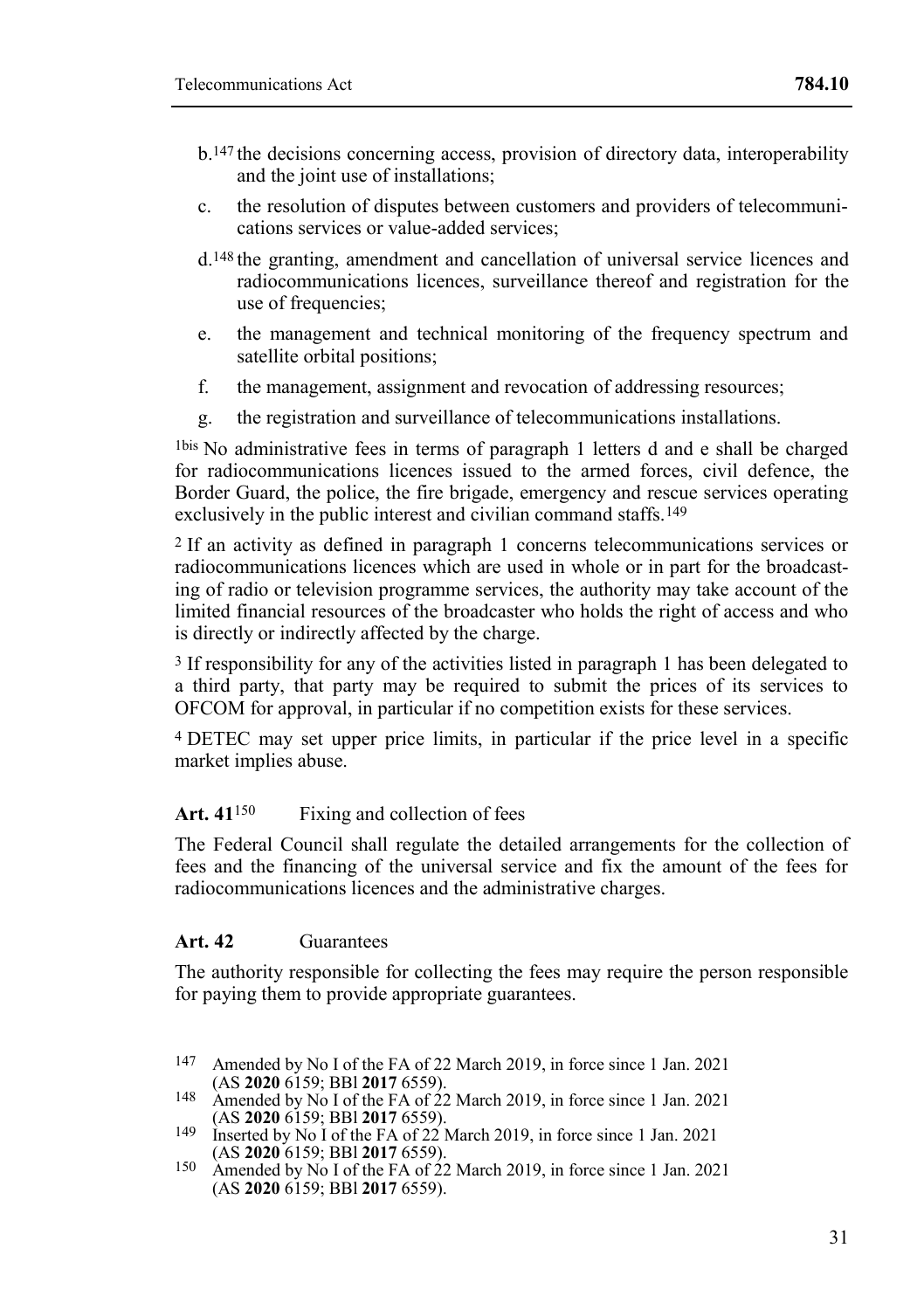#### **Chapter 7 Telecommunications Confidentiality and Data Protection and Protection of Children and Minors<sup>151</sup>**

## **Art. 43** Obligation of confidentiality

No person who is or has been responsible for providing a telecommunications service may disclose to a third party information relating to subscribers' communications or give anyone else an opportunity to do so.

## **Art. 44**152

## **Art. 45** Disclosure of information to subscribers

<sup>1</sup> The customer may require the provider of telecommunications services to inform him of the data on which invoices are based, in particular the addressing resources. the times when calls were made and the payment due.

2 Any person requiring this data to trace nuisance calls or unfair mass advertising may require the provider of telecommunications services to inform him of the name and address of the subscribers whose lines were used to make the calls in question 153

## **Art. 45***a*154 Unfair mass advertising

1 Providers of telecommunications services shall combat unfair mass advertising (Art. 3 let. o of the Federal Act of 19 December 1986155 on Unfair Competition).

2 The Federal Council may define measures that are appropriate and necessary to combat unfair mass advertising.

## **Art. 45***b*156 Location data

Providers of telecommunications services may process data concerning locations of customers only for the telecommunications services and charging purposes; they may only process it for other services if they have first obtained the consent of customers, or in anonymised form.

- 151 Amended by No I of the FA of 22 March 2019, in force since 1 Jan. 2021 (AS **2020** 6159; BBl **2017** 6559).
- 152 Repealed by No II 31 of the FA of 20 March 2008 on the Formal Revision of Federal Legislation, with effect from 1 Aug. 2008, with effect from 1 Aug. 2008 (AS **2008** 3437; BBl **2007** 6121).
- 153 Amended by No I of the FA of 24 March 2006, in force since 1 Apr. 2007 (AS **2007** 921; BBl **2003** 7951).
- 154 Inserted by No I of the FA of 24 March 2006, in force since 1 Apr. 2007 (AS **2007** 921; BBl **2003** 7951).

156 Inserted by No I of the FA of 24 March 2006, in force since 1 Apr. 2007 (AS **2007** 921; BBl **2003** 7951).

<sup>155</sup> SR **241**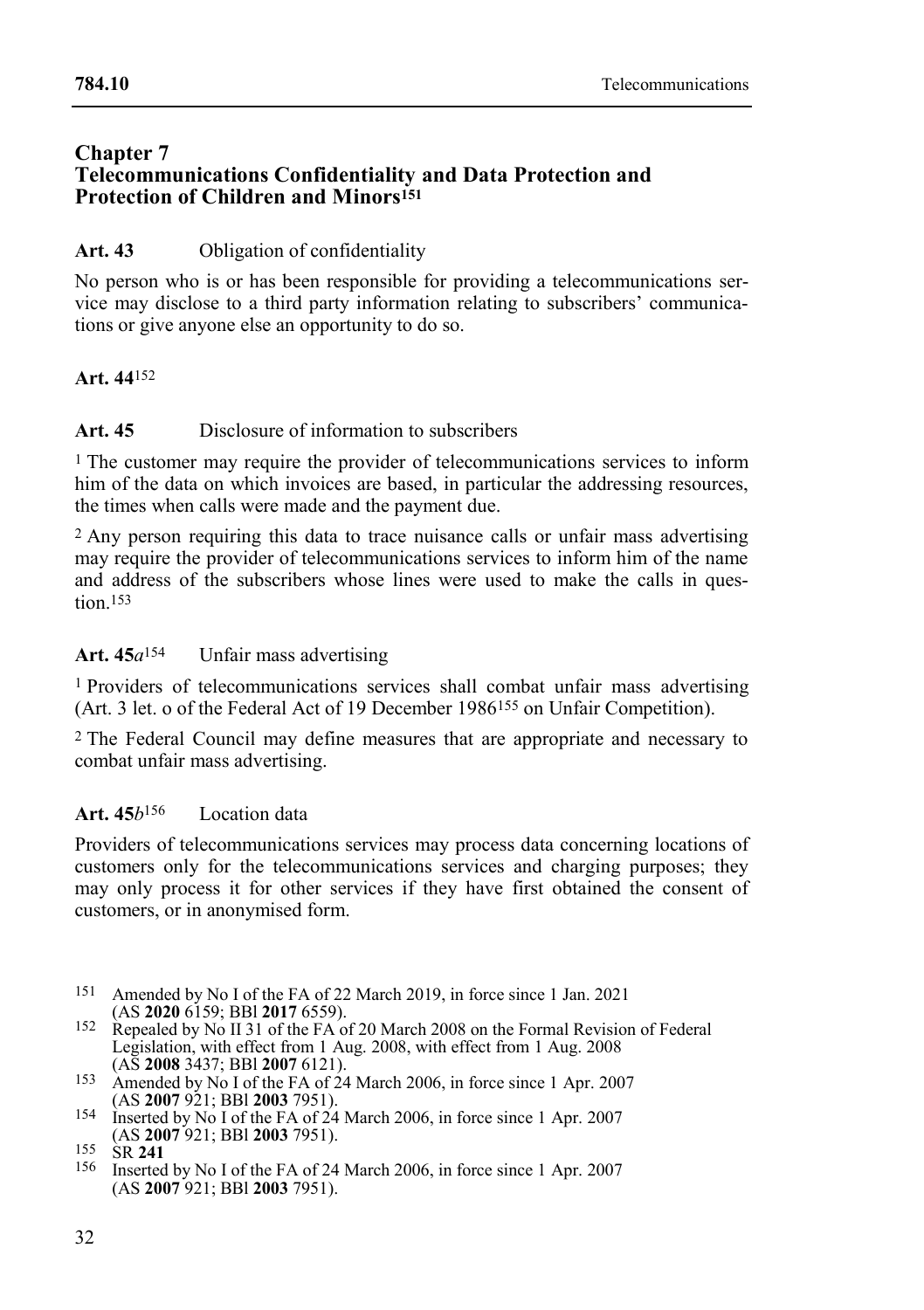#### **Art. 45***c* Data on external equipment

Processing of data on external equipment by means of transmission using telecommunications techniques is permitted only:

- a. for telecommunications services and charging purposes; or
- b. if users are informed about the processing and its purpose and are informed that they may refuse to allow processing.

## Art. 46 Protection of privacy

The Federal Council shall regulate, in particular, the identification of the caller's line, call forwarding, the use of data relating to telecommunications traffic and the security of telecommunications services with regard to interception and interference by unauthorised persons. In so doing, it shall take account of the need to protect the privacy of telecommunications users and of overriding public interests.

## **Art. 46***a*158 Protection of children and minors

1 The Federal Council may issue regulations to protect children and minors from the dangers arising from the use of telecommunications services. In particular, it may require providers of internet access to advise their customers on the options for the protection of children and minors.

2 In order that information with pornographic content in accordance with Article 197 paragraphs 4 and 5 of the Criminal  $\overline{C}$  ode<sup>159</sup> may be quickly and globally deleted, OFCOM, the Federal Office of Police and the competent cantonal bodies shall coordinate suitable measures. For this purpose, reporting offices operated by third parties and foreign authorities may be consulted and supported. The Federal Council shall regulate the details.

3 Telecommunications service providers shall block information with pornographic content in accordance with Article 197 paragraphs 4 and 5 of the Criminal Code that is brought to their attention by the Federal Office of Police. Telecommunications service providers shall report to the Federal Office of Police suspected cases of information with pornographic content in accordance with Article 197 paragraphs 4 and 5 of the Criminal Code which they have come across by chance in the course of their activities or which have been brought to their attention in writing by third parties.

<sup>157</sup> Inserted by No I of the FA of 24 March 2006, in force since 1 Apr. 2007 (AS **2007** 921; BBl **2003** 7951).

<sup>158</sup> Inserted by No I of the FA of 22 March 2019, in force since 1 Jan. 2021 (AS **2020** 6159; BBl **2017** 6559).

<sup>159</sup> SR **311.0**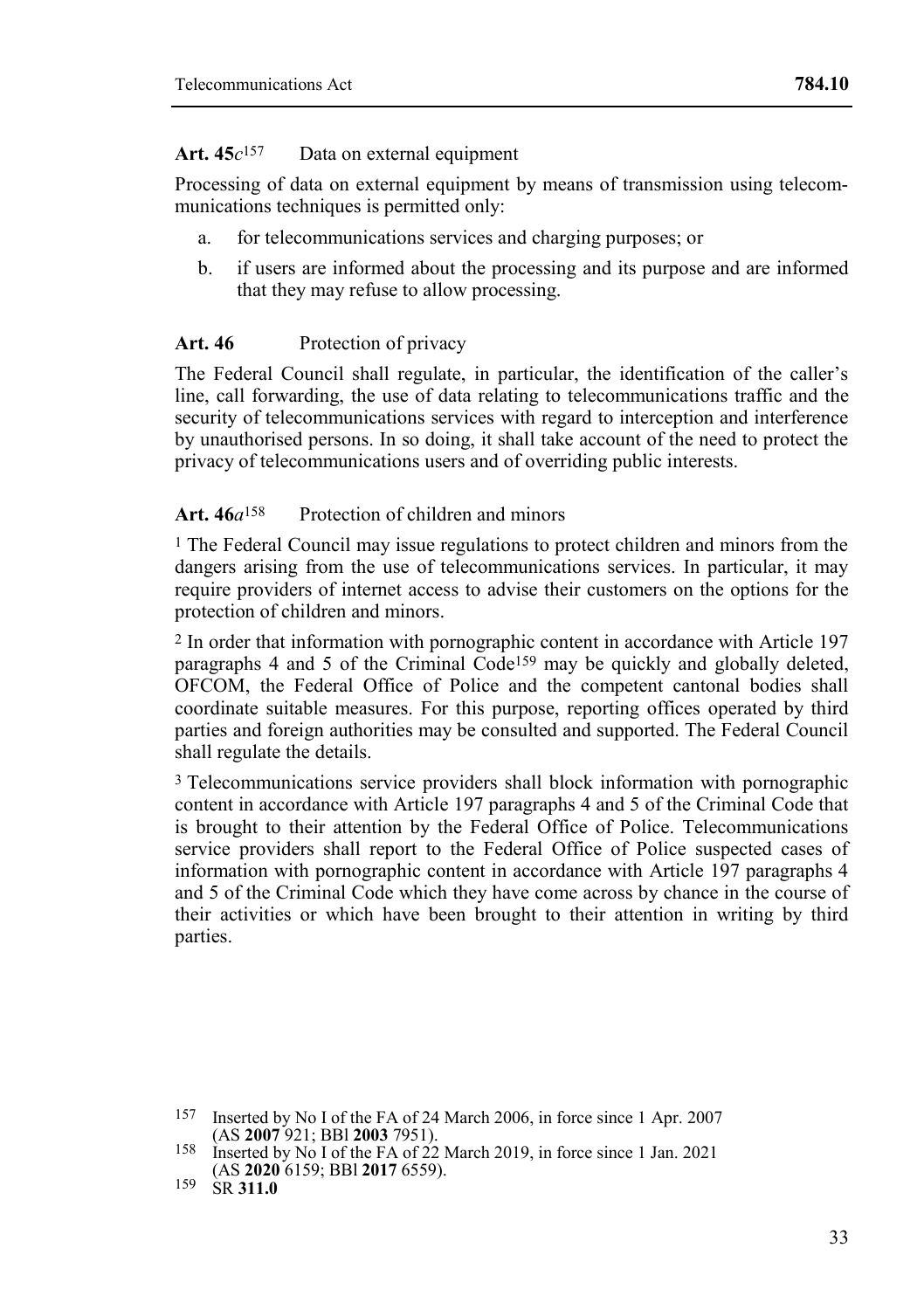## **Chapter 8 Vital National Interests**

## Art. 47<sup>160</sup> Security communication

<sup>1</sup> The Federal Council shall determine the telecommunications services that telecommunications service providers must provide in order that the armed forces, civil defence, Border Guard, police, fire brigade, the rescue services and the civilian authorities can fulfil their duties in all circumstances.

2 It may require providers with a view to and in special and exceptional situations to make premises and installations available and to tolerate exercises.

<sup>3</sup> It shall regulate the compensation for these services, having due regard to the interests of the provider.

4 It may require the necessary personnel to serve if a special situation so requires.

5 The provisions on requisition and the General's powers under Armed Forces Act of 3 February 1995161 are reserved.

## Art. 48 Restriction of telecommunications

<sup>1</sup> The Federal Council may order the surveillance, restriction or interruption of telecommunications in extraordinary circumstances or when vital national interests require it. It shall regulate the question of any indemnity payable for carrying out these tasks, having due regard to the interests of the persons required to perform them 162

2 The measures described in paragraph 1 shall not constitute grounds for any claim for damages or reimbursement of fees.

## **Art. 48***a*163 Security

<sup>1</sup> Telecommunications service providers shall take action against the unauthorised manipulation of telecommunications installations by telecommunications transmissions. They are entitled to reroute or block connections and to suppress information in order to protect the installations.

2 To protect against hazards, avoid damage and minimise risks, the Federal Council may issue provisions on the security of information and of telecommunications infrastructures and services, in particular in relation to:

- a. availability;
- b. operation;
- c. securing redundant infrastructures;
- 160 Amended by No I of the FA of 22 March 2019, in force since 1 Jan. 2021 (AS **2020** 6159; BBl **2017** 6559).
- 161 SR **510.10**
- 162 Second sentence amended by No I of the FA of 22 March 2019, in force since 1 Jan. 2021 (AS **2020** 6159; BBl **2017** 6559).
- 163 Inserted by No I of the FA of 24 March 2006, in force since 1 Apr. 2007 (AS **2007** 921; BBl **2003** 7951).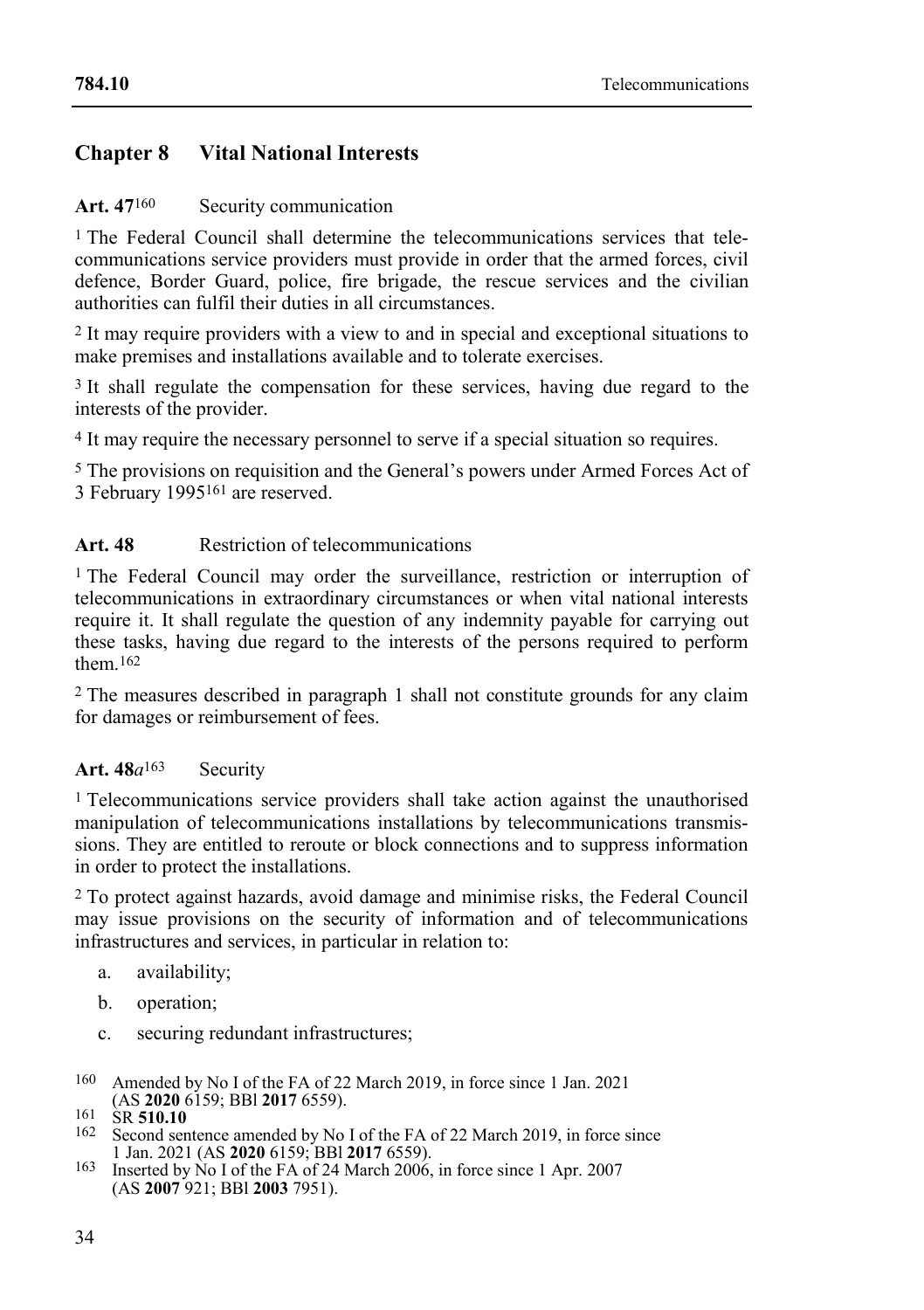- d. reporting interference;
- e. tracing processes;
- f. rerouting or blocking connections and suppressing information in accordance with paragraph 1.

## **Chapter 9 Criminal Provisions**

#### Art. 49 Falsification or suppression of information

 $<sup>1</sup>$  Any person carrying on an activity in connection with a telecommunications ser-</sup> vice shall be liable to a custodial sentence not exceeding three years or to a monetary penalty<sup>164</sup> if he:

- a. falsifies or suppresses information;
- b. gives any third party the opportunity to do so.

2 Any person who deceives a person carrying on an activity in connection with a telecommunications service into falsifying or suppressing information shall be liable to a custodial sentence not exceeding three years or to a monetary penalty.165

#### **Art. 50** Misuse of information

Any person who by means of a telecommunications installation receives private information that is not intended for him and who uses it or communicates it to third parties without permission shall be liable to a custodial sentence not exceeding one year or to a monetary penalty.166

## **Art. 51**167

## **Art. 52** Contraventions

1 Any person who:

a.168 ...

b.169 uses the frequency spectrum:

- 1. without the required licence,
- 164 Amended by Art. 333 of the Criminal Code in the version contained in the Federal Act of 13 Dec. 2002, in force since 1 Jan. 2007 (AS **2006** 3459; BBl **1999** 1979).
- 165 Amended by Art. 333 of the Criminal Code in the version contained in the Federal Act of 13 Dec. 2002, in force since 1 Jan. 2007 (AS **2006** 3459; BBl **1999** 1979).
- 166 Amended by Art. 333 of the Criminal Code in the version contained in the Federal Act of 13 Dec. 2002, in force since 1 Jan. 2007 (AS **2006** 3459; BBl **1999** 1979).
- 167 Repealed by Annex No 4 of the FA of 16 June 2017, with effect from 1 Jan. 2018 (AS **2017** 5607; BBl **2016** 7133).
- 168 Repealed by No I of the FA of 22 March 2019, with effect from 1 Jan. 2021 (AS **2020** 6159; BBl **2017** 6559).
- 169 Amended by No I of the FA of 22 March 2019, in force since 1 Jan. 2021 (AS **2020** 6159; BBl **2017** 6559).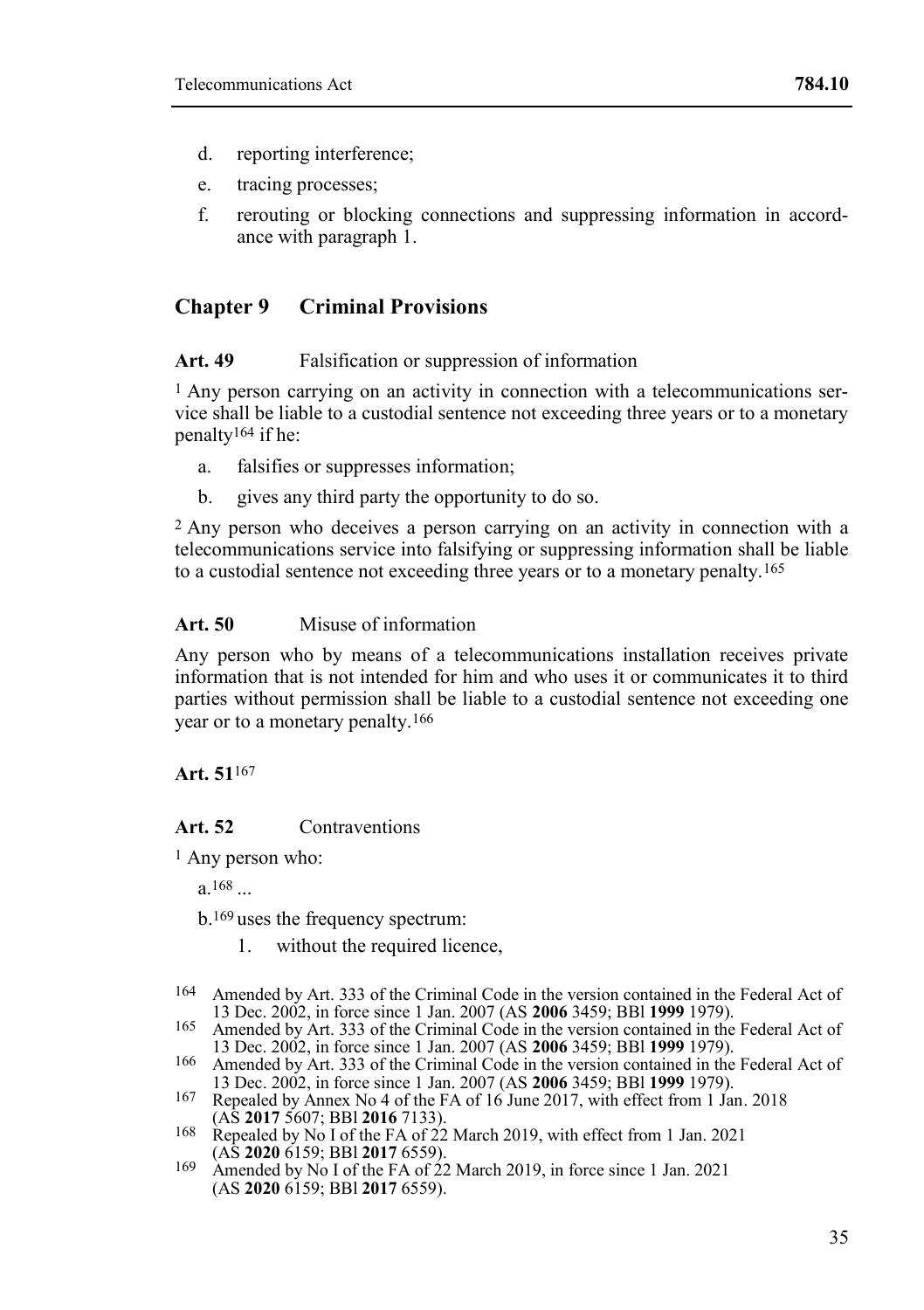- 2. without the required advance notice,
- 3. without holding the required proficiency certificate, or
- 4. in breach of the regulations on use or the licence;
- c.170 puts addressing resources that are managed at national level into service without being entitled to do so;
- d.171 imports, offers, makes available on the market or puts into service telecommunications installations that do not comply with the regulations in force;
- e. installs or operates telecommunications installations that do not comply with the regulations in force;
- f. hands over telecommunications installations to unauthorised persons;
- g.172manufactures, imports, offers, makes available on the market, possesses, puts into service, installs or operates telecommunications installations or other devices that are intended to interfere with or prevent telecommunications or broadcasting

shall be liable to a fine not exceeding CHF 100,000.173

2 If the offence is committed through negligence, the fine shall not exceed CHF 50,000.

Art. 53 Failure to comply with regulations

Any person who, intentionally or through negligence, infringes any other provision of the telecommunications legislation, a treaty or international agreement on the subject, or violates a decision taken on the basis of such provisions and notified to him with an indication of the penalties available under this Article, shall be liable to a fine not exceeding CHF 5000.

## Art. 54 Other criminal provisions

Articles 14 to 18 of the Federal Act of 22 March 1974174 on Administrative Criminal Law apply.

## **Art. 55** Jurisdiction

1 Offences within the meaning of Articles 52 to 54 shall be prosecuted and adjudicated by DETEC in accordance with the provisions of the Federal Act of 22 March 1974175 on Administrative Criminal Law.

- 170 Amended by No I of the FA of 22 March 2019, in force since 1 Jan. 2021 (AS **2020** 6159; BBl **2017** 6559).
- 171 Amended by No I of the FA of 22 March 2019, in force since 1 Jan. 2021 (AS **2020** 6159; BBl **2017** 6559).
- 172 Inserted by Annex No 4 of the FA of 16 June 2017, in force since 1 Jan. 2018 (AS **2017** 5607; BBl **2016** 7133).
- 173 Amended by Art. 333 of the Criminal Code in the version contained in the Federal Act of 13 Dec. 2002, in force since 1 Jan. 2007 (AS **2006** 3459; BBl **1999** 1979).
- 174 SR **313.0**
- 175 SR **313.0**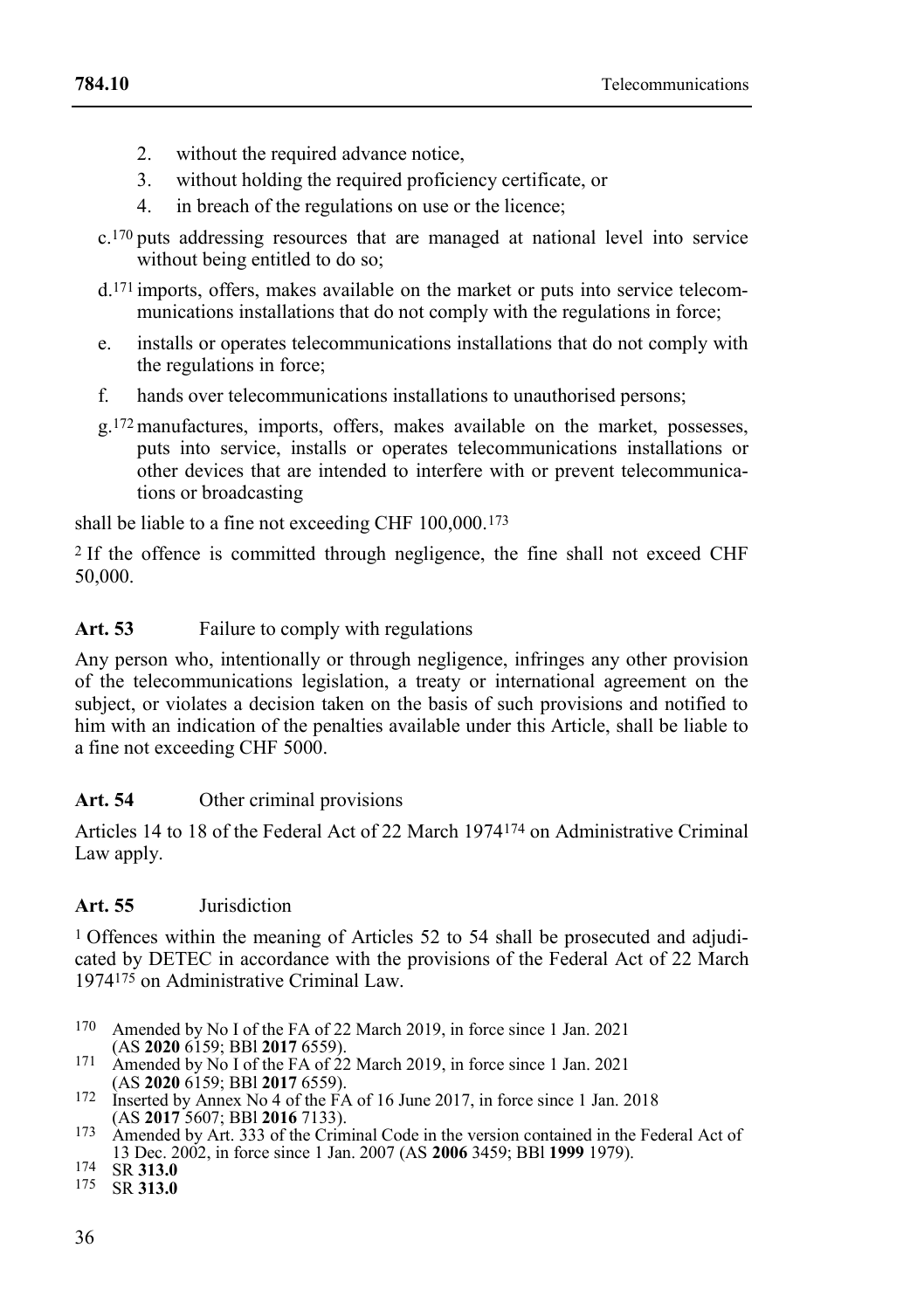2 DETEC may delegate to OFCOM the tasks of prosecution and adjudication of offences, as well as the enforcement of decisions.

## **Chapter 10 ComCom**

## **Art. 56** ComCom

<sup>1</sup> The Federal Council shall elect a Federal Communications Commission consisting of five to seven members and shall appoint the Chairman and Vice-Chairman. The members must be independent specialists.

2 ComCom shall not be required to follow instructions from the Federal Council or DETEC when taking its decisions. It shall be independent of the administrative authorities. It shall have its own secretariat.

3 ComCom shall adopt rules relating to its organisation and management, which must be approved by the Federal Council.

4 ComCom shall be funded by administrative charges. The Federal Council shall regulate the details.

## **Art. 57** Duties of ComCom

1 ComCom shall perform the duties and take the decisions for which it is responsible in terms of this Act and its implementing provisions. It shall inform the public of its activities and produce a report each year for the Federal Council.

2 For the purpose of implementing telecommunications legislation, ComCom may seek the assistance of OFCOM and give it instructions.

## **Chapter 11 Surveillance and Legal Remedies**

## **Art. 58**176 Surveillance

1 OFCOM shall ensure that international telecommunications law, this Act, its implementing provisions, and licences are complied with. It may assign certain surveillance tasks to organisations incorporated under private law and co-operate with such organisations.

2 If OFCOM detects an infringement of the law, it may:177

- a. call on the legal or natural person responsible for the infringement to remedy the infringement or take measures to prevent any repetition of it; the person responsible for the infringement must inform OFCOM of the measures it has taken;
- 176 Amended by No I of the FA of 24 March 2006, in force since 1 Apr. 2007 (AS **2007** 921; BBl **2003** 7951).
- 177 Amended by No I of the FA of 22 March 2019, in force since 1 Jan. 2021 (AS **2020** 6159; BBl **2017** 6559).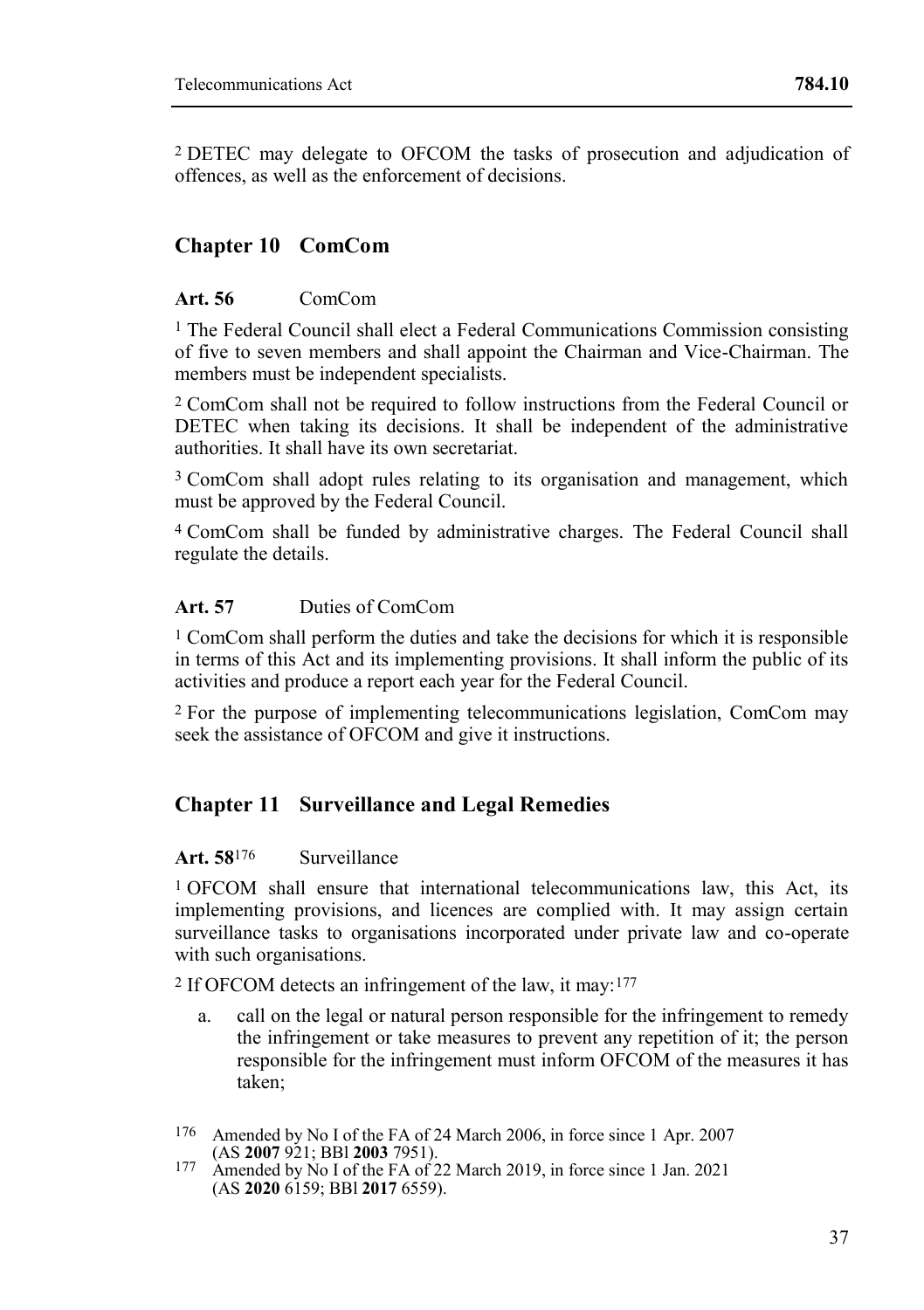- b. require the legal or natural person responsible for the infringement to surrender to the Confederation any revenue generated during the infringement;
- c. make the licence subject to conditions;
- d. restrict, suspend, revoke or withdraw the licence or restrict, suspend or totally forbid the activity of the legal or natural person responsible for the infringement;
- e.178 withdraw the proficiency certificate from the holder or make it subject to conditions.

3 OFCOM shall withdraw the licence if essential conditions for granting it cease to be fulfilled.

4 If the licence has been granted by ComCom, ComCom shall take the corresponding measures based on the proposal made by OFCOM.

5 The competent authority may take precautionary measures.

## Art. 59 Obligation to disclose information

1 The persons subject to this Act shall be obliged to provide the competent authority with the information required to implement and evaluate this Act.<sup>179</sup>

2 They must provide OFCOM regularly with the necessary information to produce official telecommunications statistics.180

2bis Data collected or submitted for statistical purposes may be used for other purposes only if:

- a. a federal act explicitly allows this;
- b. the person concerned consents in writing;
- c. this serves the evaluation of telecommunications legislation; or
- d. this serves as a basis for necessary regulatory decisions.181

2ter OFCOM may publish market shares.182

3 The Federal Council shall regulate the details.

- 178 Inserted by No I of the FA of 22 March 2019, in force since 1 Jan. 2021 (AS **2020** 6159; BBl **2017** 6559).
- 179 Amended by No I of the FA of 22 March 2019, in force since 1 Jan. 2021 (AS **2020** 6159; BBl **2017** 6559).
- 180 Amended by No I of the FA of 22 March 2019, in force since 1 Jan. 2021 (AS **2020** 6159; BBl **2017** 6559).
- 181 Inserted by No I of the FA of 24 March 2006, in force since 1 Apr. 2007 (AS **2007** 921; BBl **2003** 7951).
- 182 Inserted by No I of the FA of 24 March 2006, in force since 1 Apr. 2007 (AS **2007** 921; BBl **2003** 7951).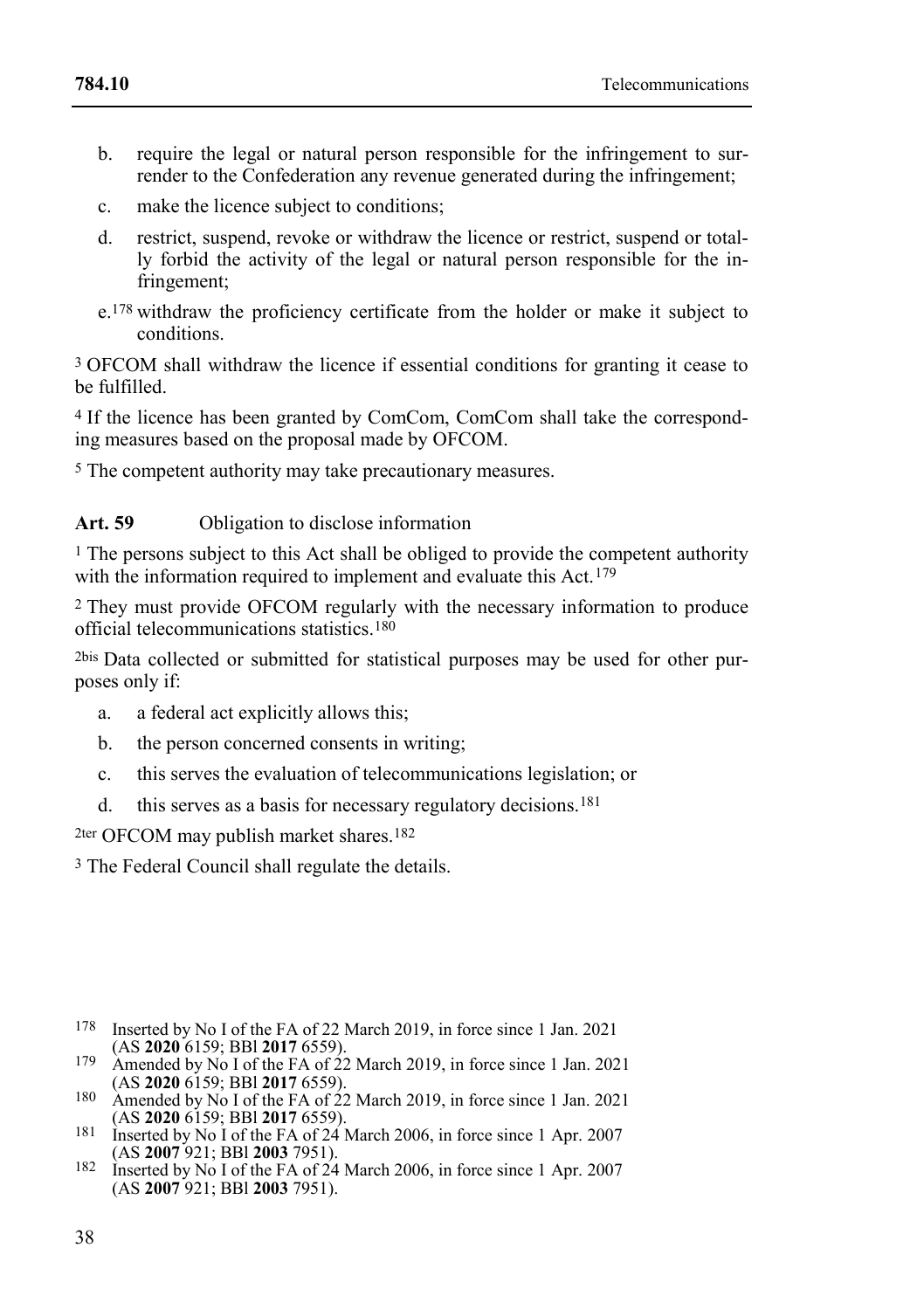## **Art. 60**183 Administrative penalties

1 If an enterprise infringes the applicable law, the licence or a decision having force of law, it may be required to pay an amount up to 10 percent of the amount of its average turnover in Switzerland in the last three financial years.

2 Cases of failure to comply shall be investigated by OFCOM. It shall judge the cases which do not lie within the competency of ComCom in accordance with Article 58 paragraph 4.

3 When assessing the penalty, the competent authority shall take account in particular of the gravity of the infringement and the enterprise's financial situation.

**Art. 61**184

## **Chapter 12 Final Provisions**

## **Section 1 Implementation and Repeal of existing Legislation**

## **Art. 62** Implementation

<sup>1</sup> The Federal Council shall implement this Act. The responsibility of ComCom is reserved.

2 The Federal Council may delegate to OFCOM the duty of adopting the necessary administrative and technical regulations.

**Art. 63**185

Art. 64 International cooperation and agreements<sup>186</sup>

1 The Federal Council shall have authority to conclude international agreements on matters falling within the ambit of this Act.

2 It may delegate that authority to OFCOM in the case of international agreements relating to technical or administrative matters.

3 ComCom shall carry out the tasks within the scope of its responsibilities at an international level and shall represent Switzerland in the related international organisations<sup>187</sup>

<sup>183</sup> Amended by No I of the FA of 24 March 2006, in force since 1 Apr. 2007 (AS **2007** 921; BBl **2003** 7951).

<sup>184</sup> Repealed by Annex No 86 of the Administrative Court Act of 17 June 2005, with effect from 1 Jan. 2007 (AS **2006** 2197; BBl **2001** 4202).

<sup>185</sup> Repealed by Annex No 86 of the Administrative Court Act of 17 June 2005, with effect from 1 Jan. 2007 (AS **2006** 2197; BBl **2001** 4202).

<sup>186</sup> Amended by No I of the FA of 22 March 2019, in force since 1 Jan. 2021 (AS **2020** 6159; BBl **2017** 6559).

<sup>187</sup> Inserted by No I of the FA of 22 March 2019, in force since 1 Jan. 2021 (AS **2020** 6159; BBl **2017** 6559).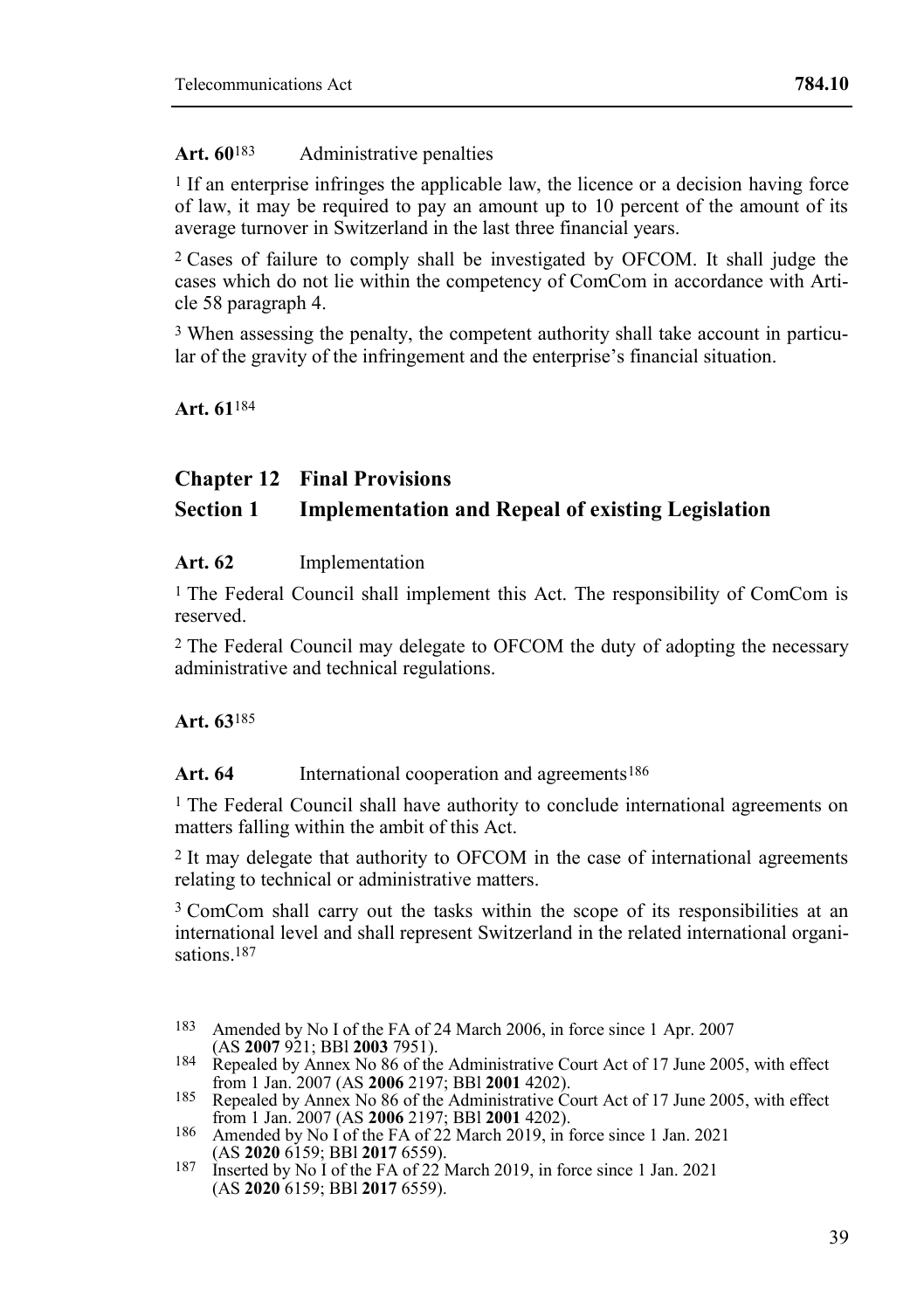4 OFCOM shall represent Switzerland's interests in international forums and organisations, in particular in relation to internet governance.<sup>188</sup>

5 In order to strengthen the representation of Swiss interests, OFCOM may on request grant organisations in its areas of responsibility financial assistance that is not granted under international agreements in accordance with paragraphs 1 and 2.189

6 The amount of financial assistance is determined by the importance of the organisation, project or measure to the representation of Swiss interests and by the other funding options available to the recipient. The financial assistance may not exceed 66 per cent of the total cost of the service funded.190

Art. 65 Repeal of existing legislation

The Federal Telecommunications Act of 21 June 1991<sup>191</sup> is repealed.

## **Section 2 Transitional Provisions**

## **Art. 66***–***68**192

## Art. 68 $a^{193}$  Transitional provisions concerning the Amendment of 24 March 2006

1 The services provided on the commencement of the Amendment of 24 March 2006 as part of a telecommunications services licence are deemed to have been notified as defined in Article 4 paragraph 1. The radiocommunications licences which are included in the rescinded telecommunications services licences remain valid and acquire the terms and conditions associated therewith.

2 The existing conditions for the universal service licence under the old law shall apply until the expiry of its term.

**Art. 69**194

- 188 Inserted by No I of the FA of 22 March 2019, in force since 1 Jan. 2021 (AS **2020** 6159; BBl **2017** 6559).
- 189 Inserted by No I of the FA of 22 March 2019, in force since 1 Jan. 2021
- (AS **2020** 6159; BBl **2017** 6559). 190 Inserted by No I of the FA of 22 March 2019, in force since 1 Jan. 2021 (AS **2020** 6159; BBl **2017** 6559).
- 191 [AS **1992** 581, **1993** 901 Annex No 18]
- 192 Repealed by No II 31 of the FA of 20 March 2008 on the Formal Revision of Federal Legislation, with effect from 1 Aug. 2008, with effect from 1 Aug. 2008 (AS **2008** 3437; BBl **2007** 6121).
- 193 Inserted by No I of the FA of 24 March 2006, in force since 1 Apr. 2007 (AS **2007** 921; BBl **2003** 7951).
- 194 Repealed by No II 31 of the FA of 20 March 2008, with effect from 1 Aug. 2008 (AS **2008** 3437; BBl **2007** 6121).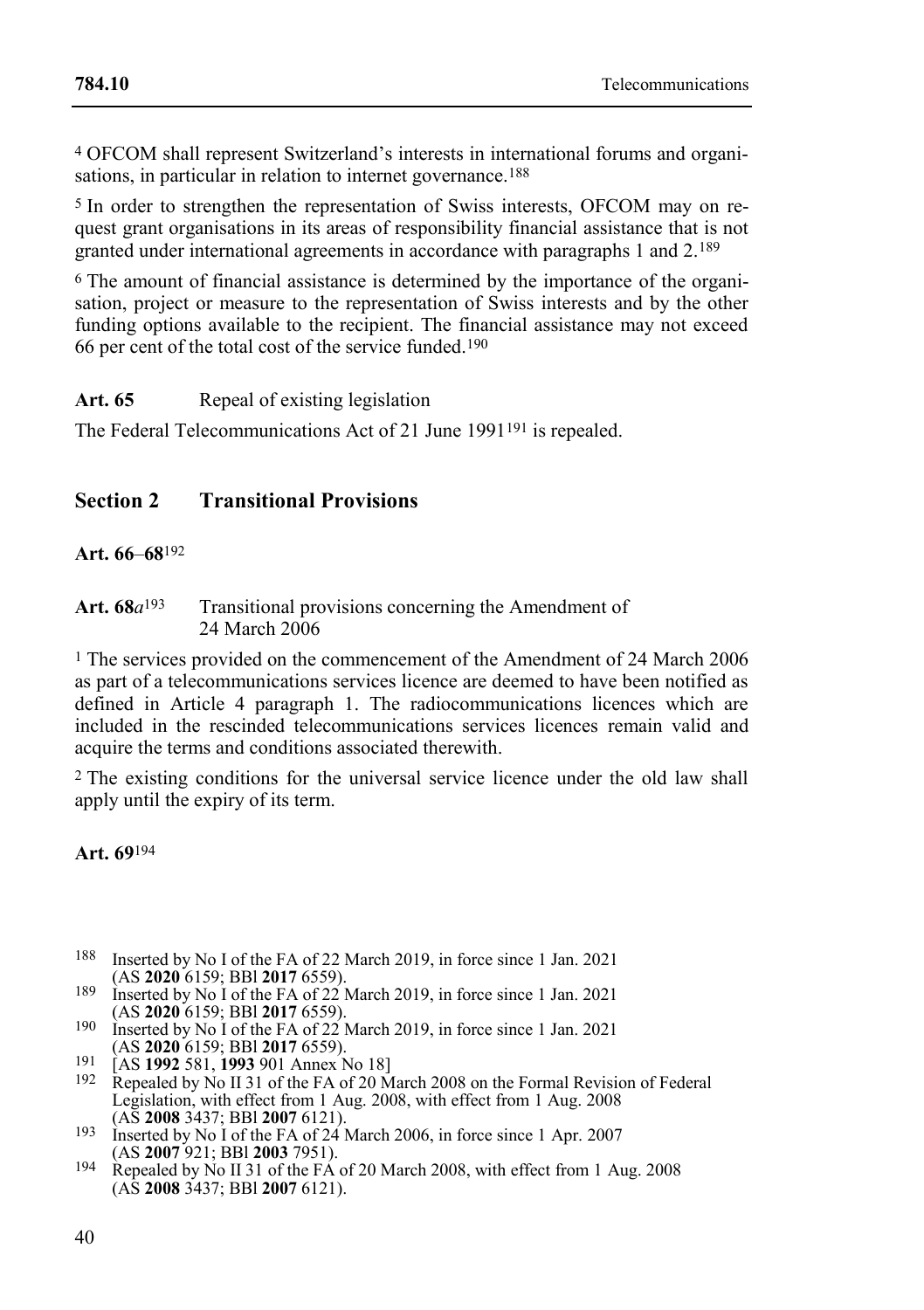## **Section 3 Referendum and Commencement**

## **Art. 70**

<sup>1</sup> This Act is subject to an optional referendum.

2 The Federal Council shall determine the commencement date.

3 …195

Commencement date:196 Art. 56, 57, 64, 67, 68 on 20 October 1997 all other provisions on 1 January 1998

<sup>195</sup> Repealed by No II 31 of the FA of 20 March 2008 on the Formal Revision of Federal Legislation, with effect from 1 Aug. 2008 (AS **2008** 3437; BBl **2007** 6121). 196 FCD of 6 Oct. 1997 (AS **1997** 2205).